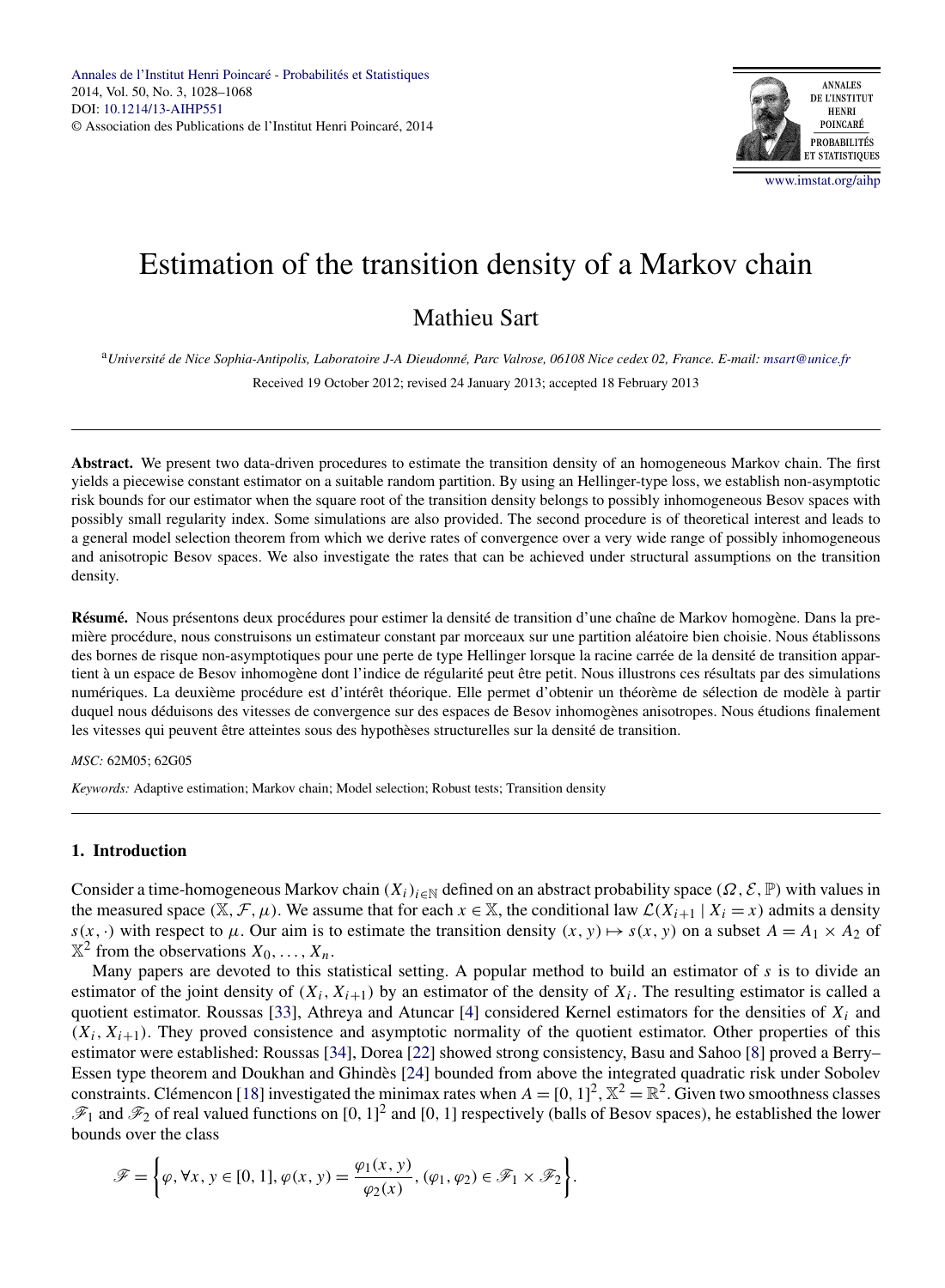He developed a method based on wavelet thresholding to estimate the densities of  $X_i$  and  $(X_i, X_{i+1})$  and showed that the quotient estimator of *s* is quasi-optimal in the sense that the minimax rates are achieved up to possible logarithmic factors. Lacour [\[28,29\]](#page-39-0) used model selection via penalization to construct estimates of the densities. The resulting quotient estimator reaches the minimax rates over  $\mathscr F$  when  $\mathscr F_1$  and  $\mathscr F_2$  are balls of homogeneous (but possibly anisotropic) Besov spaces on [0*,* 1] <sup>2</sup> and [0*,* 1] respectively.

The previous rates of convergence depend on the smoothness properties of the densities of  $X_i$  and  $(X_i, X_{i+1})$ . In the favourable case where  $X_0, \ldots, X_n$  are drawn from a stationary Markov chain (with stationary density f), the rates depend on the smoothness properties of *f* or more precisely on the restriction of *f* to *A*1. This function may however be less regular than the target function *s*. We refer for instance to Section 5.4.1 of Clémencon [\[18\]](#page-39-0) for an example of a Doeblin recurrent Markov chain where the stationary density *f* is discontinuous on [0*,* 1] although *s* is constant on  $[0, 1]^2$ . Therefore, these estimators may converge slowly even if *s* is smooth, which is problematic.

This issue was overcome in several papers. Clémencon [\[18\]](#page-39-0) proposed a second procedure, based on wavelets and an analogy with the regression setting. He computed the lower bounds of minimax rates when the restriction of *s* on  $[0, 1]^2$  belongs to balls of some (possibly inhomogenous) Besov spaces and proved that its estimator achieves these rates up to a possible logarithmic factor. Lacour [\[27\]](#page-39-0) established lower bound over balls of some (homogenous but possibly anisotropic) Besov spaces. By minimizing a penalized contrast inspired from the least-squares, she obtained a model selection theorem from which she deduced that her estimator reaches the minimax rates when  $A = [0, 1]^2$ ,  $X^2 = \mathbb{R}^2$ . With a similar procedure, Akakpo and Lacour [\[3\]](#page-39-0) obtained the usual rates of convergence over balls of possibly anisotropic and inhomogeneous Besov spaces (when  $\mathbb{X}^2 = A = [0, 1]^{2d}$ ). Very recently, Birgé [\[15\]](#page-39-0) proposed a procedure based on robust testing to establish a general oracle inequality. The expected rates of convergence can be deduced from this inequality when <sup>√</sup>*<sup>s</sup>* belongs to balls of possibly anisotropic and inhomogeneous Besov spaces.

These authors have used different losses in order to evaluate the performance of their estimators. In each of these papers, the risk of an estimator  $\hat{s}$  is of the form  $\mathbb{E}[\delta^2(s\mathbb{1}_A,\hat{s})]$  where  $\mathbb{1}_A$  denotes the indicator function of the subset *A* and  $\delta$  a suitable distance. Lacour [\[27\]](#page-39-0), Akakpo and Lacour [\[3\]](#page-39-0) considered the space  $\mathbb{L}^2(\mathbb{X}^2, M)$  of square integrable functions on  $\mathbb{X}^2$  equipped with the random product measure  $M = \lambda_n \otimes \mu$  where  $\lambda_n = n^{-1} \sum_{i=0}^{n-1} \delta_{X_i}$  and used the distance defined for *f, f'*  $\in L^2(\mathbb{X}^2, M)$  by

$$
\delta^{2}(f, f') = \frac{1}{n} \sum_{i=0}^{n-1} \int_{\mathbb{X}} (f(X_{i}, y) - f'(X_{i}, y))^{2} d\mu(y).
$$

Birgé [\[15\]](#page-39-0) considered the cone  $\mathbb{L}^1_+(\mathbb{X}^2, \mu \otimes \mu)$  of non-negative integrable functions and used the deterministic Hellinger-type distance defined for  $f, f' \in \mathbb{L}^1_+(\mathbb{X}^2, \mu \otimes \mu)$  by

$$
\delta^{2}(f, f') = \frac{1}{2} \int_{\mathbb{X}^{2}} (\sqrt{f(x, y)} - \sqrt{f'(x, y)})^{2} d\mu(x) d\mu(y).
$$

These approaches, which often rely on the loss that is used, require the knowledge (or at least a suitable estimation) of various quantities depending on the unknown *s*, such as the supremum norm of *s*, or on a positive lower bound, either on the stationary density, or on  $k^{-1} \sum_{j=1}^{k} s^{(l+j)}$  for some  $k \ge 1$ ,  $l \ge 0$  where  $s^{(l+j)}(x, \cdot)$  is the density of the conditional law  $\mathcal{L}(X_{l+j} | X_0 = x)$ . Unfortunately, these quantities not only influence the way the estimators are built but also their performances since they are involved in the risk bounds. In the present paper, we shall rather consider the distance  $H$  (corresponding to an analogue of the random  $\mathbb{L}^2$  loss above) defined on the cone  $\mathbb{L}^1_+(\mathbb{X}^2,M)$  of integrable and non-negative functions by

$$
H^{2}(f, f') = \frac{1}{2n} \sum_{i=0}^{n-1} \int_{\mathbb{X}} (\sqrt{f(X_{i}, y)} - \sqrt{f'(X_{i}, y)})^{2} d\mu(y) \text{ for all } f, f' \in \mathbb{L}^{1}_{+}(\mathbb{X}^{2}, M).
$$

For such a loss, we shall show that our estimators satisfy an oracle-type inequality under very weak assumptions on the Markov chain. A connection with the usual deterministic Hellinger-type loss will be done under a posteriori assumptions on the chain, and hence, independently of the construction of the estimator.

Our estimation strategy can be viewed as a mix between an approach based on the minimization of a contrast and an approach based on robust tests. Estimation procedures based on tests started in the seventies with Lucien Lecam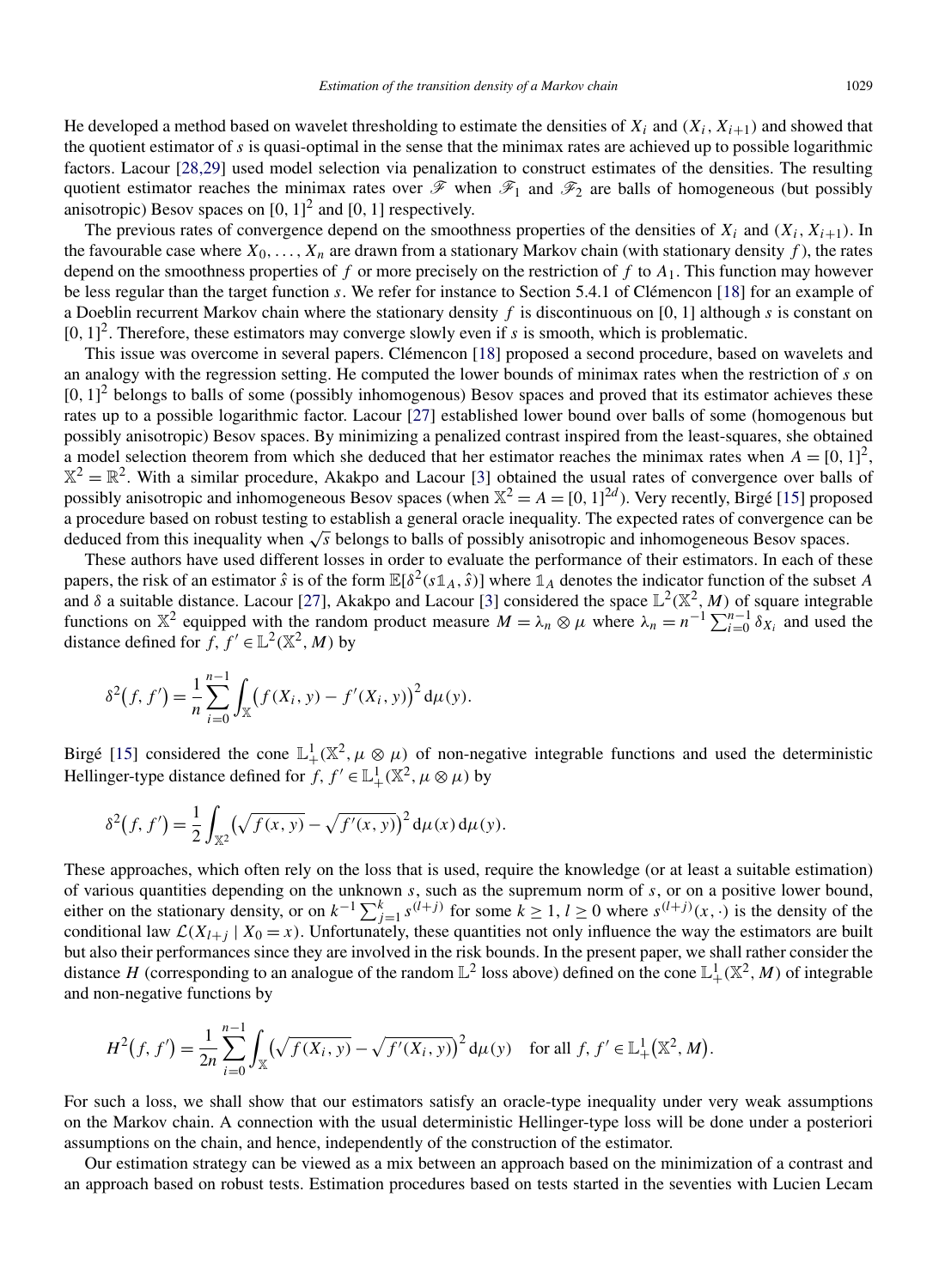<span id="page-2-0"></span>and Lucien Birgé (Le Cam [\[30,31\]](#page-39-0), Birgé [\[9–11\]](#page-39-0)). More recently, Birgé [\[12\]](#page-39-0) presented a powerful device to establish general oracle inequalities from robust tests. It was used in our statistical setting in Birgé [\[15\]](#page-39-0) and in many others in Birgé [\[13,14\]](#page-39-0) and Sart [\[35\]](#page-40-0). We make two contributions to this area. Firstly, we provide a new test for our statistical setting. This test is based on a variational formula inspired from Baraud [\[5\]](#page-39-0) and differs from the one of Birgé [\[15\]](#page-39-0). Secondly, we shall study procedures that are quite far from the original one of Birgé [\[12\]](#page-39-0). Let us explain why.

The procedure of Birgé [\[12\]](#page-39-0) depends on a suitable net, the construction of which is usually abstract, making thus the estimator impossible to build in practice. In the favourable cases where the net can be made explicit, the procedure is anyway too complex to be implemented (see for instance Section 3.4.2 of Birgé [\[13\]](#page-39-0)). This procedure was afterwards adapted to estimators selection in Baraud and Birgé [\[6\]](#page-39-0) (for histogram type estimators) and in Baraud [\[5\]](#page-39-0) (for more general estimators). The complexity of their algorithms is of order the square of the cardinality of the family and are thus implementable when this family is not too large. In particular, given a family of histogram type estimators  ${\{\hat s_m, m \in \mathcal{M}\}}$ , these two procedures are interesting in practice when M is a collection of regular partitions (namely when all its elements have same Lebesgue measure) but become unfortunately numerically intractable for richer collections. In this work, we tackle this issue by proposing a new way of selecting among a family of piecewise constant estimators when the collection  $M$  ensues from the adaptive approximation algorithm of DeVore and Yu [\[21\]](#page-39-0).

We present this procedure in the first part of the paper. It yields a piecewise constant estimator on a data-driven partition that satisfies an oracle-type inequality from which we shall deduce uniform rates of convergence over balls of (possibly) inhomogeneous Besov spaces with small regularity indices. These rates coincide, up to a possible logarithmic factor to the usual ones over such classes. Finally, we carry out numerical simulations to compare our estimator with the one of Akakpo and Lacour [\[3\]](#page-39-0).

In the second part of this paper, we are interested in obtaining stronger theoretical results for our statistical problem. We put aside the practical considerations to focus on the construction of an estimator that satisfies a general model selection theorem. Such an estimator should be considered as a benchmark for what theoretically feasible. We deduce rates of convergence over a large range of anisotropic and inhomogeneous Besov spaces on  $[0, 1]^{2d}$ . We shall also consider other kinds of assumptions on the transition density. We shall assume that *s* belongs to classes of functions satisfying structural assumptions and for which faster rates of convergence can be achieved. This approach was developed by Juditsky, Lepski and Tsybakov [\[26\]](#page-39-0) (in the Gaussian white noise model) and by Baraud and Birgé [\[7\]](#page-39-0) (in more statistical settings) to avoid the curse of dimensionality. More precisely, Baraud and Birgé [\[7\]](#page-39-0) showed that these rates can be deduced from a general model selection theorem, which strengthen its theoretical interest. This strategy was used in Sart [\[35\]](#page-40-0) to establish risk bounds over many classes of functions for Poisson processes with covariates. In the present paper, we shall use these assumptions to obtain faster rates of convergence for autoregressive Markov chains (whose conditional variance may not be constant).

This paper is organized as follows. The first procedure, which selects among piecewise constant estimators is presented and theoretically studied in Section 2. In Section [3,](#page-8-0) we carry out a simulation study and compare our estimator with the one of Akakpo and Lacour [\[3\]](#page-39-0). The practical implementation of this procedure is quite technical and will therefore be delayed in Appendix [A.](#page-16-0) In Section [4,](#page-10-0) we establish theoretical results by using our second procedure. The proofs are postponed to Appendix [B.](#page-18-0)

Let us introduce some notations that will be used all along the paper. The number  $x \vee y$  (respectively  $x \wedge y$ ) stands for  $max(x, y)$  (respectively  $min(x, y)$ ) and  $x_+$  stands for  $x \vee 0$ . We set  $\mathbb{N}^* = \mathbb{N} \setminus \{0\}$ . For  $(E, d)$  a metric space,  $x \in E$ and *A* ⊂ *E*, the distance between *x* and *A* is denoted by  $d(x, A) = \inf_{a \in A} d(x, a)$ . The indicator function of a subset *A* is denoted by  $\mathbb{1}_A$  and the restriction of a function *f* to *A* by  $f|_A$ . For all real valued function *f* on *E*,  $||f||_{\infty}$  stands for sup<sub> $x \in E$ </sub>  $|f(x)|$ . The cardinality of a finite set *A* is denoted by  $|A|$ . The notations *C*, *C'*, *C''*, ... are for the constants. The constants  $C, C', C'', \ldots$  may change from line to line.

# **2. Selecting among piecewise constant estimators**

Throughout this section, we assume that  $\mathbb{X} = \mathbb{R}^d$ ,  $A = [0, 1]^{2d}$ ,  $\mu([0, 1]^d) = 1$  and  $n > 3$ .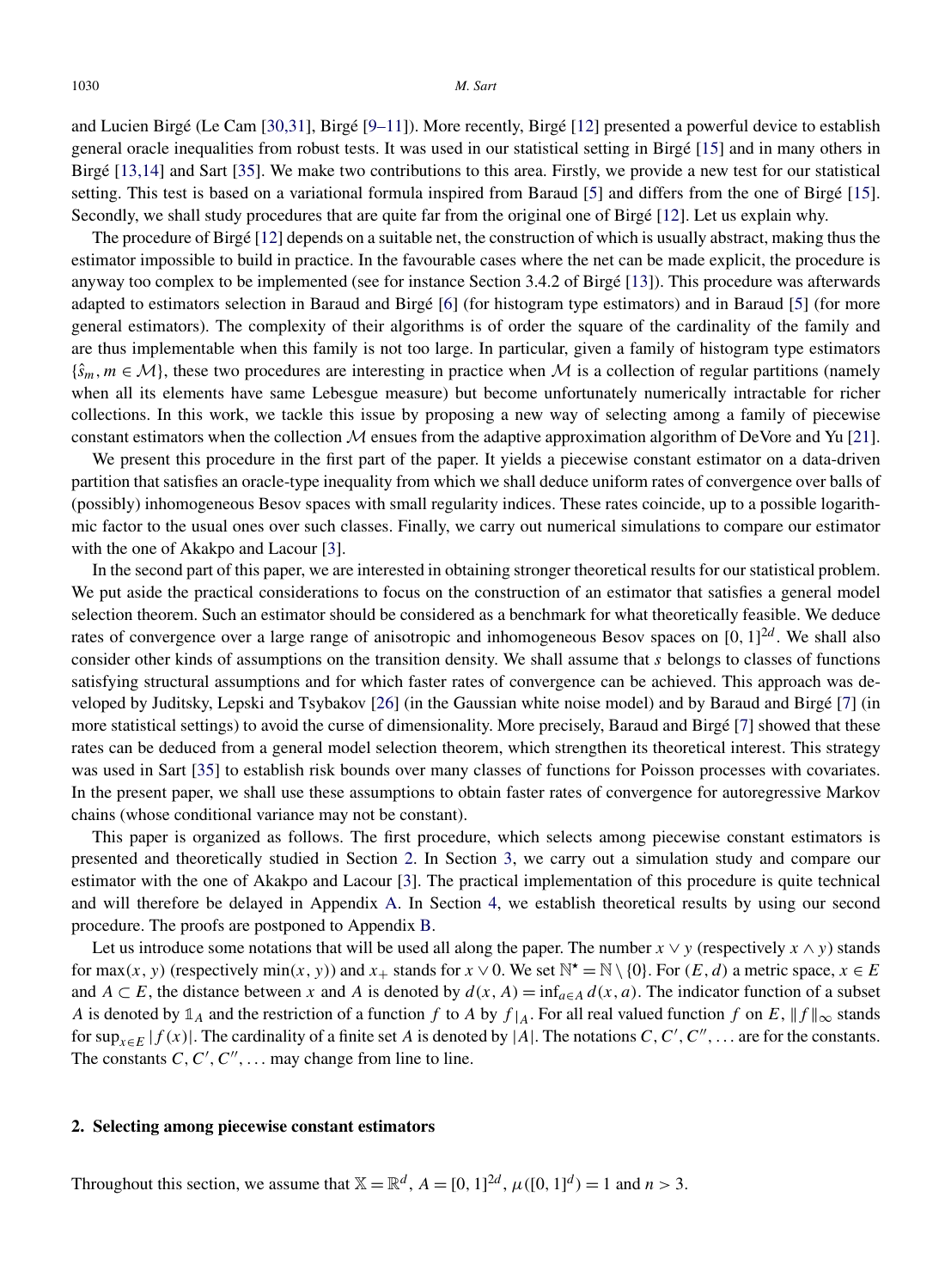#### *Estimation of the transition density of a Markov chain* 1031

#### <span id="page-3-0"></span>2.1. *Preliminary estimators*

Given a (finite) partition *m* of  $[0, 1]^{2d}$ , a simple way to estimate *s* on  $[0, 1]^{2d}$  is to consider the piecewise constant estimator on the elements of *m* defined by

$$
\hat{s}_m = \sum_{K \in m} \frac{\sum_{i=0}^{n-1} \mathbb{1}_K(X_i, X_{i+1})}{\sum_{i=0}^{n-1} \int_{[0,1]^d} \mathbb{1}_K(X_i, x) d\mu(x)} \mathbb{1}_K. \tag{2.1}
$$

In the above definition, the denominator  $\sum_{i=0}^{n-1} \int_{\mathbb{X}} \mathbb{1}_K(X_i, x) d\mu(x)$  may be equal to 0 for some sets *K*, in which case the numerator  $\sum_{i=0}^{n-1} \mathbb{1}_K(X_i, X_{i+1}) = 0$  as well, and we shall use the convention  $0/0 = 0$ .

We now bound from above the risk of this estimator. We set

$$
V_m = \left\{ \sum_{K \in m} a_K \mathbb{1}_K, \forall K \in m, a_K \in [0, +\infty) \right\}
$$

and prove the following.

**Proposition 2.1.** *For all finite partition m of* [0*,* 1] 2*d* ,

$$
C\mathbb{E}[H^2(s\mathbb{1}_A,\hat{s}_m)] \leq \mathbb{E}[H^2(s\mathbb{1}_A,V_m)] + \frac{1+\log n}{n}|m|,
$$

*where*  $C = 1/(4 + \log 2)$ .

Up to a constant, the risk of  $\hat{s}_m$  is bounded by a sum of two terms. The first one corresponds to the approximation term whereas the second one corresponds to the estimation term.

An analogue upper bound on the empirical quadratic risk of this estimator may be found in Chapter 4 of Akakpo [\[1\]](#page-39-0). Her bound requires several assumptions on the partition *m* and the Markov chain although the present one requires none. However, unlike hers, we lose a logarithmic term.

#### 2.2. *Definition of the partitions*

In this section, we shall deal with special choice of partitions *m*. More precisely, we consider the family of partitions defined by using the recursive algorithm developed in DeVore and Yu [\[21\]](#page-39-0). For  $j \in \mathbb{N}$ , we consider the set

$$
\mathcal{L}_j = \left\{ \mathbf{I} = (l_1, \dots, l_{2d}) \in \mathbb{N}^{2d}, 1 \le l_i \le 2^j \text{ for } 1 \le i \le 2d \right\}
$$

and define for all **l** =  $(l_1, \ldots, l_{2d}) \in \mathcal{L}_i$ ,

$$
\forall i \in \{1, ..., 2d\}, \quad I_j(l_i) = \begin{cases} \left[\frac{l_i - 1}{2^j}, \frac{l_i}{2^j}\right) & \text{if } l_i < 2^j, \\ \left[\frac{l_i - 1}{2^j}, 1\right] & \text{if } l_i = 2^j. \end{cases}
$$

We then introduce the cube  $K_{j,1} = \prod_{i=1}^{2d} I_i(l_i)$  and set  $K_j = \{K_{j,1}, 1 \in \mathcal{L}_j\}.$ 

The algorithm starts with  $[0, 1]^{2d}$ . At each step, it gets a partition of  $[0, 1]^{2d}$  into a finite family of disjoint cubes of the form  $K_{j,1}$ . For any such cube, one decides to divide it into the 4<sup>d</sup> elements of  $K_{j+1}$  which are contained in it, or not. The set of all such partitions that can be constructed in less than  $\ell$  steps is denoted by  $\mathcal{M}_{\ell}$ . We set  $\mathcal{M}_{\infty} = \bigcup_{\ell \geq 1} \mathcal{M}_{\ell}$ . Two examples of partitions are illustrated in Fig. [1](#page-4-0) (for  $d = 1$ ).

#### 2.3. *The selection rule*

Given  $\ell \in \mathbb{N}^{\star} \cup \{\infty\}$ , the aim of this section is to select an estimator among the family  $\{\hat{s}_m, m \in \mathcal{M}_{\ell}\}\$ .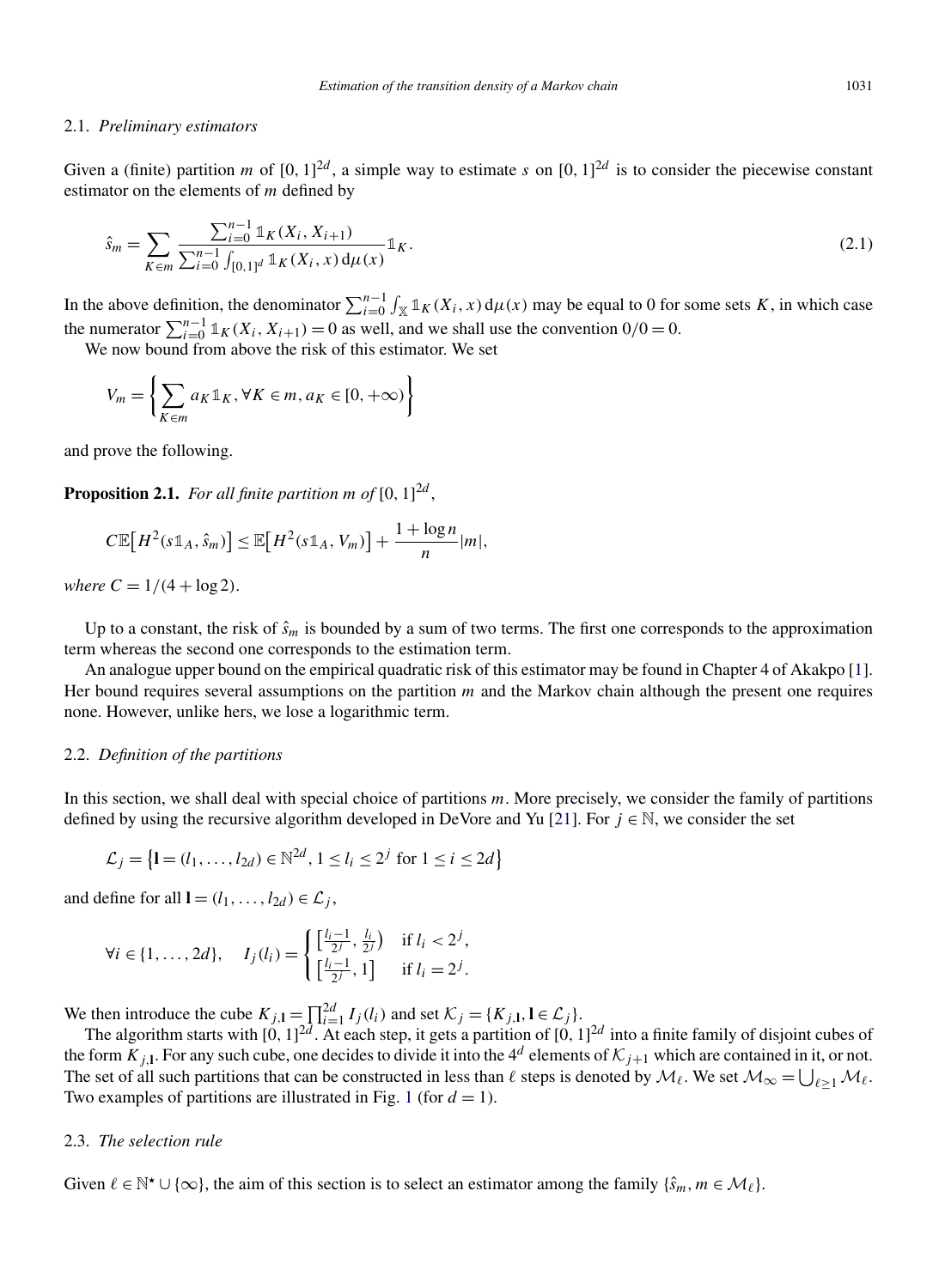<span id="page-4-0"></span>

Fig. 1. Left: example of a partition of  $M_2$ . Right: example of a partition of  $M_3$ .

For any  $K \in \bigcup_{m \in \mathcal{M}_\ell} m$  and any partition  $m' \in \mathcal{M}_\ell$ , let  $m' \vee K$  be the partition of *K* defined by

$$
m' \vee K = \{K' \cap K, K' \in m', K \cap K' \neq \varnothing\}.
$$

Let *L* be a positive number and pen be the non-negative map defined by

pen
$$
(m' \vee K) = L \frac{|m' \vee K| \log n}{n}
$$
 for all  $m' \in \mathcal{M}_\ell$  and  $K \in \bigcup_{m \in \mathcal{M}_\ell} m$ .

This definition implies in particular that

 $p_{\text{en}}(m) = L \frac{|m| \log n}{n}$  for all partition  $m \in \mathcal{M}_{\ell}$ .

Let us set  $\alpha = (1 - 1/\sqrt{2})/2$  and for all  $f, f' \in \mathbb{L}^1_+(\mathbb{X}^2, M)$ ,

$$
T(f, f') = \frac{1}{2n\sqrt{2}} \sum_{i=0}^{n-1} \int_{\mathbb{X}} \sqrt{f(X_i, y) + f'(X_i, y)} \left(\sqrt{f'(X_i, y)} - \sqrt{f(X_i, y)}\right) d\mu(y)
$$
  
+ 
$$
\frac{1}{n\sqrt{2}} \sum_{i=0}^{n-1} \frac{\sqrt{f'(X_i, X_{i+1})} - \sqrt{f(X_i, X_{i+1})}}{\sqrt{f(X_i, X_{i+1})} + f'(X_i, X_{i+1})}
$$
  
+ 
$$
\frac{1}{2n} \sum_{i=0}^{n-1} \int_{\mathbb{X}} \left(f(X_i, y) - f'(X_i, y)\right) d\mu(y).
$$

We define  $\gamma$  for  $m \in \mathcal{M}_\ell$  by

$$
\gamma(m) = \left\{ \sum_{K \in m} \sup_{m' \in \mathcal{M}_{\ell}} \left[ \alpha H^2(\hat{s}_m \mathbb{1}_K, \hat{s}_{m'} \mathbb{1}_K) + T(\hat{s}_m \mathbb{1}_K, \hat{s}_{m'} \mathbb{1}_K) - \text{pen}(m' \vee K) \right] \right\} + 2 \text{ pen}(m).
$$

Finally, we select  $\hat{m}$  among  $\mathcal{M}_{\ell}$  as any partition satisfying

$$
\gamma(\hat{m}) \le \inf_{m \in \mathcal{M}_{\ell}} \gamma(m) + \frac{1}{n} \tag{2.2}
$$

and consider the resulting estimator  $\hat{s} = \hat{s}_{\hat{m}}$ .

# *Remarks*

The estimator  $\hat{s} = \hat{s}(L,\ell)$  depends on the choices of two quantities  $L > 0$ ,  $\ell \in \mathbb{N}^{\star} \cup \{\infty\}$ . We shall see in the next section that *L* can be chosen as an universal numerical constant. As to  $\ell$ , from a theoretical point of view, it can be chosen as  $\ell = \infty$ . In practice, we recommend to take it as large as possible. Nevertheless, the larger  $\ell$ , the longer it takes to compute the estimator. A practical algorithm in view of computing  $\hat{m}$  will be detailed in Appendix [A.](#page-16-0)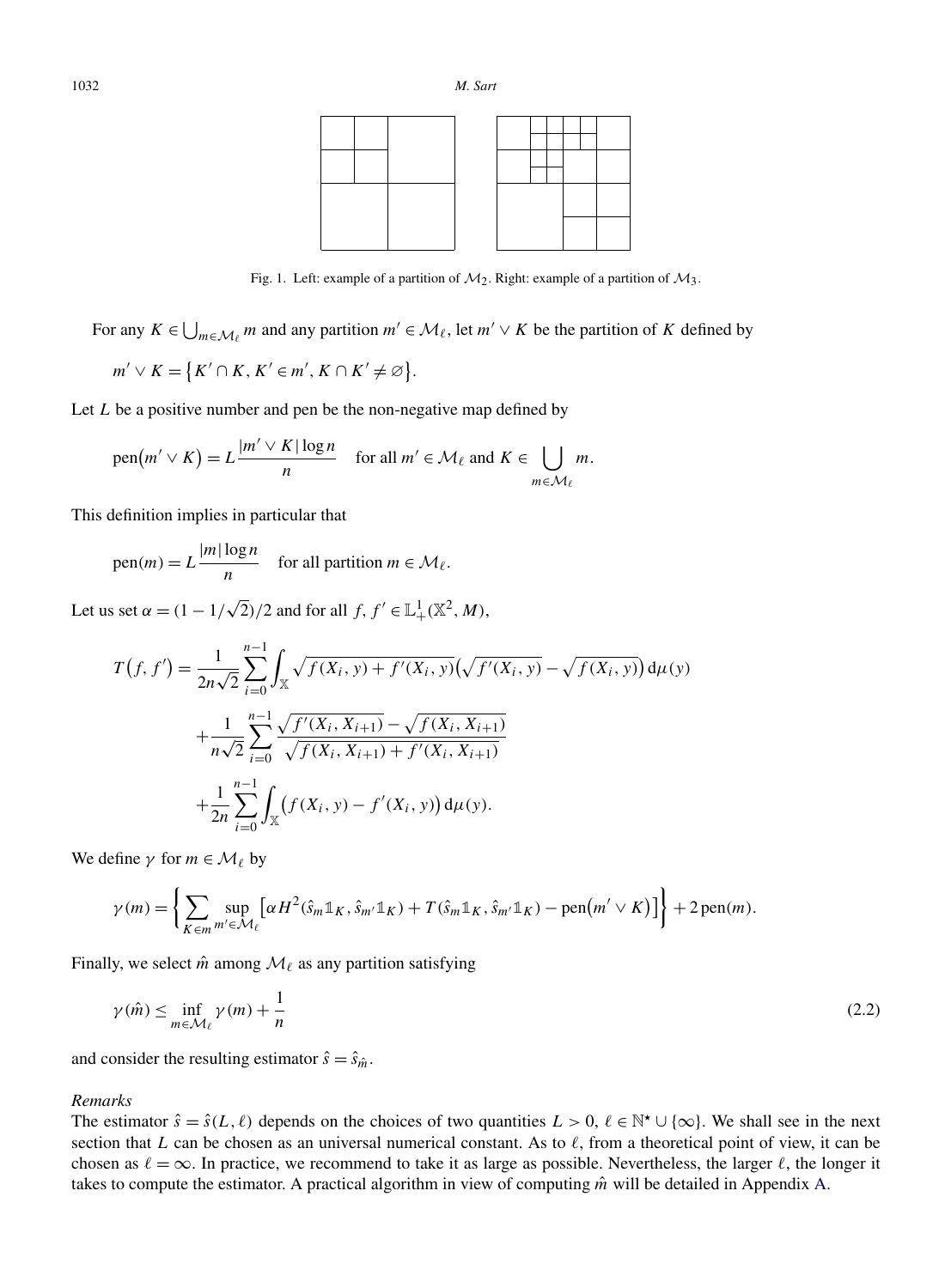<span id="page-5-0"></span>The selection procedure we use may look somewhat unusual. It can be seen as a mix between a procedure based on a contrast function (which is usually easy to implement) and a procedure based on a robust test (the functional  $T(f, f') = -T(f', f)$ , which can be seen as a robust test between *f, f'*, will allow us to obtain risk bounds with respect to a Hellinger-type distance). This functional is inspired from the variational formula for the Hellinger affinity described in Section 2 of Baraud [\[5\]](#page-39-0).

In the literature, procedures based on a robust test are usually based on the minimization of a functional *D* known as plausibility index. In our context, *D* would be

$$
D(m) = \sup \{ H^2(\hat{s}_m, \hat{s}_{m'}), m' \in \mathcal{M}_\ell, T(\hat{s}_m, \hat{s}_{m'}) \ge \text{pen}(m') - \text{pen}(m) \} \quad \text{for all partition } m \in \mathcal{M}_\ell,
$$

and the estimator would be defined by  $\hat{s}_{\tilde{m}}$  where  $\tilde{m}$  minimizes  $D(m)$  over  $m \in \mathcal{M}_{\ell}$ . The computation of  $D(m)$  is unfortunately numerically intractable, which implies that  $\tilde{m}$  is purely theoretical. The computation of the supremum is a constraint optimization problem and the Lagrange multipliers suggest to replace  $D(m)$  by

$$
\gamma_1(m) = \sup_{m' \in \mathcal{M}_\ell} \left[ \alpha H^2(\hat{s}_m, \hat{s}_{m'}) + T(\hat{s}_m, \hat{s}_{m'}) - \text{pen}(m') \right] + \text{pen}(m).
$$

The contrast  $\gamma$  can be interpreted as being a modification of  $\gamma_1$  whose minimum can be found in practice. The minimums of  $\gamma$ ,  $\gamma_1$  and *D* may not be equal, but it can be shown that they possess similar statistical properties.

#### 2.4. *An oracle inequality*

The main result of this section is the following.

**Theorem 2.1.** *There exists an universal constant*  $L_0 > 0$  *such that, for all*  $L \geq L_0, \ell \in \mathbb{N}^{\star} \cup \{\infty\}$ , *the estimator*  $\hat{s} = \hat{s}(L,\ell)$  *satisfies* 

$$
C\mathbb{E}\big[H^2(s\mathbb{1}_A,\hat{s})\big] \le \inf_{m\in\mathcal{M}_{\ell}}\big\{\mathbb{E}\big[H^2(s\mathbb{1}_A,V_m)\big] + \text{pen}(m)\big\},\tag{2.3}
$$

*where C is an universal positive constant*.

In the literature, oracle inequalities with a random quadratic loss for piecewise constant estimators have been obtained in Lacour [\[27\]](#page-39-0) and Akakpo and Lacour [\[3\]](#page-39-0). Their procedures require a priori assumptions on the transition density and the Markov chain although ours requires none (except homogeneity). However, unlike theirs, our risk bound involves an extra logarithmic term. We do not know whether this term is necessary or not.

In the proof, we obtain an upper bound for  $L_0$  which is unfortunately very rough and useless in practice. It seems difficult to obtain a sharp bound on *L*<sup>0</sup> from the theory and we have rather carried out a simulation study in order to tune *L*<sub>0</sub> (see Section [3\)](#page-8-0).

#### 2.5. *Risk bounds with respect to a deterministic loss*

Although the distance *H* is natural, we are interested in controlling the risk associated to a deterministic distance. To do so, we shall make a posteriori assumptions on the Markov chain.

*Assumption 2.1. The sequence*  $(X_i)_{i>0}$  *is stationary and admits a stationary density*  $\varphi$  *with respect to the Lebesgue measure*  $\mu$  *on*  $\mathbb{R}^d$ . *There exists*  $\kappa_0 > 0$  *such that*  $\varphi(x) \geq \kappa_0$  *for all*  $x \in [0, 1]^d$ .

We introduce  $\mathbb{L}^1_+([0,1]^{2d}, (\varphi \cdot \mu) \otimes \mu)$  the cone of integrable and non-negative functions on  $[0,1]^{2d}$  with respect to the product measure  $(\varphi \cdot \mu) \otimes \mu$ . We endow  $\mathbb{L}^1_+([0,1]^{2d}, (\varphi \cdot \mu) \otimes \mu)$  with the distance *h* defined by

$$
\forall f, f' \in \mathbb{L}^1_+([0,1]^{2d}, (\varphi \cdot \mu) \otimes \mu), \quad h^2(f, f') = \frac{1}{2} \int_{[0,1]^{2d}} (\sqrt{f(x,y)} - \sqrt{f'(x,y)})^2 \varphi(x) dx dy.
$$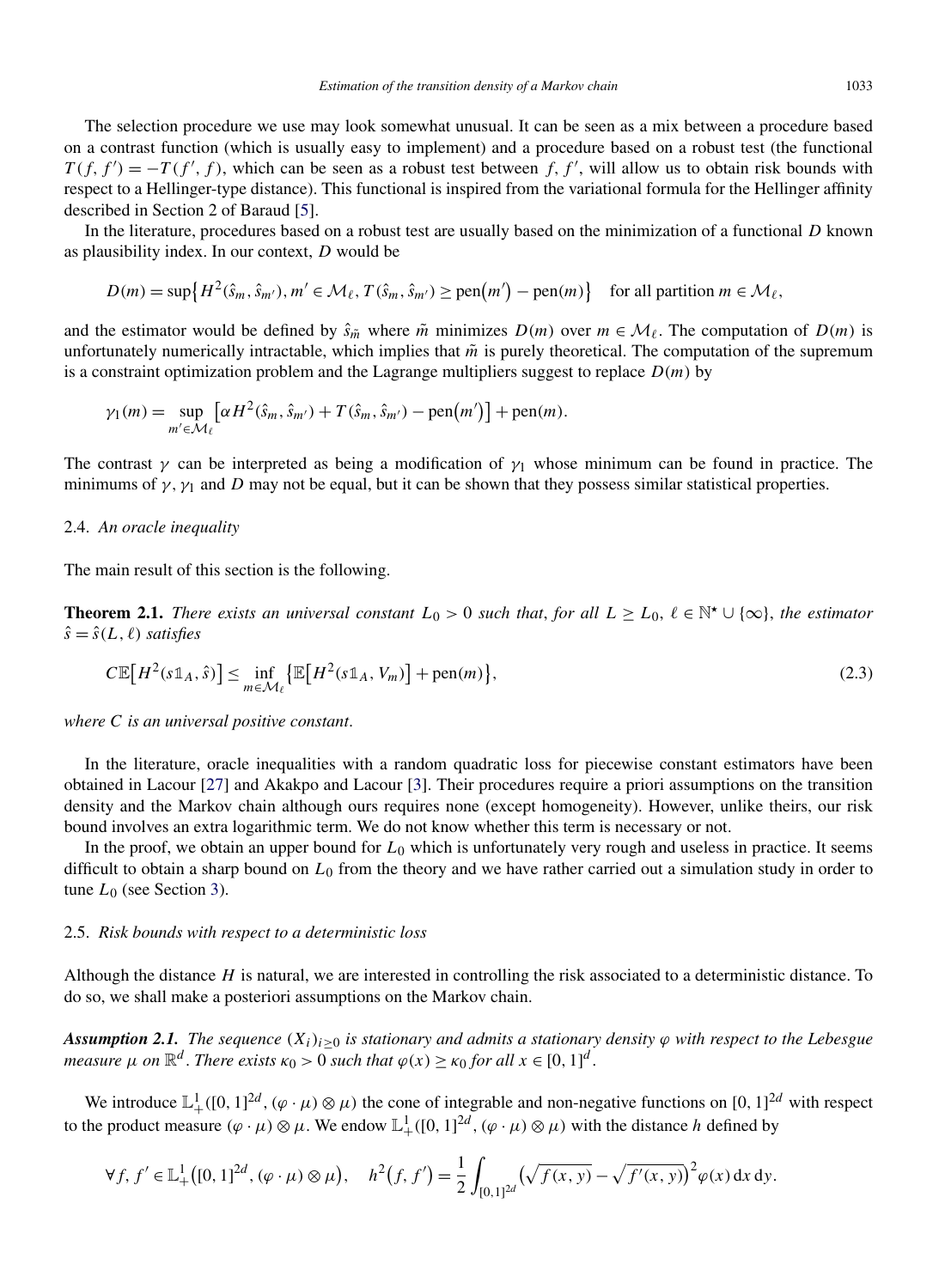<span id="page-6-0"></span>1034 *M. Sart*

In our results, we shall need the *β*-mixing properties of the Markov chain. We set for all  $q \in \mathbb{N}^*$ 

$$
\beta_q = \int_{\mathbb{R}^{2d}} |s^{(q)}(x, y) - \varphi(y)| \varphi(x) \, \mathrm{d}x \, \mathrm{d}y,
$$

where  $s^{(q)}(x, \cdot)$  is the density of the conditional law  $\mathcal{L}(X_q | X_0 = x)$  with respect to the Lebesgue measure. We refer to Doukhan [\[23\]](#page-39-0) and Bradley [\[17\]](#page-39-0) for more details on the *β*-mixing coefficients.

**Theorem 2.2.** *Under Assumption* [2.1,](#page-5-0) *the estimator*  $\hat{s}$  *built in Section* [2.3](#page-3-0) *with*  $\ell \in \mathbb{N}^*$  *and*  $L \ge L_0$ *, satisfies* 

$$
C\mathbb{E}[h^{2}(s\mathbb{1}_{A},\hat{s})] \leq \inf_{m\in\mathcal{M}_{\ell}}\left\{h^{2}(s\mathbb{1}_{A},V_{m}) + \text{pen}(m)\right\} + \frac{R_{n}(\ell)}{n},
$$

*where*

$$
R_n(\ell) = n2^{3\ell d} \inf_{1 \le q \le n} \left\{ \exp\left(-\frac{\kappa_0}{10} \frac{n}{q 2^{\ell d}}\right) + n\beta_q/q \right\}
$$
(2.4)

*and where C is an universal positive constant*.

This result is interesting when the remainder term  $R_n(\ell)/n$  is small enough, that is when  $2^{\ell d}$  is small compared to *n* and when the sequence  $(\beta_q)_{q>1}$  goes to 0 fast enough. More precisely,  $R_n(\ell)$  can be bounded independently of *n*,  $\ell$  whenever  $\ell$ ,  $d$ ,  $n$  and the  $\beta_q$  coefficients satisfy the following.

• If the chain is geometrically  $\beta$ -mixing, that is if there exists  $b_1 > 0$  such that  $\beta_q \le e^{-b_1 q}$ , then

$$
R_n(\ell) \leq n^2 2^{3\ell d + 1} \bigg[ \exp(-b_1 n) + \exp\bigg(-\frac{\kappa_0}{10} \frac{n}{2^{\ell d}}\bigg) + \exp\bigg(-\sqrt{\frac{\kappa_0 b_1 n}{40} \frac{n}{2^{\ell d}}}\bigg) \bigg].
$$

In particular, if  $\ell$ , *d*, *n* are such that  $2^{\ell d} \le n/\log^3 n$ ,  $R_n(\ell)$  is upper bounded by a constant depending only on  $\kappa_0$ ,  $b_1$ . • If the chain is arithmetically *β*-mixing, that is if there exists  $b_2 > 0$  such that  $\beta_q \leq q^{-b_2}$ , then

$$
R_n(\ell) \leq \frac{C'(b_2)}{\kappa_0^{b_2+1}} \frac{2^{(4+b_2)\ell d} \log^{b_2+1} (1+\kappa_0 n/2^{\ell d})}{n^{b_2-1}},
$$

where  $C'(b_2)$  depends only on  $b_2$ . Consequently, if  $2^{\ell d} \le n^{1-\zeta}/\log n$  and  $b_2 \ge 5/\zeta - 4$  for  $\zeta \in (0,1)$ ,  $R_n(\ell)$  is upper bounded by a constant depending only on  $\kappa_0$ ,  $b_2$ .

# 2.6. *Rates of convergence*

The aim of this section is to obtain uniform risk bounds over classes of smooth transition densities for our estimator.

#### 2.6.1. *Hölder spaces*

Given  $\sigma \in (0, 1]$ , we say that a function *f* belongs to the Hölder space  $\mathcal{H}^{\sigma}([0, 1]^{2d})$  if there exists  $|f|_{\sigma} \in \mathbb{R}_+$  such that for all  $(x_1, \ldots, x_{2d}) \in [0, 1]^{2d}$  and all  $1 \le j \le 2d$ , the functions  $f_j(\cdot) = f(x_1, \ldots, x_{j-1}, \cdot, x_{j+1}, \ldots, x_{2d})$  satisfy

$$
|f_j(x) - f_j(y)| \le |f|_{\sigma} |x - y|^{\sigma}
$$
 for all  $x, y \in [0, 1]$ .

When the restriction of  $\sqrt{s}$  to  $A = [0, 1]^{2d}$  is Hölderian, we deduce from [\(2.3\)](#page-5-0) the following.

**Corollary 2.1.** For all  $\sigma \in (0, 1]$  and  $\sqrt{s}|_A \in \mathcal{H}^{\sigma}([0, 1]^{2d})$ , the estimator  $\hat{s} = \hat{s}(L_0, \infty)$  satisfies

$$
C\mathbb{E}\big[H^2(s\mathbb{1}_A,\hat{s})\big] \leq (d|\sqrt{s}|_A|_{\sigma})^{2d/(d+\sigma)} \bigg(\frac{\log n}{n}\bigg)^{\sigma/(\sigma+d)} + \frac{\log n}{n},
$$

*where C is an universal positive constant*.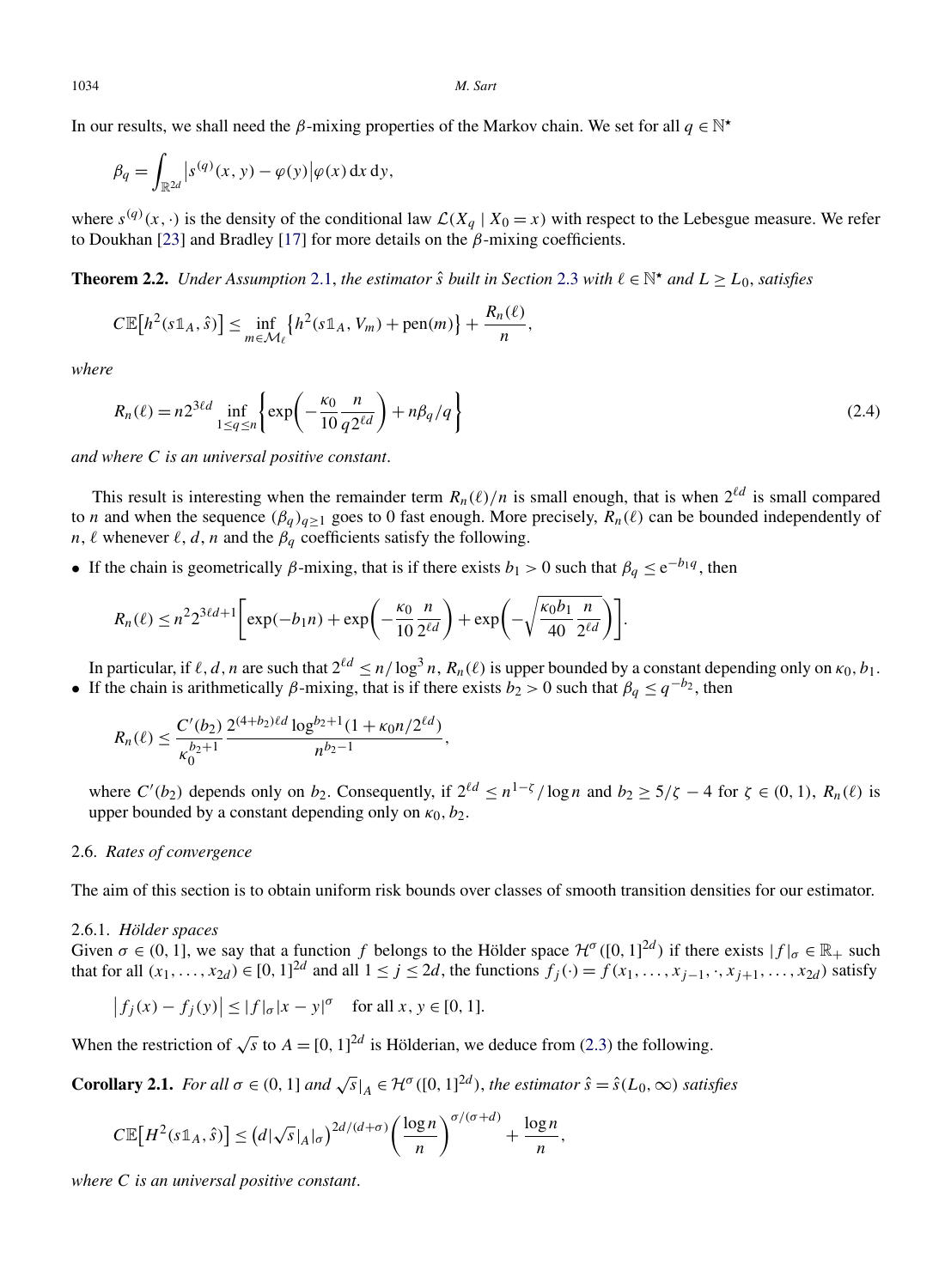#### <span id="page-7-0"></span>2.6.2. *Besov spaces*

A thinner way to measure the smoothness of the transition density is to assume that  $\sqrt{s}|_A$  belongs to a Besov space. We refer to Section 3 of DeVore and Yu [\[21\]](#page-39-0) for a definition of this space. We say that the Besov space  $\mathcal{B}_q^{\sigma}(\mathbb{L}^p([0,1]^{2d}))$ is homogeneous when  $p > 2$  and inhomogeneous otherwise. We set for all  $p \in (1, +\infty)$  and  $\sigma \in (0, 1)$ ,

$$
\mathcal{B}^{\sigma}(\mathbb{L}^p([0,1]^{2d})) = \begin{cases} \mathcal{B}_p^{\sigma}(\mathbb{L}^p([0,1]^{2d})) & \text{if } p \in (1,2), \\ \mathcal{B}_{\infty}^{\sigma}(\mathbb{L}^p([0,1]^{2d})) & \text{if } p \in [2,+\infty), \end{cases}
$$

and denote by  $|\cdot|_{p,\sigma}$  the semi norm of  $\mathscr{B}^{\sigma}(\mathbb{L}^p([0,1]^{2d}))$ . We make the following assumption to deduce from [\(2.3\)](#page-5-0) risk bounds over these spaces.

*Assumption 2.2. There exists*  $\kappa > 0$  *such that for all*  $i \in \{0, ..., n-1\}$ ,  $X_i$  *admits a density*  $\varphi_i$  *with respect to the Lebesgue measure*  $\mu$  *such that*  $\varphi_i(x) \leq \kappa$  *for all*  $x \in [0, 1]^d$ .

Note that we do not require that the chain be either stationary or mixing.

Let  $(\mathbb{L}^2([0,1]^{2d}, \mu \otimes \mu), d_2)$ , be the metric space of square integrable functions on  $[0,1]^{2d}$  with respect to the Lebesgue measure. Under the above assumption, we deduce from [\(2.3\)](#page-5-0) that

$$
C\mathbb{E}\big[H^2(s\mathbb{1}_A,\hat{s}_{\hat{m}})\big]\leq \inf_{m\in\mathcal{M}_{\ell}}\bigg\{\kappa d_2^2(\sqrt{s}|_A,V_m)+L_0\frac{|m|\log n}{n}\bigg\}.
$$

When  $\sqrt{s}|_A$  belongs to a Besov space, the right-hand side of this inequality can be upper bounded thanks to the approximation theorems of DeVore and Yu [\[21\]](#page-39-0).

**Corollary 2.2.** Suppose that Assumption 2.2 holds. For all  $p \in (2d/(d+1), +\infty)$ ,  $\sigma \in (2d(1/p - 1/2)_+, 1)$  and **Coronary 2.2.** Suppose that Assumption 2.2 hotas. For all p<br>  $\sqrt{s}|_A \in \mathcal{B}^{\sigma}(\mathbb{L}^p([0, 1]^{2d}))$ , the estimator  $\hat{s} = \hat{s}(L_0, \infty)$  satisfies

$$
C'\mathbb{E}\big[H^2(s\mathbb{1}_A,\hat{s})\big] \le |\sqrt{s}|_A|_{p,\sigma}^{2d/(d+\sigma)}\bigg(\frac{\log n}{n}\bigg)^{\sigma/(\sigma+d)} + \frac{\log n}{n},\tag{2.5}
$$

*where*  $C' > 0$  *depends only on*  $\kappa, \sigma, d, p$ .

More precisely, it is shown in the proof that the estimators  $\hat{s} = \hat{s}(L_0, \ell)$  satisfy (2.5) when  $\ell$  is large enough (when  $\ell \geq d^{-1}(\log 2)^{-1} \log n$ .

Rates of convergence for the deterministic loss *h* can be established by using Theorem [2.2](#page-6-0) instead of Theo-rem [2.1.](#page-5-0) For instance, if the chain is geometrically  $β$ -mixing, we may choose  $ℓ$  the smallest integer larger than  $d^{-1}(\log 2)^{-1} \log(n/\log^3 n)$ , in which case the estimator  $\hat{s} = \hat{s}(L_0, \ell)$  achieves the rate  $(\log n/n)^{\sigma/(\sigma+d)}$  over the Besov spaces  $\mathcal{B}^{\sigma}(\mathbb{L}^p([0,1]^{2d}))$ ,  $p \in (2d/(d+1), +\infty)$ ,  $\sigma \in (\sigma_1(p,d), 1)$  where

$$
\sigma_1(p,d) = \frac{d}{4} \left( -1 + 4(1/p - 1/2)_{+} + \sqrt{1 + 24(1/p - 1/2)_{+} + 16(1/p - 1/2)_{+}^{2}} \right).
$$

If the chain is arithmetically *β*-mixing with  $b_q \leq q^{-6}$ , choosing  $\ell$  the smallest integer larger than  $d^{-1}(2 \log 2)^{-1} \times$ log $(n/\log n)$  allows us to recover the same rate of convergence when  $\sigma \in (\sigma_2(p,d), 1)$  where

$$
\sigma_2(p,d) = d\big((1/p - 1/2)_{+} + \sqrt{2(1/p - 1/2)_{+} + (1/p - 1/2)_{+}^{2}}\big).
$$

We refer the reader to Section [B.6](#page-33-0) for a proof of these two results.

In the literature, Lacour [\[27\]](#page-39-0) obtained a rate of order  $n^{-\sigma/(\sigma+1)}$  over  $\mathscr{B}^{\sigma}(\mathbb{L}^2([0,1]^2))$ , which is slightly faster but her approach prevents her to deal with inhomogeneous Besov spaces and requires the prior knowledge of a suitable upper bound on the supremum norm of *s*. As far as we know, the rates that have been established in the other papers hold only when  $\sigma > 1$ .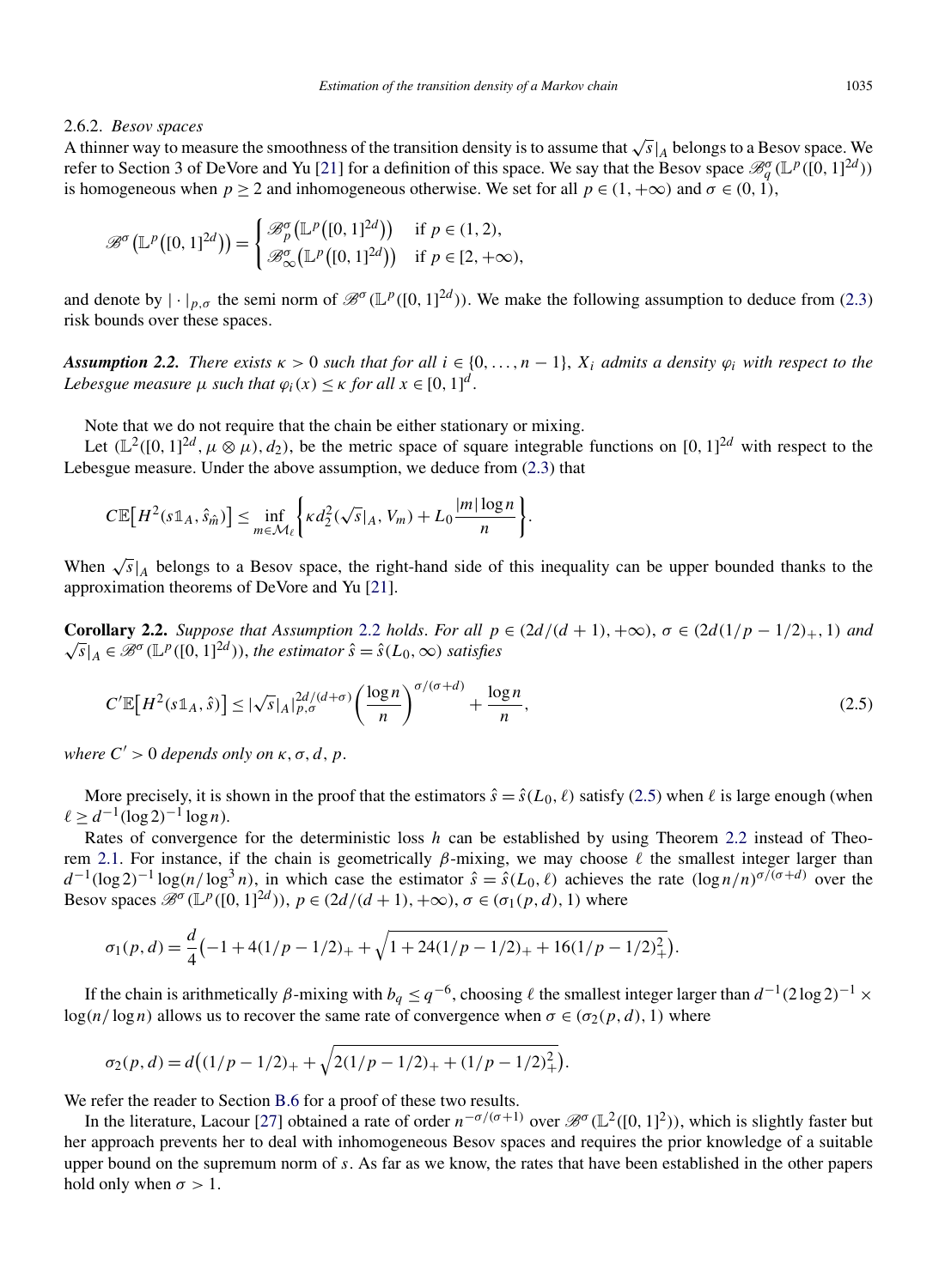# <span id="page-8-0"></span>**3. Simulations**

In this section, we present a simulation study to evaluate the performance of our estimator in practice. We shall simulate several Markov chains and estimate their transition densities by using our procedure.

#### 3.1. *Examples of Markov chains*

We consider Markov chains of the form

$$
X_{k+1} = F(X_k, U_k),
$$

where *F* is some known function and where  $U_k$  is a random variable independent of  $(X_0, \ldots, X_k)$ .

For the sake of comparison, we begin to deal with examples that have already been considered in the simulation study of Akakpo and Lacour [\[3\]](#page-39-0). In each of these examples, *Uk* is a standard Gaussian random variable.

*Example 3.1.*  $X_{k+1} = 0.5X_k + (1 + U_k)/4$ .

*Example 3.2.*  $X_{k+1} = 12^{-1}(6 + \sin(12X_k - 6) + (\cos(X_k - 6) + 3)U_k)$ .

## *Example 3.3.*

$$
X_{k+1} = \frac{1}{3}(X_k + 1) + \left(\frac{1}{9} - \frac{1}{23}\left(\frac{1}{2}\beta(5X_i/3, 4, 4) + \frac{1}{20}\beta((5X_i - 2)/3, 400, 400)\right)\right)U_k,
$$

*where*  $\beta(\cdot, a, b)$  *is the density of the*  $\beta$  *distribution with parameters a and b.* 

#### *Example 3.4.*

$$
X_{k+1} = \frac{1}{4} (g(X_k) + 1) + \frac{1}{8} U_k,
$$

*where g is defined by*

$$
g(x) = \frac{9\sqrt{2}}{4\sqrt{\pi}} \exp\left(-18(x - 1/2)^2\right) + \frac{9\sqrt{2}}{4\sqrt{\pi}} \exp\left(-162(x - 3/4)^2\right) \quad \text{for all } x \in \mathbb{R}.
$$

At first sight, Examples 3.1 and 3.2 may seem to be different than those of Akakpo and Lacour [\[3\]](#page-39-0). Actually, we just have rescaled the data in order to estimate on [0*,* 1] 2. The statistical problem is the same. According to Akakpo and Lacour [\[3\]](#page-39-0), we set  $p$  large ( $p = 10<sup>4</sup>$ ) and we estimate the transition densities of Examples 3.1, 3.2, 3.3 and 3.4 from  $(X_p, \ldots, X_{n+p})$  so that the chain is approximatively stationary.

We also propose to consider the following examples. In Example 3.5,  $U_k$  is a centred Gaussian random variable with variance  $1/2$ , in Example 3.6,  $U_k$  admits the density

$$
f(x) = \frac{5\sqrt{2}}{2\sqrt{\pi}} \left[ \exp(-50(x-1)^2) + \exp(-50x^2) \right]
$$

with respect to the Lebesgue measure, and in Example 3.7, *Uk* is an exponential random variable with parameter 1.

*Example 3.5.*  $X_{k+1} = 0.5X_k + (1 + U_k)/4$ .

*Example 3.6.*  $X_{k+1} = 0.5(X_k + U_k)$ .

*Example 3.7.*  $X_{k+1} = X_k/(50X_k + 1) + X_kU_k$ .

We set  $X_0 = 1/2$  and estimate *s* from  $(X_0, \ldots, X_n)$ . These last three Markov chains are not stationary. Their transition densities are rather isotropic and inhomogeneous. The transition density of Example 3.7 is unbounded.

In what follows, our selection rule will always be applied with  $L = 0.03$  (whatever,  $\ell$ , *n* and the Markov chain).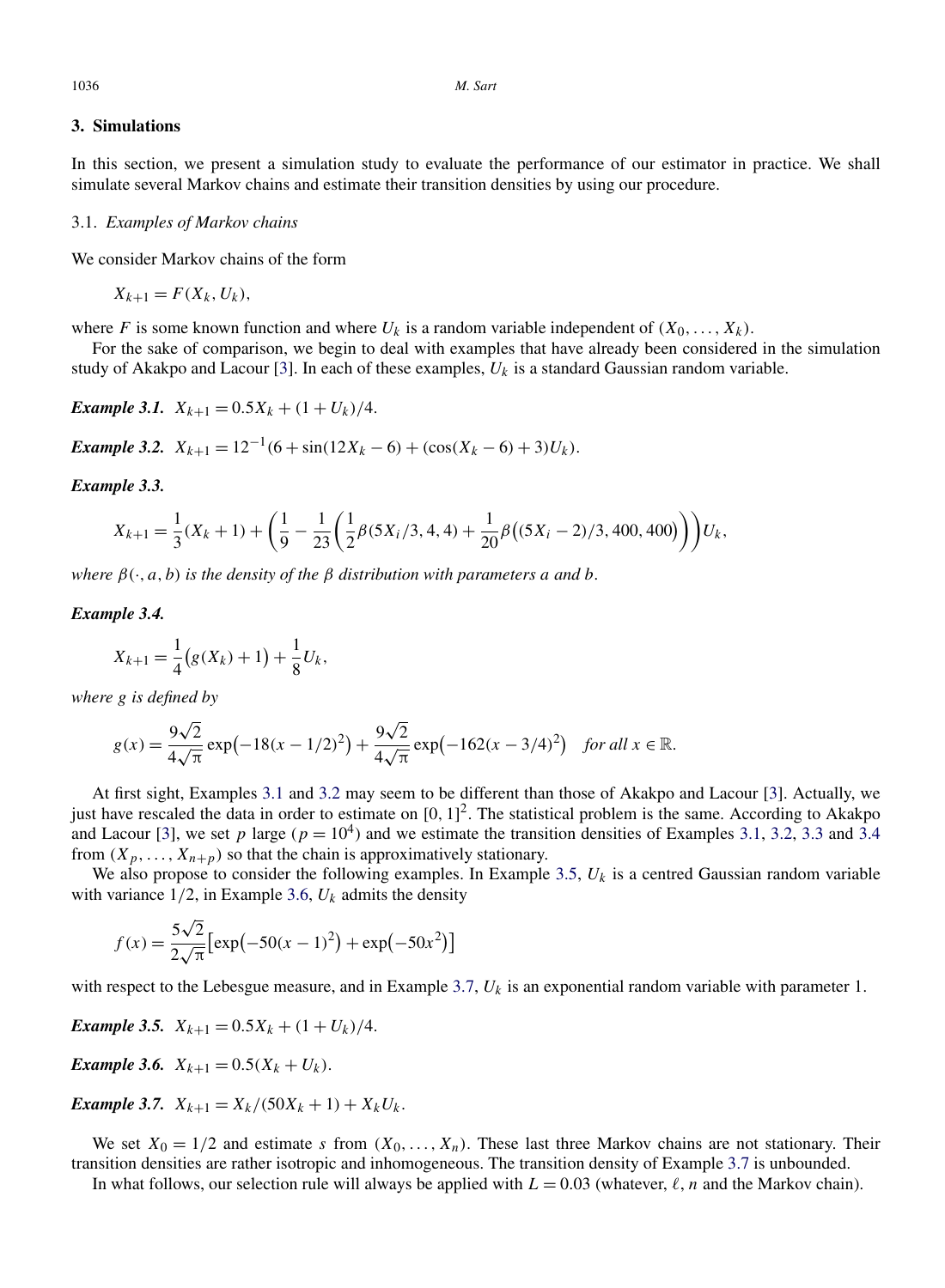# 3.2. *Choice of*

We discuss the choice of  $\ell$  by simulating the preceding examples with  $n = 10^3$  and by applying our selection rule for each value of  $\ell \in \{1,\ldots,10\}$ . The results are summarized in Table 1. When  $\ell$  grows up, the risk of our estimator tends to decrease and then stabilize. The best choice of  $\ell$  is obviously unknown in practice but this array shows that a good way for choosing  $\ell$  is to take it as large as possible. This is theoretically justified by Theorem [2.1](#page-5-0) since the right-hand side of inequality [\(2.3\)](#page-5-0) is a non-increasing function of  $\ell$ .

# 3.3. *An illustration*

We apply our procedure for Examples [3.1](#page-8-0) and [3.6](#page-8-0) with  $n = 10^4$ ,  $\ell = 7$ . We get two estimators and draw them with the corresponding transition density in Figure 2.

This shows that the selected partition is thinner (respectively wider) to the points where the transition density is changing rapidly (respectively slower), and is thus rather well adapted to the target function *s*.

## 3.4. *Comparison with other procedures*

In this section, we compare our selection rule with the oracle estimator and with the piecewise constant estimator of Akakpo and Lacour [\[3\]](#page-39-0).

The procedure of Akakpo and Lacour [\[3\]](#page-39-0) amounts to selecting an estimator among  $\{\hat{s}_m, m \in \mathcal{M}'\}$  where  $\hat{s}_m$  is defined by [\(2.1\)](#page-3-0) and where  $\mathcal{M}'$  is a collection of irregular partitions on [0, 1]<sup>2</sup>. Precisely, with their notations, we

#### Table 1 Hellinger risk  $H^2(s\mathbb{1}_{[0,1]^2}, \hat{s})$

| l              | Ex. 3.1 | Ex. 3.2 | Ex. 3.3 | Ex. 3.4 | Ex. 3.5 | Ex. $3.6$ | Ex. 3.7 |
|----------------|---------|---------|---------|---------|---------|-----------|---------|
|                | 0.031   | 0.046   | 0.299   | 0.181   | 0.089   | 0.291     | 0.358   |
| 2              | 0.011   | 0.015   | 0.087   | 0.107   | 0.024   | 0.170     | 0.241   |
| 3              | 0.011   | 0.014   | 0.026   | 0.058   | 0.013   | 0.067     | 0.156   |
| $\overline{4}$ | 0.011   | 0.018   | 0.026   | 0.035   | 0.015   | 0.046     | 0.113   |
| 5              | 0.011   | 0.018   | 0.022   | 0.038   | 0.015   | 0.048     | 0.098   |
| 6              | 0.011   | 0.018   | 0.022   | 0.038   | 0.015   | 0.048     | 0.065   |
|                | 0.011   | 0.018   | 0.024   | 0.038   | 0.015   | 0.048     | 0.044   |
| 8              | 0.011   | 0.018   | 0.024   | 0.038   | 0.015   | 0.048     | 0.040   |
| 9              | 0.011   | 0.018   | 0.024   | 0.038   | 0.015   | 0.048     | 0.040   |
| 10             | 0.011   | 0.018   | 0.024   | 0.038   | 0.015   | 0.048     | 0.040   |
|                |         |         |         |         |         |           |         |



Example 3.1

Example 3.6

Fig. 2. Estimator and transition density.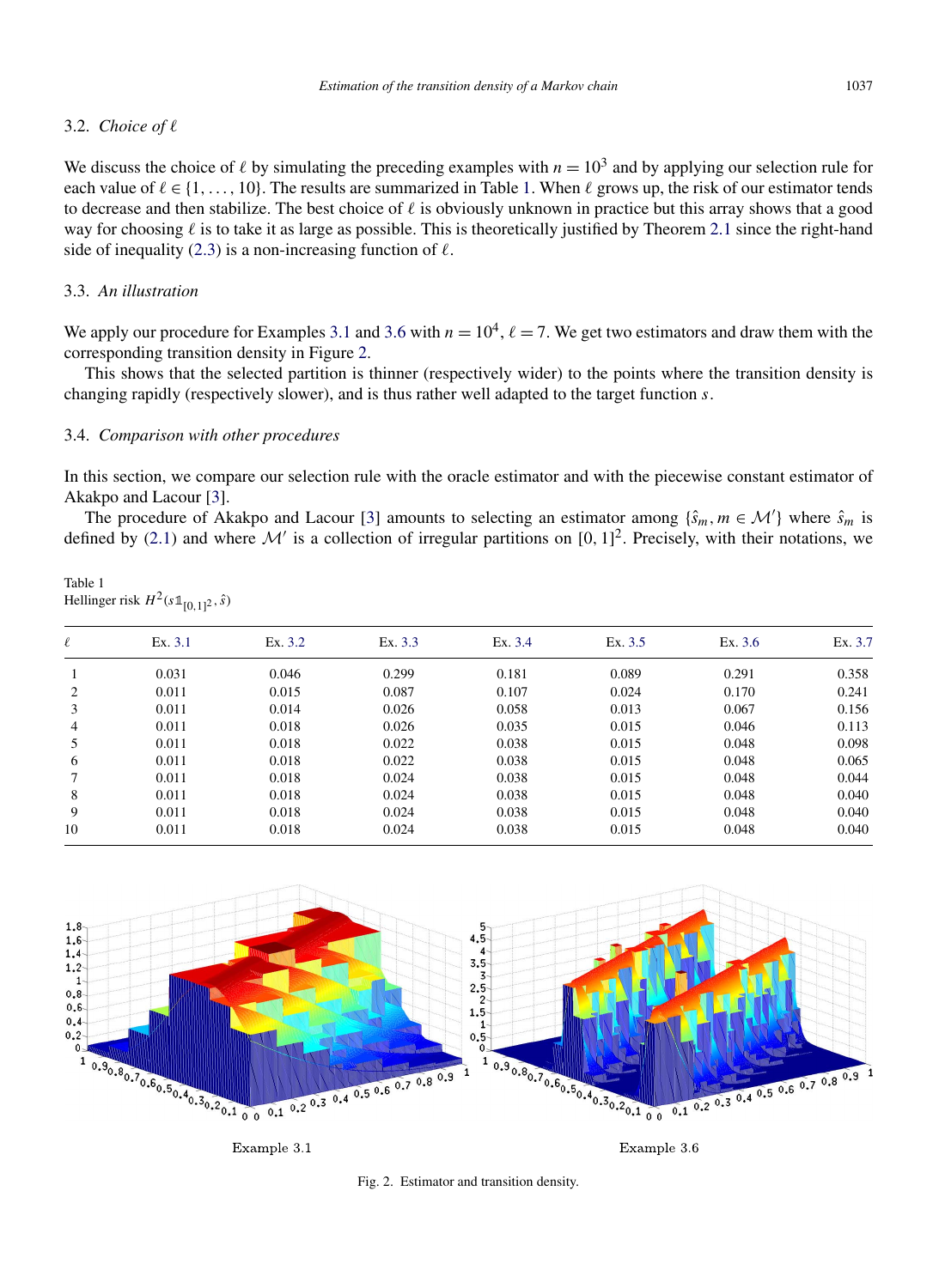<span id="page-10-0"></span>apply it with  $J_{\star} = 5$ , pen $(m) = 3||s_{1A}||_{\infty} |m|/n$  and with pen $(m) = 3||\hat{s}_{m} \cdot ||_{\infty} |m|/n$  where  $m^{\bullet}$  is a partition suitably chosen (following the recommendations of Akakpo and Lacour [\[3\]](#page-39-0), that is *J*• = 3). These two estimators are denoted by  $\hat{s}^{(1)}$  and  $\hat{s}^{(2)}$  respectively. Notice that these penalties, which are used in their simulation study, are not the ones prescribed by their theory. Their theoretical penalties also depend on a positive lower bound on the stationary density.

We denote by  $\hat{s}^{(0)}$  the oracle estimator, that is the estimator defined as being a minimizer of the map  $m \mapsto$  $H^2(s1_{[0,1]^2}, \hat{s}_m)$  for  $m \in \mathcal{M}_7$ . This estimator is the best estimator of the family  $\{\hat{s}_m, m \in \mathcal{M}_7\}$  and is known since the data are simulated. We consider the random variables

$$
\mathcal{R}_i = \frac{H^2(s \mathbb{1}_{[0,1]^2}, \hat{s})}{H^2(s \mathbb{1}_{[0,1]^2}, \hat{s}^{(i)})} \quad \text{for } i = 1, 2
$$

and denote by  $q_0(\alpha)$  the  $\alpha$ -quantile of  $\mathcal{R}_0$ . Results obtained are given in Table 2.

#### 3.5. *Comparison with a quadratic empirical risk*

In Akakpo and Lacour [\[3\]](#page-39-0), the risks of the estimators are evaluated with a empirical quadratic norm and we can also compare the performances of our estimator to theirs by using this risk.

To do so, let us denote by  $\|\cdot\|_n$  the empirical quadratic norm defined by

$$
||f||_n^2 = \frac{1}{n} \sum_{i=1}^n \int_{\mathbb{R}} f^2(X_i, x) dx
$$
 for all  $f \in \mathbb{L}^2(\mathbb{R}^2, M)$ 

and set for  $i \in \{1, 2\}$ ,

$$
\mathcal{R}'_i = \frac{\|s\mathbb{1}_{[0,1]^2} - \hat{s}\|_n^2}{\|s\mathbb{1}_{[0,1]^2} - \hat{s}^{(i)}\|_n^2}.
$$

The results obtained are presented in Table [3.](#page-11-0) They are very similar to those of Table 2.

#### **4. A general procedure**

In Section [2,](#page-2-0) we used our selection rule to establish the oracle inequality [\(2.3\)](#page-5-0), from which we deduced rates of convergence over Besov spaces  $\mathscr{B}^{\sigma}(\mathbb{L}^p([0,1]^{2d}))$  with  $\sigma$  lower than 1. We now aim at obtaining rates for more general spaces of functions. This includes Besov spaces with regularity index larger than 1 and spaces corresponding to structural assumptions on *s*. We propose a second procedure to reach this goal.

The Markov chain takes its values into X and we estimate *s* on a subset *A* of the form  $A = A_1 \times A_2$ . We always assume that  $n > 3$ .

| Table 2                                                            |  |
|--------------------------------------------------------------------|--|
| Risks for simulated data with $n = 1000$ averaged over 250 samples |  |

|                                                         | Ex. 3.1 | Ex. 3.2 | Ex. 3.3 | Ex. 3.4 | Ex. 3.5 | Ex. $3.6$ | Ex. 3.7 |
|---------------------------------------------------------|---------|---------|---------|---------|---------|-----------|---------|
| $\mathbb{E}[H^2(s1\!\!\!\;1_{[0,1]^2},\hat{s})]$        | 0.011   | 0.017   | 0.022   | 0.038   | 0.018   | 0.052     | 0.049   |
| $\mathbb{E}[H^2(s\mathbb{1}_{[0,1]^2}, \hat{s}^{(0)})]$ | 0.007   | 0.011   | 0.015   | 0.028   | 0.012   | 0.037     | 0.041   |
| $q_0(0.5)$                                              | 1.473   | 1.513   | 1.443   | 1.369   | 1.422   | 1.420     | 1.200   |
| $q_0(0.75)$                                             | 1.698   | 1.627   | 1.557   | 1.440   | 1.575   | 1.481     | 1.244   |
| $q_0(0.9)$                                              | 1.921   | 1.834   | 1.683   | 1.509   | 1.749   | 1.543     | 1.290   |
| $q_0(0.95)$                                             | 2.113   | 1.965   | 1.770   | 1.558   | 1.839   | 1.590     | 1.317   |
| $\mathbb{E}[H^2(s\mathbb{1}_{[0,1]^2}, \hat{s}^{(1)})]$ | 0.017   | 0.018   | 0.028   | 0.058   | 0.024   | 0.103     |         |
| $\mathbb{P}(\mathcal{R}_1 \leq 1)$                      | 0.964   | 0.740   | 0.908   |         | 0.984   |           |         |
| $\mathbb{E}[H^2(s\mathbb{1}_{[0,1]^2},\hat{s}^{(2)})]$  | 0.013   | 0.018   | 0.028   | 0.062   | 0.023   | 0.096     | 0.133   |
| $\mathbb{P}(\mathcal{R}_2 \leq 1)$                      | 0.832   | 0.748   | 0.928   |         | 0.948   |           |         |
|                                                         |         |         |         |         |         |           |         |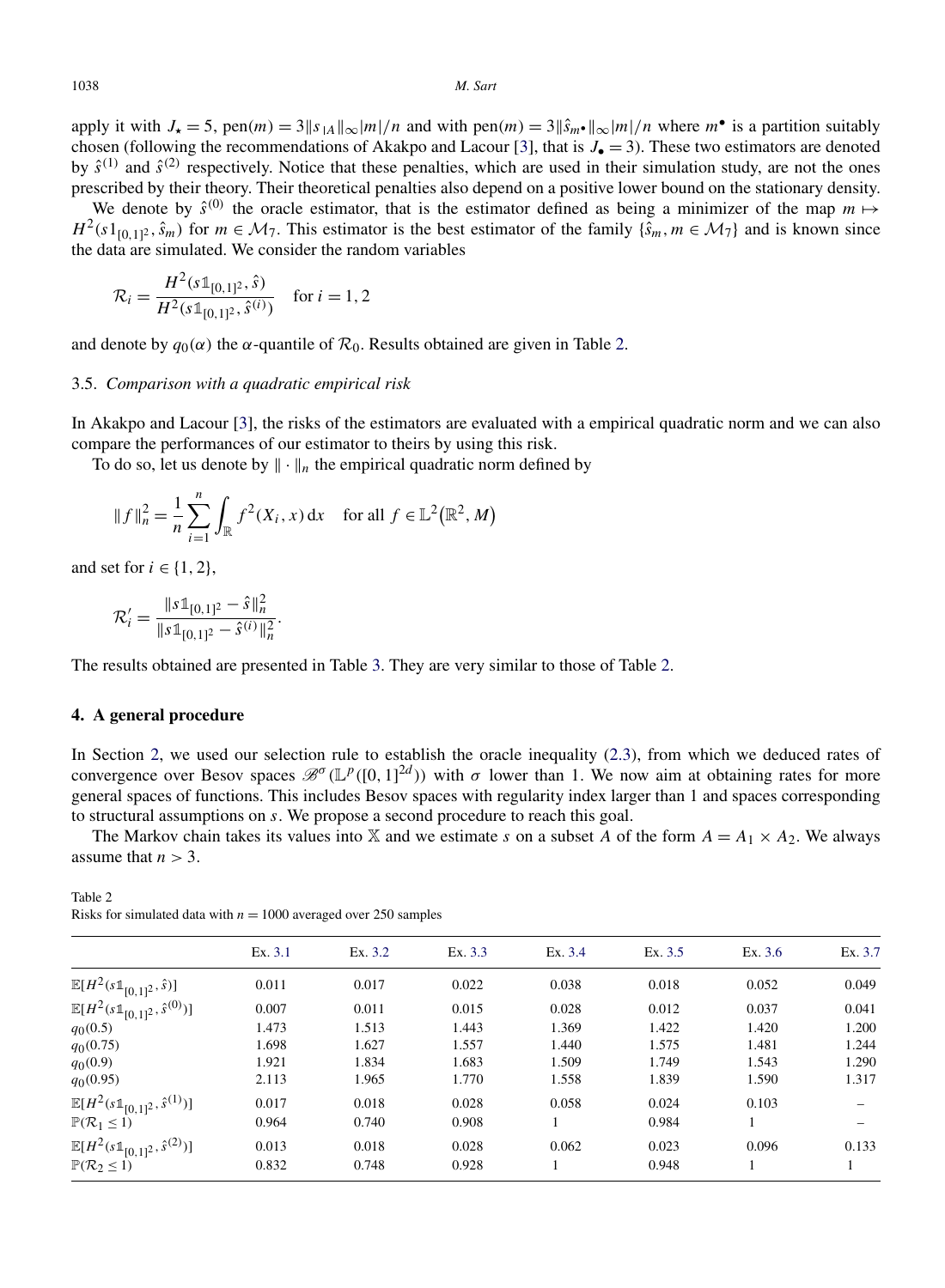|                                                                                                    | Ex. 3.1        | Ex. 3.2        | Ex. 3.3        | Ex. 3.4        | Ex. 3.5        | Ex. 3.6 | Ex. 3.7 |
|----------------------------------------------------------------------------------------------------|----------------|----------------|----------------|----------------|----------------|---------|---------|
| $\mathbb{E}[\ s\mathbb{1}_{[0,1]^2}-\hat{s}\ _n^2]$                                                | 0.064          | 0.108          | 0.229          | 0.319          | 0.116          | 0.528   | 2.82    |
| $\mathbb{E}[\ s\mathbb{1}_{[0,1]^2}-\hat{s}^{(1)}\ _n^2]$<br>$\mathbb{P}(\mathcal{R}_1' \leq 1)$   | 0.147<br>0.980 | 0.133<br>0.820 | 0.257<br>0.788 | 0.423<br>0.984 | 0.205<br>0.992 | 0.743   |         |
| $\frac{\mathbb{E}[\ s\mathbb{1}_{[0,1]^2}-\hat{s}^{(2)}\ _n^2]}{\mathbb{P}(\mathcal{R}_2'\leq 1)}$ | 0.091<br>0.864 | 0.129<br>0.780 | 0.262<br>0.792 | 0.418<br>0.980 | 0.159<br>0.940 | 0.739   | 6.08    |

<span id="page-11-0"></span>Table 3 Risks for simulated data with  $n = 1000$  averaged over 250 samples

# 4.1. *Procedure and preliminary result*

Our second procedure is defined as follows. Let  $\alpha = (1 - 1)$  $\sqrt{2}$ /2, *L* > 0, *S* be an at most countable set of  $\mathbb{L}^1_+(\mathbb{X}^2, M)$ and  $\Delta$ <sub>S</sub>  $\geq$  1 be a map on *S*.

We define the application  $\wp$  on *S* by

$$
\wp(f) = \sup_{f' \in S} \left[ \alpha H^2(f, f') + T(f, f') - L \frac{\Delta_S(f')}{n} \right] + L \frac{\Delta_S(f)}{n} \quad \text{for all } f \in S.
$$

We select *s*ˆ among *S* as any element of *S* satisfying

$$
\wp(\hat{s}) \le \inf_{f \in S} \wp(f) + \frac{1}{n}.
$$

We prove the following.

**Proposition 4.1.** *Suppose that*  $f(x) = 0$  *for all*  $f \in S$  *and*  $x \in \mathbb{X}^2 \setminus A$  *and that*  $\sum_{f \in S} e^{-\Delta_S(f)} \leq 1$ *. There exists an universal constant*  $L_0 > 0$  *such that if*  $L \ge L_0$ *, the estimator s*<sup>*s*</sup> *satisfies* 

$$
C\mathbb{E}\big[H^2(s\mathbb{1}_A,\hat{s})\big] \leq \mathbb{E}\bigg[\inf_{f\in S} \bigg\{H^2(s\mathbb{1}_A,f) + L\frac{\Delta_S(f)}{n}\bigg\}\bigg],\tag{4.1}
$$

*where C is an universal positive constant*.

# 4.2. *A general model selection theorem*

We shall deduce from the above proposition a model selection theorem by choosing suitably *S*. To do so, we consider the following assumption.

*Assumption 4.1. For all*  $i \in \{1, ..., n-1\}$ *,*  $X_i$  *admits a density*  $\varphi_i$  *with respect to some known measure*  $\nu$  such that  $\nu(A_1) = 1$ *. Moreover, there exists*  $\kappa$  *such that*  $\varphi_i(x) \leq \kappa$  *for all*  $x \in A_1$  *and*  $i \in \{1, ..., n-1\}$ *.* 

We define  $\mathbb{L}^2(A, v \otimes \mu)$  the space of square integrable functions on *A* with respect to the product measure  $v \otimes \mu$ , and we endow it with its natural distance

$$
d^{2}(f, f') = \int_{A} (f(x, y) - f'(x, y))^{2} d\nu(x) d\mu(y) \text{ for all } f, f' \in \mathbb{L}^{2}(A, \nu \otimes \mu).
$$

Hereafter, a model *V* is a (non-trivial) finite dimensional linear space of  $\mathbb{L}^2(A, v \otimes \mu)$ .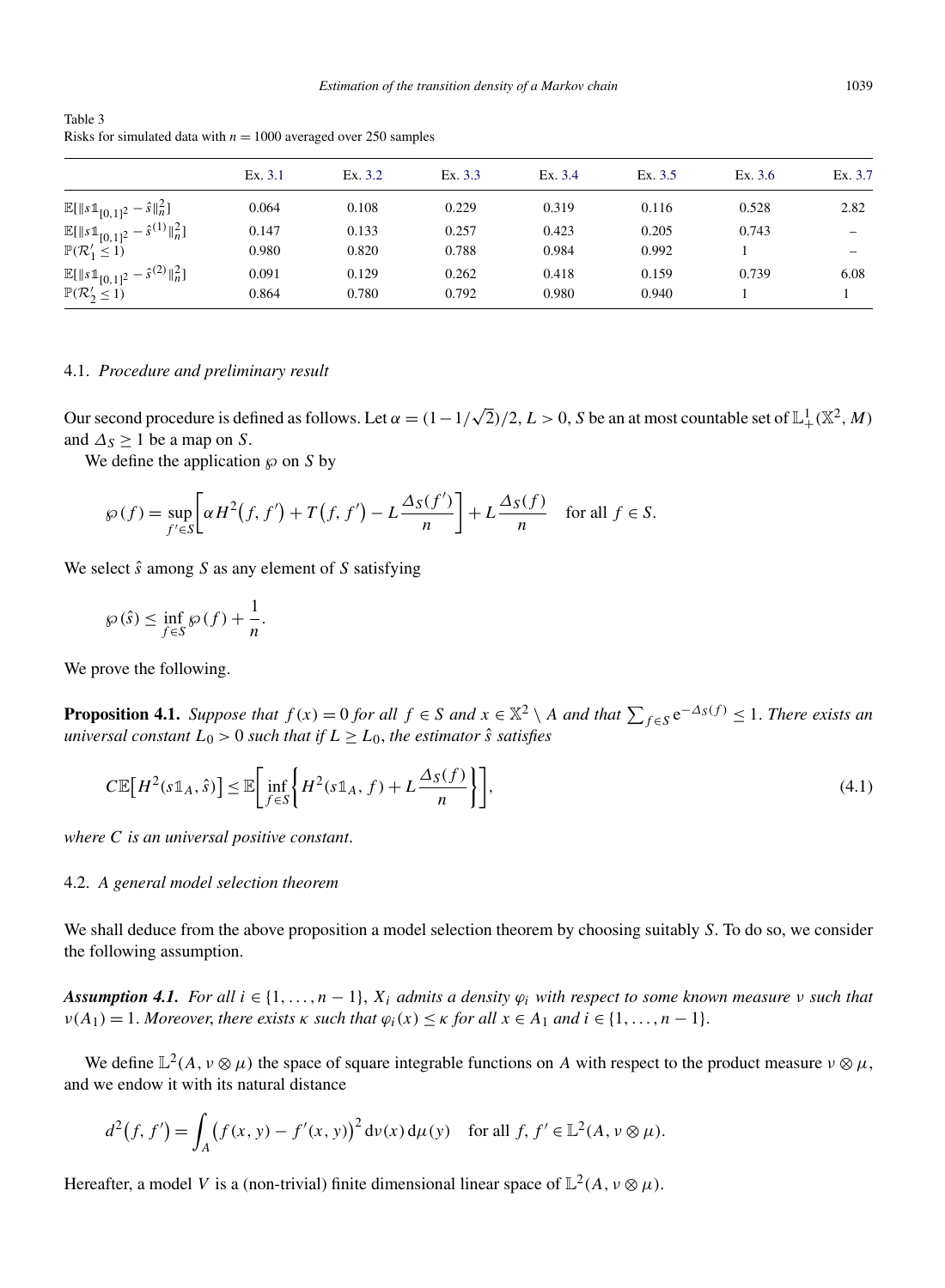<span id="page-12-0"></span>Let us explain how to obtain a model selection theorem when Assumption [4.1](#page-11-0) holds. Let V be a collection of models *V* and let  $(\Delta(V))_{V \in V}$  be a family of non-negative numbers such that  $\sum_{V \in V} e^{-\Delta(V)} \leq 1$ . For each model  $V \in V$ , we consider an orthonormal basis  $(f_1, \ldots, f_{\text{dim }V})$  of *V* and set

$$
T_V = \left\{ \sum_{i=1}^{\dim V} \alpha_i f_i, \alpha_i \in \frac{2}{\sqrt{n \dim V}} \mathbb{Z} \right\}.
$$

We deduce from Lemma 5 of Birgé [\[12\]](#page-39-0) that the cardinality of  $S_V = \{f_+^2 \mathbb{1}_A, f \in T_V, d(f, 0) \le 2\}$  is upper bounded by  $|S_V| \le (30n)^{\dim V/2}$ . We then use the above procedure with  $S = \bigcup_{V \in V} S_V$  and

$$
\Delta_S(f) = \inf_{\substack{V \in \mathbb{V} \\ S_V \ni f}} \left\{ \Delta(V) + (\dim V) \log(30n)/2 \right\} \quad \text{for all } f \in S.
$$

This yields an estimator *s*ˆ such that

$$
C' \mathbb{E}\big[H^2(s\mathbb{1}_A,\hat{s})\big] \leq \inf_{V \in \mathbb{V}} \Biggl\{ \kappa \Biggl( \inf_{\substack{f \in T_V \\ d(f,0) \leq 2}} d^2(\sqrt{s}|_A,f) \Biggr) + \frac{\Delta(V) + \dim(V) \log n}{n} \Biggr\},\,
$$

where *C'* is an universal positive constant. Since  $d(\sqrt{s}|_A, 0) \le 1$ ,

$$
\inf_{\substack{f \in T_V \\ d(f,0) \le 2}} d^2(\sqrt{s}|_A, f) = d^2(\sqrt{s}|_A, T_V).
$$

For all  $f' \in V$ , there exists  $f \in T_V$  such that  $d^2(f, f') \leq n^{-1}$  and thus

$$
d^2(\sqrt{s}|_A,T_V)\leq 2d^2(\sqrt{s}|_A,V)+\frac{2}{n}.
$$

Precisely, we have proved:

**Theorem [4.1](#page-11-0).** *Suppose that Assumption* 4.1 *holds. Let*  $\mathbb{V}$  *be an at most countable collection of models. Let*  $(\Delta(V))_{V \in \mathbb{V}}$ *be a family of non-negative numbers such that*

$$
\sum_{V \in \mathbb{V}} e^{-\Delta(V)} \le 1.
$$

*There exists an estimator s*ˆ *such that*

$$
C\mathbb{E}\big[H^2(s\mathbb{1}_A,\hat{s})\big] \leq \inf_{V \in \mathbb{V}} \bigg\{ d^2(\sqrt{s}|_A, V) + \frac{\Delta(V) + \dim(V)\log n}{n} \bigg\},\,
$$

*where*  $C > 0$  *depends only on*  $\kappa$ .

The condition  $\sum_{V \in V} e^{-\Delta(V)} \le 1$  can be interpreted as a (sub)probability on the collection V. The more complex the family V, the larger the weights  $\Delta(V)$ . When one can choose  $\Delta(V)$  of order dim(V), which means that the family V of models does not contains too many models per dimension, the estimator *s*ˆ achieves the best trade-off (up to a constant) between the approximation and the variance terms.

This theorem holds under an assumption that is very mild and weaker than those of Lacour [\[27\]](#page-39-0), Akakpo and Lacour [\[3\]](#page-39-0) and Clémencon [\[18\]](#page-39-0). Birgé [\[15\]](#page-39-0) proved a general oracle inequality when there exist integers  $k \ge 1$  and  $l \geq 0$  and positive numbers  $\rho$ ,  $\varrho$  such that

$$
\varrho \le \frac{1}{k} \sum_{j=1}^{k} s^{(l+j)}(x, y) \le \rho \quad \text{for all } x, y \in \mathbb{X},
$$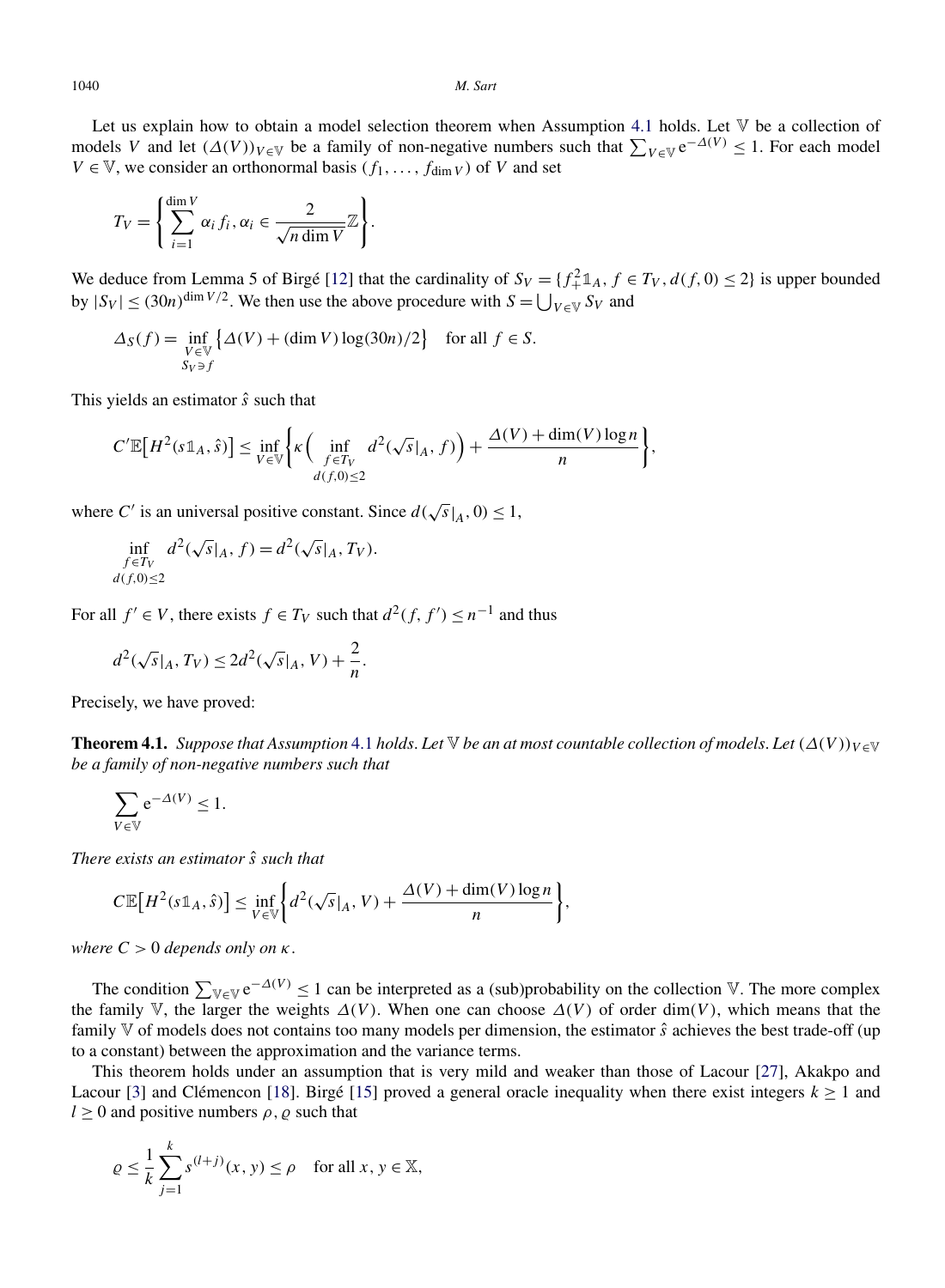<span id="page-13-0"></span>where the parameters  $k, l, \varrho$  are known. Our assumption is then satisfied for the Markov chain  $(X_{l+1},...,X_n)$  with  $\nu = \mu$  and  $\kappa = k\rho$ .

We shall consider subsets  $\mathscr{F} \subset \mathbb{L}^2(A, v \otimes \mu)$  corresponding to smoothness or structural assumptions on  $\sqrt{s}|_A$ . For such an  $\mathscr F$ , we associate a collection  $\mathbb V$  and deduce from Theorem [4.1](#page-12-0) a risk bound for the estimator  $\hat s$  when  $\sqrt{s}|_A$ belongs to  $\mathscr{F}$ . This set is a generic notation and will change from section to section. In the remaining part of this paper, we shall always choose  $\mathbb{X}^2 = \mathbb{R}^{2d}$ ,  $A = [0, 1]^{2d}$  and  $\mu$  the Lebesgue measure.

# 4.3. *Smoothness assumptions*

We have introduced in Section [2.6](#page-6-0) the isotropic Besov spaces  $\mathcal{B}_q^{\sigma}(\mathbb{L}^p([0,1]^{2d}))$  where  $\sigma \in (0,1)$ . In this section, we consider the anisotropic Besov spaces  $\mathcal{B}_q^{\sigma}(\mathbb{L}^p([0,1]^{2d}))$  where  $\sigma = (\sigma_1, \ldots, \sigma_{2d})$  belongs to  $(0, +\infty)^{2d}$ .

Intuitively, a function *f* on  $[0, 1]^{2d}$  belongs to  $\mathcal{B}_q^{\sigma}(\mathbb{L}^p([0, 1]^{2d}))$  if, for all integer  $j \in \{1, ..., 2d\}$ , and all *x*<sub>1</sub>*,...,x*<sub>*i*−1</sub>*,x*<sub>*i*+1</sub>*,...,x*<sub>2*d*</sub> ∈ [0*,* 1] the function

$$
x_j \mapsto f(x_1, \ldots, x_{j-1}, x_j, x_{j+1}, \ldots, x_{2d})
$$

belongs to  $\mathscr{B}_q^{\sigma_j}(\mathbb{L}^p([0,1]))$ . In particular, for all  $\sigma \in (0, +\infty)$ ,

$$
\mathscr{B}^{\sigma}_q(\mathbb{L}^p([0,1]^{2d})) = \mathscr{B}^{(\sigma,\ldots,\sigma)}_q(\mathbb{L}^p([0,1]^{2d})).
$$

A definition of the anisotropic Besov spaces may be found in Hochmuth [\[25\]](#page-39-0) (for  $d = 1$ ) and in Akakpo [\[1\]](#page-39-0) (for larger values of *d*). We also consider the space  $\mathcal{H}^{\sigma}([0, 1]^{2d})$  of anisotropic Hölderian functions on  $[0, 1]^{2d}$  with regularity  $\sigma$ . A precise definition of this space may be found in Section 3.1.1 of Baraud and Birgé [\[7\]](#page-39-0) (among other references).

For all  $\sigma = (\sigma_1, \ldots, \sigma_{2d}) \in (0, +\infty)^{2d}$ , we denote by  $\bar{\sigma}$  the harmonic mean of  $\sigma$ :

$$
\frac{1}{\bar{\sigma}} = \frac{1}{2d} \sum_{i=1}^{2d} \frac{1}{\sigma_i}.
$$

We set for all  $p \in (0, +\infty]$ ,

$$
\mathcal{B}^{\sigma}(\mathbb{L}^p([0,1]^{2d})) = \begin{cases} \mathcal{B}_{\infty}^{\sigma}(\mathbb{L}^p([0,1]^{2d})) & \text{if } p \in (0,1], \\ \mathcal{B}_{p}^{\sigma}(\mathbb{L}^p([0,1]^{2d})) & \text{if } p \in (1,2), \\ \mathcal{B}_{\infty}^{\sigma}(\mathbb{L}^p([0,1]^{2d})) & \text{if } p \in [2,+\infty), \\ \mathcal{H}^{\sigma}([0,1]^{2d}) & \text{if } p = \infty \end{cases}
$$

and denote by  $|\cdot|_{p,\sigma}$  the semi norm associated to the space  $\mathscr{B}^{\sigma}(\mathbb{L}^p([0,1]^{2d}))$ .

In this section, we are interesting in obtaining a bound risk when  $\sqrt{s}|_A$  belongs to the space

$$
\mathscr{B}([0,1]^{2d}) = \bigcup_{p \in (0,+\infty)} \left( \bigcup_{\substack{\sigma \in (0,+\infty)^d \\ \bar{\sigma} > 2d(1/p-1/2)_+}} \mathscr{B}^{\sigma}(\mathbb{L}^p([0,1]^{2d})) \right).
$$

Families of linear spaces possessing good approximation properties with respect to the elements of  $\mathscr{F} = \mathscr{B}([0, 1]^{2d})$ can be found in Theorem 1 of Akakpo [\[2\]](#page-39-0). We then deduce from Theorem [4.1,](#page-12-0)

**Corollary [4.1](#page-11-0).** *Suppose that Assumption* 4.1 *holds with*  $\mathbb{X} = \mathbb{R}^d$ ,  $A = [0, 1]^{2d}$  *and with*  $v \otimes \mu$  *the Lebesgue measure. There exists an estimator*  $\hat{s}$  *such that for all*  $\sqrt{s}|_A \in \mathcal{B}([0, 1]^{2d})$ ,  $\hat{s}$  *A*  $\leq$  *P*(*I*)*,*  $\leq$  *P*) *A i A i A i all*  $\sqrt{s}|_A \in \mathcal{B}([0, 1]^{2d})$ ,  $\leq$  *P i i i all*  $\sqrt{s}|_A \in \mathcal$ 

$$
C\mathbb{E}\big[H^2(s\mathbb{1}_A,\hat{s})\big] \leq |\sqrt{s}|_A|_{p,\sigma}^{2d/(d+\bar{\sigma})}\bigg(\frac{\log n}{n}\bigg)^{\bar{\sigma}/(\bar{\sigma}+d)} + \frac{\log n}{n},
$$

where  $p \in (0, +\infty]$ ,  $\sigma \in (0, +\infty)^{2d}$ ,  $\bar{\sigma} > 2d(1/p - 1/2)_+$  are such that  $\sqrt{s}|_A \in \mathscr{B}^{\sigma}(\mathbb{L}^p([0, 1]^{2d}))$  and where  $C > 0$ *depends only on*  $\kappa$ *, d, p,*  $\sigma$ *.*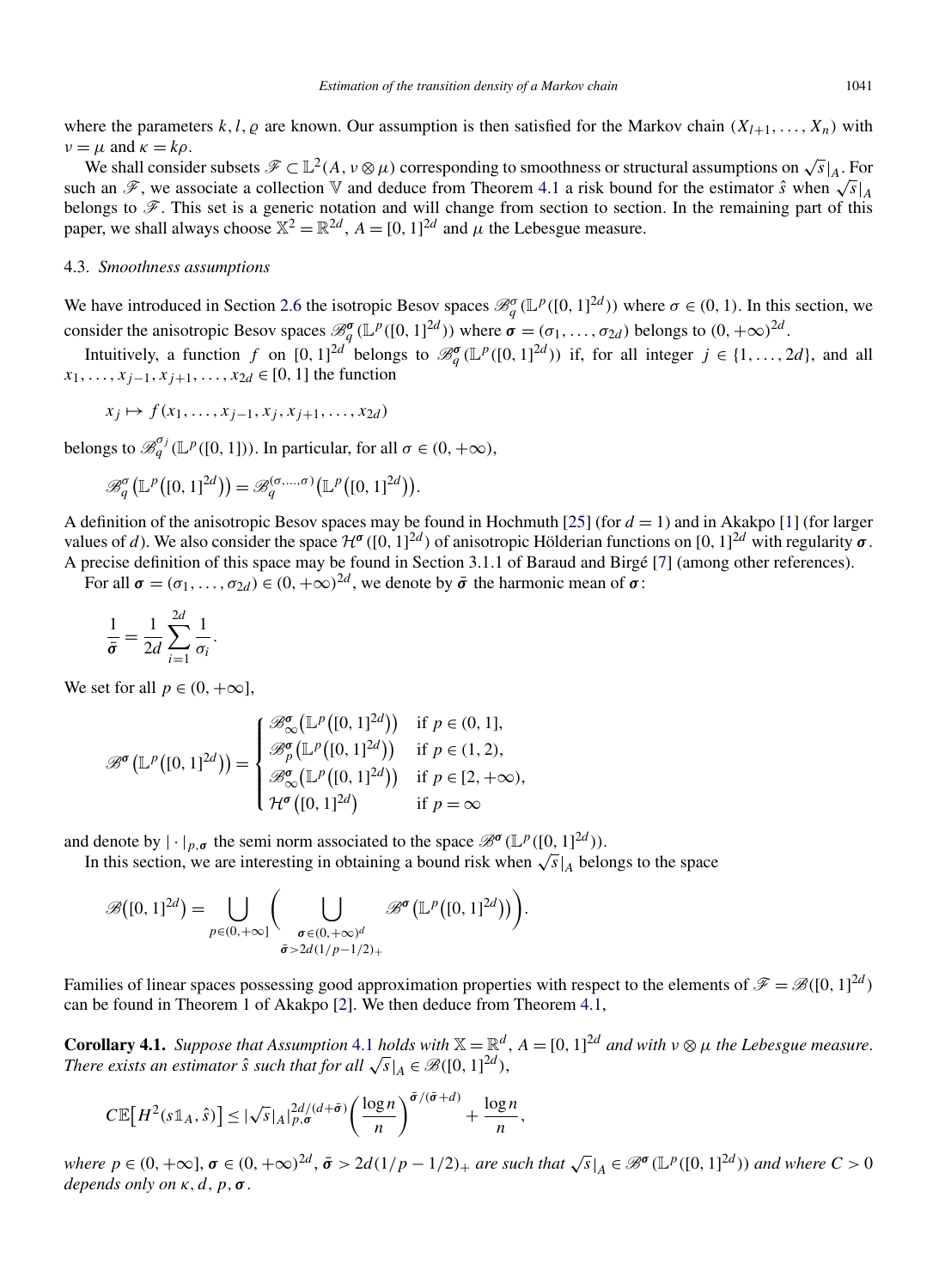<span id="page-14-0"></span>To our knowledge, the only statistical procedures that can adapt both to possible inhomogeneity and anisotropy of *s* are those of Akakpo and Lacour [\[3\]](#page-39-0) and Birgé [\[15\]](#page-39-0). The losses are different, but the rates are the same as ours (up to the logarithmic term). In view of our assumptions, we do not know if the logarithmic term can be avoided.

In the following sections, we consider classes  $\mathscr F$  corresponding to structural assumptions on  $\sqrt{s}|_A$ . More precisely, rates of convergence when the chain is autoregressive with constant conditional variance (respectively non-constant conditional variance) are established in Section 4.4 (respectively Section [4.5\)](#page-15-0).

# 4.4. *AR model*

In this section, we assume that  $X_{n+1} = g(X_n) + \varepsilon_n$  where *g* is an unknown function and where the  $\varepsilon_n$ 's are unobserved identically distributed random variables. Many papers are devoted to the estimation of the regression function *g* and it is beyond the scope of this paper to make an historical review for this statistical problem.

For the sake of simplicity, one shall assume throughout this section that  $X = \mathbb{R}$ ,  $A = [0, 1]^2$ . The transition density is of the form  $s(x, y) = \varphi(y - g(x))$  where  $\varphi$  is the density of  $\varepsilon_0$ . Since g and  $\varphi$  are both unknown, this suggests us to consider the class

$$
\mathscr{F} = \bigcup_{\sigma > 0} \left\{ f, \exists \phi \in \mathcal{H}^{\sigma}(\mathbb{R}), \exists g \in \mathscr{B}([0, 1]), ||g||_{\infty} < \infty, \forall x, y \in [0, 1], f(x, y) = \phi(y - g(x)) \right\}.
$$

A family V of linear spaces possessing good approximation properties with respect to the functions of  $\mathscr F$  can be built by using Section 6.2 of Baraud and Birgé [\[7\]](#page-39-0). Precisely, we prove the following.

**Corollary 4.2.** *Suppose that Assumption* [4.1](#page-11-0) *holds with*  $\mathbb{X} = \mathbb{R}$ ,  $A = [0, 1]^2$  *and with*  $v \otimes \mu$  *the Lebesgue measure* on  $\mathbb{R}^2$ . Assume that  $\sqrt{s}|_A$  belongs to  $\mathscr{F}$ . Let  $\sigma > 0$ ,  $p \in (0, +\infty]$ ,  $\beta > (1/p - 1/2)_+$  be any numbers and  $\phi \in \mathcal{H}^{\sigma}(\mathbb{R})$ ,  $g \in \mathscr{B}^{\beta}(\mathbb{L}^p([0,1]))$ ,  $\|g\|_{\infty} < \infty$  *be any functions such that* 

$$
\sqrt{s(x, y)} = \phi(y - g(x)) \quad \text{for all } x, y \in [0, 1].
$$

*There exists two estimators*  $\hat{\phi} \ge 0$  *and*  $\hat{g}$  *such that the estimator*  $\hat{s}$  *defined by* 

$$
\hat{s}(x, y) = (\hat{\phi}(y - \hat{g}(x)))^2 \mathbb{1}_{[0,1]^2}(x, y)
$$
 for all  $x, y \in \mathbb{R}$ 

*satisfies*

$$
C\mathbb{E}\big[H^2(s\mathbb{1}_A,\hat{s})\big]\leq C_1'\bigg(\frac{\log^2 n}{n}\bigg)^{2\beta(\sigma\wedge 1)/(2\beta(\sigma\wedge 1)+1)}+C_2'\bigg(\frac{\log n}{n}\bigg)^{2\sigma/(2\sigma+1)},
$$

*where*  $C > 0$  *depends only on*  $\kappa$ *, p, σ, β, where*  $C'_1$  *depends only on*  $p$ *,*  $\beta$ *,*  $\sigma$ *,*  $|g|_{p,\beta}$ *,*  $\|g\|_{\infty}$ *,*  $|\phi|_{\infty, \sigma \wedge 1}$  *and where C*<sup>'</sup><sub>2</sub> *depends only on* σ,  $\|g\|_{∞}$ ,  $|\phi|_{∞, σ}$ . *Moreover*, the construction of the estimators  $\hat{g}$ ,  $\hat{\phi}$  depends only on the data  $\overline{X_0}, \ldots, \overline{X_n}$ .

In particular, if  $\phi$  is very smooth (says  $\sigma \ge \beta \vee 1$ ), the rate of convergence corresponds to the rate of convergence for estimating *g* only (up to a logarithmic term).

It is interesting to compare the preceding rate to the one we would obtain under the pure smoothness assumption on  $\sqrt{s}|_A$  but ignoring that  $\sqrt{s}|_A$  belongs to  $\mathscr F$ . To do so, we need to specify the regularity of  $\sqrt{s}|_A$ , knowing that of *φ* and *g*. This is the purpose of the following lemma.

**Lemma 4.1.** *Let*  $\sigma$ ,  $\beta$  > 0, *and let us define* 

$$
\theta(\beta,\sigma) = \begin{cases} \beta\sigma & \text{if } \beta, \sigma \le 1, \\ \beta \wedge \sigma & \text{otherwise.} \end{cases}
$$

*Let*  $\phi \in \mathcal{H}^{\sigma}(\mathbb{R})$ ,  $g \in \mathcal{H}^{\beta}([0, 1])$ *. The function f defined by* 

$$
f(x, y) = \phi(y - g(x)) \quad \text{for all } x, y \in [0, 1],
$$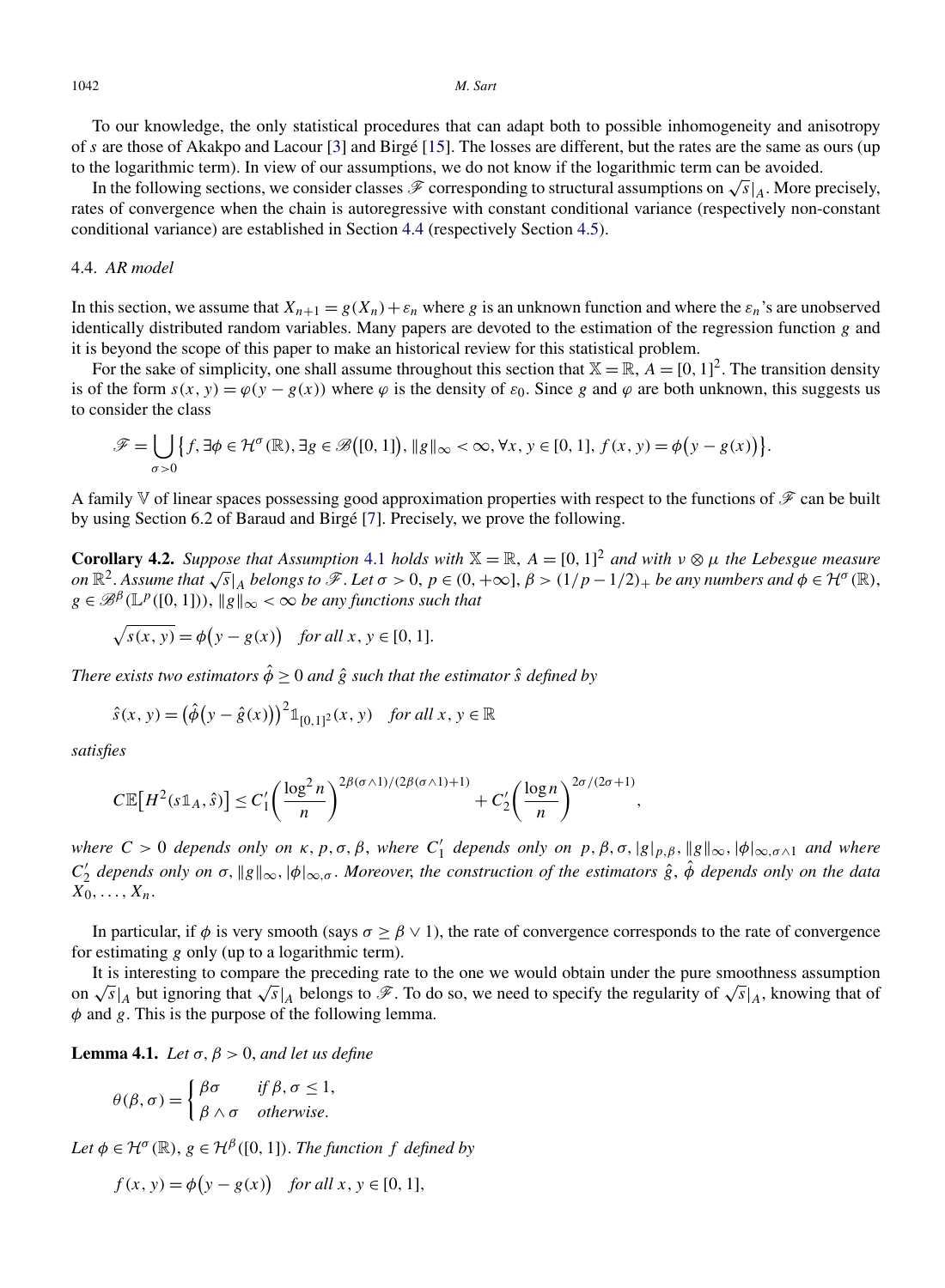<span id="page-15-0"></span>*belongs to*  $\mathcal{H}^{(\theta(\beta,\sigma),\sigma)}([0,1]^2)$ .

*Moreover, for all*  $\sigma$ ,  $\beta > 0$ , *there exist*  $\phi \in H^{\sigma}(\mathbb{R})$ ,  $g \in H^{\beta}([0, 1])$  *such that the function f defined by* 

$$
f(x, y) = \phi(y - g(x)) \quad \text{for all } x, y \in [0, 1],
$$

*belongs to*  $\mathcal{H}^{(a,b)}([0,1]^2)$  *if and only if*  $a \leq \theta(\beta, \sigma)$  *and*  $b \leq \sigma$ .

This result says that if  $\sqrt{s(x,y)} = \phi(y - g(x))$ , with  $\phi \in \mathcal{H}^{\sigma}(\mathbb{R})$ ,  $g \in \mathcal{H}^{\beta}([0, 1])$ , then  $\sqrt{s}$  is Hölderian with regularity  $(\theta(\beta, \sigma), \sigma)$  on  $[0, 1]^2$ , and this regularity cannot be improved in general except in some particular situations. Under such a smoothness assumption, the rate of estimation we would get is  $(\log n/n)^{2\sigma\theta(\beta,\sigma)/(2\sigma\theta(\beta,\sigma)+\theta(\beta,\sigma)+\sigma)}$ . This rate is always slower than the rate obtained under the structural assumption.

# 4.5. *ARCH model*

Throughout this section, we assume that  $X_{n+1} = g_1(X_n) + g_2(X_n)\varepsilon_n$  where  $g_1, g_2$  are unknown functions and where the  $\varepsilon_n$ 's are unobserved identically distributed random variables. The previous model corresponded to  $g_2 = 1$ . The problem of the estimation of the mean and variance functions *g*<sup>1</sup> and *g*<sup>2</sup> was considered in several papers and we refer to Section 1.2 of Comte and Rozenholc [\[19\]](#page-39-0) for bibliographical references.

For the sake of simplicity, one assumes that  $X = \mathbb{R}$  and  $A = [0, 1]^2$ . If  $\varphi$  denotes the density of  $\varepsilon_0$ , the transition density *s* is of the form

$$
s(x, y) = |g_2(x)|^{-1} \varphi \left[ g_2^{-1}(x) \left( y - g_1(x) \right) \right] \quad \text{for all } x, y \in \mathbb{R}.
$$
 (4.2)

We consider thus the class

$$
\mathscr{F} = \bigcup_{\sigma > 0} \{ f, \exists \phi \in \mathcal{H}^{\sigma}(\mathbb{R}), \exists v_1, v_2 \in \mathscr{B}\big([0, 1]\big), \lVert v_1 \rVert_{\infty} < \infty, \lVert v_2 \rVert_{\infty} < \infty,
$$
\n
$$
\forall x, y \in [0, 1], f(x, y) = \sqrt{\lvert v_2(x) \rvert} \phi\big(v_2(x)\big(y - v_1(x)\big)\big) \}
$$

and apply Theorem [4.1](#page-12-0) with a suitable collection  $V$  to obtain:

**Corollary 4.3.** *Suppose that Assumption* [4.1](#page-11-0) *holds with*  $\mathbb{X} = \mathbb{R}$ ,  $A = [0, 1]^2$  *and with*  $v \otimes \mu$  *the Lebesgue measure* on  $\mathbb{R}^2$ . Assume that  $\sqrt{s}|_A$  belongs to  $\mathscr{F}$ . Let  $\sigma > 0$ ,  $\phi \in \mathscr{B}^{\sigma}(\mathbb{R})$  and for all  $i \in \{1,2\}$ , let  $p_i \in (0,+\infty], \beta_i >$  $(1/p_i - 1/2)_+, v_i \in \mathcal{B}^{\beta_i}(\mathbb{L}^{p_i}([0,1]))$ , *with*  $||v_i||_{\infty} < \infty$  *such that* 

$$
\sqrt{s(x, y)} = \sqrt{|v_2(x)|} \phi(v_2(x)(y - v_1(x))) \text{ for all } x, y \in [0, 1].
$$

Let  $p_3 \in (0, +\infty]$  and  $\beta_3 > (1/p_3 - 1/2)_+$  be any numbers such that  $v_3 = \sqrt{|v_2|} \in \mathcal{B}^{\beta_3}(\mathbb{L}^{p_3}([0, 1]))$ . There exists an *estimator s*ˆ *such that*

$$
C\mathbb{E}\big[H^2(s,\hat{s})\big] \leq C_1' \bigg(\frac{\log^2 n}{n}\bigg)^{2\beta(\sigma\wedge 1)/(2\beta(\sigma\wedge 1)+1)} + C_2' \bigg(\frac{\log n}{n}\bigg)^{2\sigma/(2\sigma+1)},
$$

*where*  $\beta = \max(\beta_1, \beta_2, \beta_3)$ . *The constant*  $C > 0$  *depends only on*  $\kappa, \sigma, p_1, p_2, p_3, \beta_1, \beta_2, \beta_3, C'_1$  *depends only on*  $\sigma$ ,  $||v_1||_{\infty}$ ,  $||v_2||_{\infty}$ ,  $||\varphi||_{\infty}$ ,  $|v_1|_{p_1,\beta_1}$ ,  $|v_2|_{p_2,\beta_2}$ ,  $|v_3|_{p_3,\beta_3}$ ,  $|\varphi|_{\infty,\sigma\wedge 1}$  and  $C'_2$  depends only on  $\sigma$ ,  $||v_2||_{\infty}$ ,  $|\varphi|_{\infty,\sigma}$ . More*over, the construction of the estimator*  $\hat{s}$  *depends only on the data*  $X_0, \ldots, X_n$ .

If s is of the form (4.2) with  $\varphi$ ,  $g_1$ ,  $g_2$  smooth, in the sense that  $\phi = \sqrt{\varphi} \in \mathcal{H}^{\sigma}(\mathbb{R})$ ,  $v_1 = g_1 \in \mathcal{B}^{\beta_1}(\mathbb{L}^{p_1}([0, 1]))$ ,  $||v_1||_{\infty} < \infty$ ,  $v_2 = g_2^{-1} \in \mathcal{B}^{\beta_2}(\mathbb{L}^{p_2}([0, 1]))$ ,  $||v_2||_{\infty} < \infty$  and  $v_3 = |g_2|^{-1/2} \in \mathcal{B}^{\beta_3}(\mathbb{L}^{p_3}([0, 1]))$ , then  $\sqrt{s}|_A$  belongs to  $\mathscr{F}$ . If  $\phi$  is sufficiently smooth ( $\sigma \geq \beta_1 \vee \beta_2 \vee \beta_3 \vee 1$ ), the rate becomes

$$
C''\mathbb{E}\big[H^2(s,\hat{s})\big] \leq \max\biggl(\biggl(\frac{\log^2 n}{n}\biggr)^{2\beta_1/(2\beta_1+1)},\biggl(\frac{\log^2 n}{n}\biggr)^{2\beta_2/(2\beta_2+1)},\biggl(\frac{\log^2 n}{n}\biggr)^{2\beta_3/(2\beta_3+1)}\biggr).
$$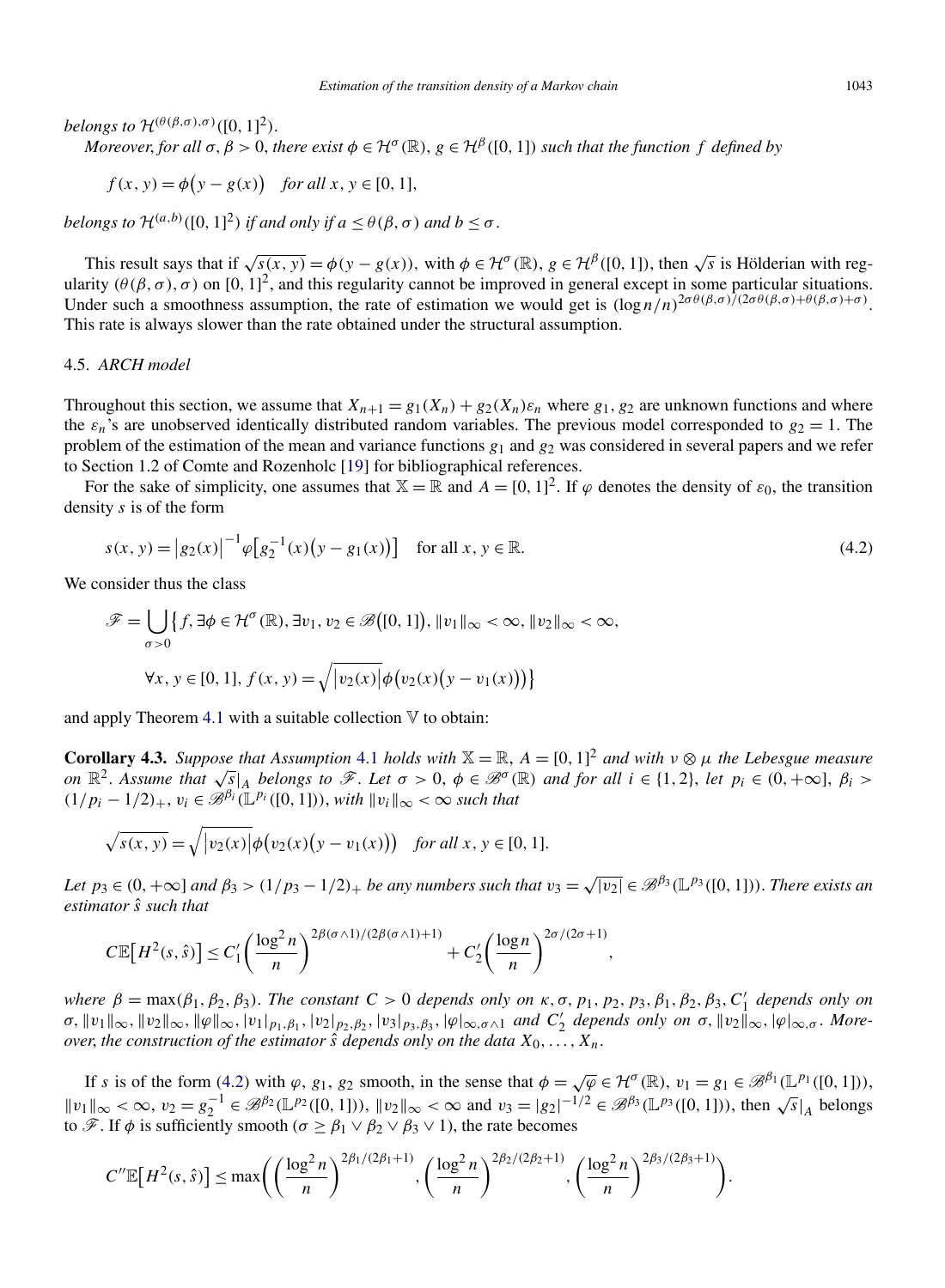<span id="page-16-0"></span>

Up to a logarithmic term, the first term corresponds to the bound we would get if we could estimate *g*<sup>1</sup> only. The two other terms correspond to the rate of estimation of  $g_2^{-1}$  and  $|g_2|^{-1/2}$  respectively (up to a logarithmic term).

Note that if  $\beta_2 \in (0, 1)$ , one can always choose  $p_3 = 2p_2$  (with  $p_3 = \infty$  if  $p_2 = \infty$ ),  $\beta_3 = \beta_2/2$ , in which case the rate becomes

$$
C''\mathbb{E}[H^{2}(s,\hat{s})] \leq \max\biggl(\biggl(\frac{\log^{2} n}{n}\biggr)^{2\beta_{1}/(2\beta_{1}+1)},\biggl(\frac{\log^{2} n}{n}\biggr)^{\beta_{2}/(\beta_{2}+1)}\biggr).
$$

In some situations however,  $\beta_3$  can be taken larger than  $\beta_2$ .

As in the preceding section, we may use the lemma below to compare this rate with the one we would obtain under smoothness assumptions on  $\sqrt{s}|_A$ .

**Lemma 4.2.** *Let for all*  $\sigma$ ,  $\beta_1$ ,  $\beta_2$  > 0,

$$
\theta(\beta_1, \beta_2, \sigma) = \begin{cases}\n\left(2^{-1}(\beta_2 \wedge 1)\right) \wedge \sigma \beta_1 \wedge \sigma \beta_2 & \text{if } \sigma \le 1 \text{ and } \beta_1 \wedge \beta_2 \le 1, \\
\left(2^{-1}(\beta_2 \wedge 1)\right) \wedge \sigma \wedge \beta_1 & \text{otherwise.} \n\end{cases}
$$

*Let*  $\phi \in \mathcal{H}^{\sigma}(\mathbb{R})$ ,  $v_1 \in \mathcal{H}^{\beta_1}([0,1])$ ,  $v_2 \in \mathcal{H}^{\beta_2}([0,1])$ . *The function f defined by* 

$$
f(x, y) = \sqrt{|v_2(x)|} \phi(v_2(x)(y - v_1(x))) \text{ for all } x, y \in [0, 1],
$$

*belongs to*  $\mathcal{H}^{(\theta(\beta_1, \beta_2, \sigma), \sigma)}([0, 1]^2)$ .

Moreover, there exist  $\phi \in H^{\sigma}(\mathbb{R})$ ,  $v_1 \in H^{\beta_1}([0,1])$ ,  $v_2 \in H^{\beta_2}([0,1])$  such that the function f defined by

$$
f(x, y) = \sqrt{|v_2(x)|} \phi(v_2(x)(y - v_1(x))) \text{ for all } x, y \in [0, 1],
$$

*belongs to*  $\mathcal{H}^{(a,b)}([0,1]^2)$  *if and only if*  $a \leq \theta(\beta_1, \beta_2, \sigma)$  *and*  $b \leq \sigma$ .

This proposition says that if  $\sqrt{s(x, y)} = \sqrt{|v_2(x)|} \phi(v_2(x)(y - v_1(x)))$ , with  $\phi \in \mathcal{H}^{\sigma}(\mathbb{R})$ ,  $v_1 \in \mathcal{H}^{\beta_1}([0, 1])$ ,  $v_2 \in \mathcal{H}^{\beta_2}([0, 1])$ His proposition says that  $\pi \sqrt{s(x, y)} = \sqrt{v_2(x)/\varphi(v_2(x)(y - v_1(x)))}$ , with  $\varphi \in \pi$  (ks),  $v_1 \in \pi$  ([0, 1]),  $v_2 \in \mathbb{R}^2$  ([0, 1]),  $\sqrt{s}|_A$  belongs to  $\mathcal{H}^{(\theta(\beta_1, \beta_2, \sigma), \sigma)}([0, 1]^2)$  and the regularity index of this s general. By Corollary [4.1,](#page-13-0) we would get a rate of order *(*log *n/n)*2*θ(β*1*,β*2*,σ)σ/(*2*θ(β*1*,β*2*,σ)σ*+*θ(β*1*,β*2*,σ)*<sup>+</sup>*σ),* which is slower than the one given by Corollary [4.3.](#page-15-0)

# **Appendix A: Implementation of the first procedure**

In this section, we explain how to construct in practice the estimator of the first procedure. This will lead to the proposition below.

**Proposition A.1.** *For all*  $L > 0$ ,  $\ell \in \mathbb{N}^*$ , *the estimator*  $\hat{s} = \hat{s}(L,\ell)$  *of Section* [2.3](#page-3-0) *can be built in less than*  $C(n\ell d + \ell)$  $\ell 4^{(\ell+1)d}$  *operations where* C *is an universal constant.* 

We set for all  $K \in \bigcup_{m \in \mathcal{M}_{\ell}} m$ ,

$$
\hat{s}_K = \frac{\sum_{i=0}^{n-1} \mathbb{1}_K(X_i, X_{i+1})}{\sum_{i=0}^{n-1} \int_{\mathbb{X}} \mathbb{1}_K(X_i, x) d\mu(x)} \mathbb{1}_K
$$

for all  $K' \in \bigcup_{m \in \mathcal{M}_\ell} m$ ,

$$
F_K(K') = \alpha H^2(\hat{s}_K \mathbb{1}_{K'}, \hat{s}_{K'} \mathbb{1}_K) + T(\hat{s}_K \mathbb{1}_{K'}, \hat{s}_{K'} \mathbb{1}_K)
$$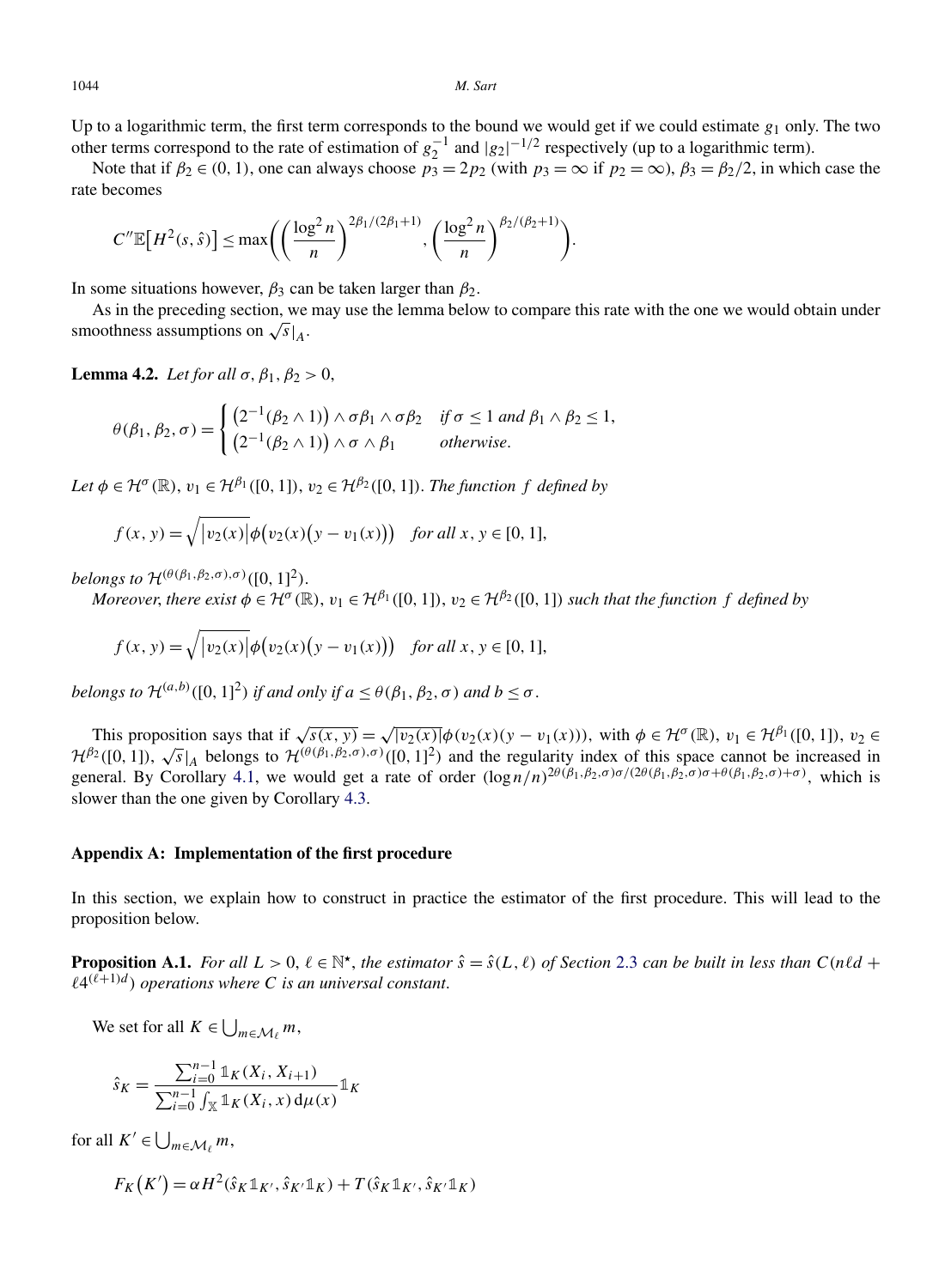<span id="page-17-0"></span>and for all  $m' \in \mathcal{M}_{\ell}$ ,

$$
\gamma_K(m') = \bigg(\sum_{K' \in m'} F_K(K')\bigg) - \text{pen}(m' \vee K).
$$

We shall find for each cube  $K \in \bigcup_{m \in \mathcal{M}_\ell} m$ , a partition  $m'_K \in \mathcal{M}_\ell$  such that

$$
\gamma_K(m'_K) = \sup_{m' \in \mathcal{M}_\ell} \gamma_K(m'). \tag{A.1}
$$

We shall compute then

$$
\min_{m \in \mathcal{M}_{\ell}} \gamma(m) = \min_{m \in \mathcal{M}_{\ell}} \left\{ \left( \sum_{K \in m} \gamma_K(m_K') \right) + 2 \operatorname{pen}(m) \right\}.
$$
\n(A.2)

We shall find  $m'_K$  by using a slight adaptation of the procedure of Blanchard, Schäfer and Rozenholc [\[16\]](#page-39-0). Computing (A.2) is similar. The algorithm we propose is based on the one-to-one correspondence between  $\mathcal{M}_{\ell}$  and the set  $\mathcal{T}_{\ell}$  of  $4^d$ -ary trees with depth smaller than  $\ell$ .

**Lemma A.1.** *There exists*  $\psi_{\ell}$  *a one-to-one map between*  $\mathcal{M}_{\ell}$  *and*  $\mathcal{T}_{\ell}$  *such that for all*  $m \in \mathcal{M}_{\ell}$ ,  $\psi_{\ell}(m)$  *is a tree whose leaves correspond to the elements of the partition m*.

The construction of this map may for instance be deduced from Section 3.2.4 of Baraud and Birgé [\[6\]](#page-39-0).

We need to introduce some notations. For each tree  $T \in \mathcal{T}_{\ell}$  and bin  $K''$  of *T*, we denote by  $T(K'')$  the subtree of *T* rooted in *K<sup>n</sup>*. The set of leaves of  $T(K^n)$  is denoted by  $\mathcal{L}(T(K^n))$ . We set  $R(K^n)$  the tree reduced to its root  $K^n$ (i.e,  $\mathcal{L}(R(K'')) = \{K''\}\)$ . For all cube  $K \in \bigcup_{m \in \mathcal{M}_{\ell}} m$ , we set

$$
\mathcal{L}(T(K'')) \vee K = \{K' \cap K, K' \in \mathcal{L}(T(K'')), K' \cap K \neq \emptyset\}
$$

and we define the function  $\mathcal E$  by

$$
\mathcal{E}(T(K'')) = -|\mathcal{L}(T(K'')) \vee K| + \sum_{K' \in \mathcal{L}(T(K''))} F_K(K').
$$

The key point is that computing  $(A.1)$  amounts to finding  $T^*$  such that

$$
\mathcal{E}\big(T^{\star}\big([0,1]^{2d}\big)\big) = \sup_{T \in \mathcal{T}_{\ell}} \mathcal{E}\big(T\big([0,1]^{2d}\big)\big)
$$

since  $m'_K = \psi_{\ell}^{-1}(T^*)$ .

We now take advantage of the additivity of the function  $\mathcal{E}$ : if  $T(K'')$  is not reduced to its root, and if  $K''_1, \ldots, K''_{4^d}$ are the cubes of  $\bigcup_{m \in \mathcal{M}_\ell} m$  such that  $K'' = \bigcup_{i=1}^{4^d} K''_i$ , then,

$$
\mathcal{E}(T(K'')) = \sum_{i=1}^{4^d} \mathcal{E}(T(K''_i)).
$$
\n(A.3)

For all cube  $K'' \in \bigcup_{m \in \mathcal{M}_{\ell}} m$ , let  $T^*(K'')$  be a tree (rooted in  $K''$ ) such that

$$
\mathcal{E}(T^{\star}(K'')) = \sup_{T \in \mathcal{T}_{\ell}, T \ni K''} \mathcal{E}(T(K'')).
$$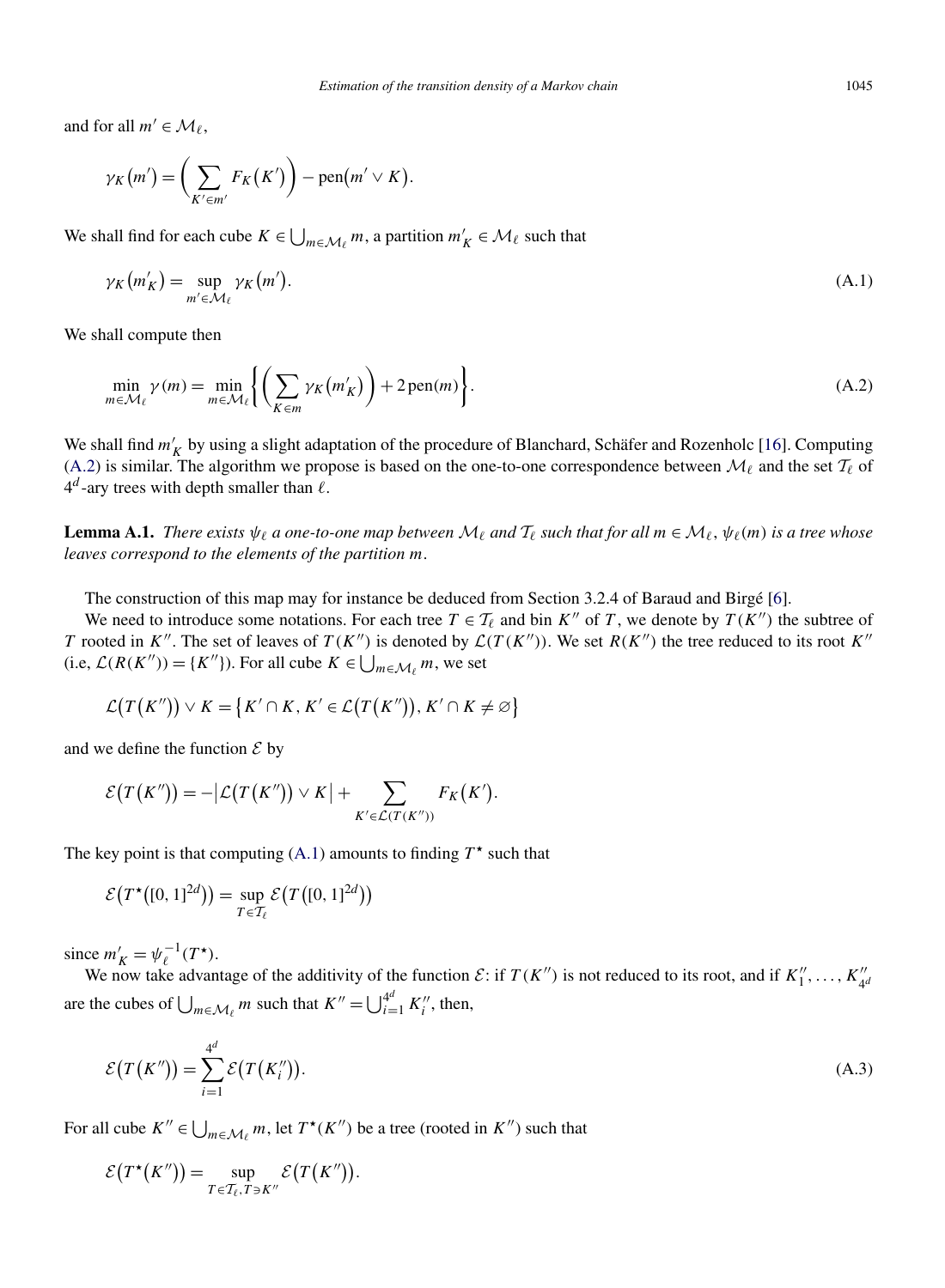<span id="page-18-0"></span>Remark that if  $K'' \cap K = \emptyset$ , this supremum is equal to 0, in which case  $T^*(K'')$  will always stand for  $R(K'')$ . In general, we deduce from [\(A.3\)](#page-17-0) that

$$
\mathcal{E}(T^{\star}(K'')) = \max\left(\mathcal{E}(R(K'')), \sum_{i=1}^{4^d} \mathcal{E}(T^{\star}(K''_i))\right).
$$
\n(A.4)

Calculating [\(A.1\)](#page-17-0) can thus be completed in that way: we start with the sets  $K'' \in \bigcup_{m \in \mathcal{M}_{\ell}} M_{\ell-1} m$  with  $K'' \cap K \neq \emptyset$  $\varnothing$  for which the optimal local trees are reduced to their roots. By using relation (A.4) we find the optimal local trees  $T^*(K'')$  when  $K'' \in \bigcup_{\mathcal{M}_{\ell-1}\setminus\mathcal{M}_{\ell}} m$ ,  $K'' \cap K \neq \emptyset$ . Proceeding recursively like this yields the optimal tree  $T^* =$  $T^{\star}([0, 1]^{2d})$ .

# **Appendix B: Proofs**

## *B*.1. *Proof of Proposition* [2.1](#page-3-0)

Let us introduce the piecewise constant function

$$
\bar{s}_m = \sum_{K \in m} \frac{\sum_{i=0}^{n-1} \mathbb{E}[\mathbb{1}_K(X_i, X_{i+1}) | X_i]}{\sum_{i=0}^{n-1} \int_{\mathbb{X}} \mathbb{1}_K(X_i, x) d\mu(x)} \mathbb{1}_K.
$$
\n(B.1)

By using the triangular inequality we can decompose the risk of  $\hat{s}_m$  as follows:

$$
\mathbb{E}\big[H^2(s\mathbb{1}_A,\hat{s}_m)\big] \leq \bigg(1+\frac{2+\log 2}{2}\bigg)\mathbb{E}\big[H^2(s\mathbb{1}_A,\bar{s}_m)\big] + \bigg(1+\frac{2}{2+\log 2}\bigg)\mathbb{E}\big[H^2(\bar{s}_m,\hat{s}_m)\big].
$$

The first term can be bounded from above by  $(4 + \log 2) \mathbb{E}[H^2(\text{sl}_A, V_m)]$  thanks to Lemma 2 of Baraud and Birgé [\[6\]](#page-39-0). For the second term, we begin to define for  $K \in m$  the random variable

$$
B_K = \left( \sqrt{\sum_{i=0}^{n-1} \mathbb{1}_K(X_i, X_{i+1})} - \sqrt{\sum_{i=0}^{n-1} \mathbb{E}[\mathbb{1}_K(X_i, X_{i+1}) | X_i]} \right)^2.
$$

Since  $2nH^2(\hat{s}_m, \bar{s}_m) = \sum_{K \in \mathbb{R}} B_K$ , we shall bound from above the terms  $\mathbb{E}[B_K]$ . For this purpose, we introduce the stopping time

$$
T = \inf \left\{ i \ge 0, \mathbb{E} \big[ \mathbb{1}_K(X_i, X_{i+1}) \mid X_i \big] \ge \frac{1}{2n} \right\} \wedge (n-1)
$$

with respect to the filtration  $\mathcal{F}_n = \sigma(X_0, \ldots, X_n)$  generated by the random variables  $X_0, \ldots, X_n$ . We set  $\varepsilon = 1 +$  $\log 2 + 2 \log n$  and use the algebraic inequality

$$
(\sqrt{a+b} - \sqrt{c+d})^2 \le (1+\varepsilon)(\sqrt{a} - \sqrt{c})^2 + (1+\varepsilon^{-1})(\sqrt{b} - \sqrt{d})^2
$$

to decompose  $\mathbb{E}[B_K]$ :

$$
\mathbb{E}[B_K] \leq (1+\varepsilon)\mathbb{E}\Bigg[\Bigg(\sqrt{\sum_{i=0}^{T-1} \mathbb{1}_K(X_i, X_{i+1})} - \sqrt{\sum_{i=0}^{T-1} \mathbb{E}\big[\mathbb{1}_K(X_i, X_{i+1}) \mid X_i\big]}\Bigg)^2\Bigg] + (1+\varepsilon^{-1})\mathbb{E}\Bigg[\Bigg(\sqrt{\sum_{i=T}^{n-1} \mathbb{1}_K(X_i, X_{i+1})} - \sqrt{\sum_{i=T}^{n-1} \mathbb{E}\big[\mathbb{1}_K(X_i, X_{i+1}) \mid X_i\big]}\Bigg)^2\Bigg].
$$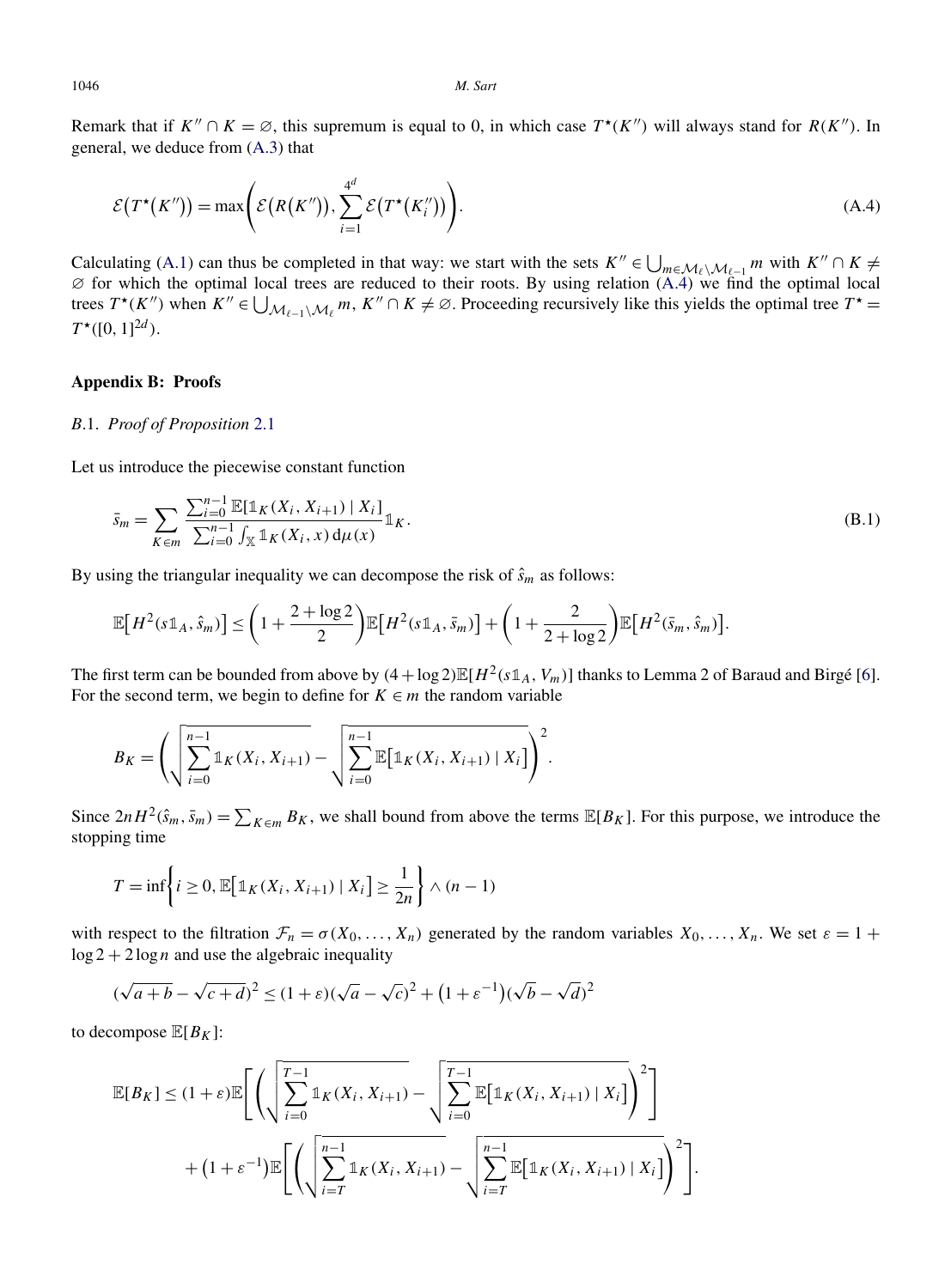<span id="page-19-0"></span>*By* using  $(\sqrt{a} - \sqrt{b})^2$  ≤  $(a - b)^2/b$ ,

$$
\mathbb{E}[B_K] \le 2(1+\varepsilon)\mathbb{E}\Bigg[\sum_{i=0}^{T-1} \mathbb{E}\big[\mathbb{1}_K(X_i, X_{i+1}) | X_i\big]\Bigg] + (1+\varepsilon^{-1})\mathbb{E}\bigg[\frac{(\sum_{i=T}^{n-1} (\mathbb{1}_K(X_i, X_{i+1}) - \mathbb{E}[\mathbb{1}_K(X_i, X_{i+1}) | X_i]))^2}{\sum_{i=T}^{n-1} \mathbb{E}[\mathbb{1}_K(X_i, X_{i+1}) | X_i]} \Bigg].
$$
\n(B.2)

Yet,

$$
\mathbb{E}\Bigg[\sum_{i=0}^{T-1}\mathbb{E}\big[\mathbb{1}_K(X_i,X_{i+1})\mid X_i\big]\Bigg]\leq 1/2,
$$

and we control the second term of the right-hand side of inequality (B.2), thanks to the claims below.

**Claim B.1.** *For all*  $K \in m$ ,  $j \in \{0, ..., n\}$ , *and*  $\mathcal{A}' \in \mathcal{F}_j = \sigma(X_0, ..., X_j)$ ,

$$
\mathbb{E}\bigg[\frac{\left(\sum_{i=j}^{n-1}(\mathbb{1}_{K}(X_{i}, X_{i+1})-\mathbb{E}[\mathbb{1}_{K}(X_{i}, X_{i+1})\mid X_{i}]\right)^{2}}{\sum_{i=j}^{n-1}\mathbb{E}[\mathbb{1}_{K}(X_{i}, X_{i+1})\mid X_{i}]}\mathbb{1}_{A'}\bigg]\leq \sum_{k=j}^{n-1}\mathbb{E}\bigg[\frac{\mathbb{E}[\mathbb{1}_{K}(X_{k}, X_{k+1})\mid X_{k}]}{\sum_{i=j}^{k}\mathbb{E}[\mathbb{1}_{K}(X_{i}, X_{i+1})\mid X_{i}]} \mathbb{1}_{A'}\bigg].
$$

**Proof.** Let us define the random variables

$$
Y_{n-1}(K) = \sum_{i=j}^{n-1} \bigl( \mathbb{1}_K(X_i, X_{i+1}) - \mathbb{E} \bigl[ \mathbb{1}_K(X_i, X_{i+1}) \mid X_i \bigr] \bigr) \quad \text{and} \quad Z_n(K) = \frac{Y_{n-1}^2(K)}{\sum_{i=j}^{n-1} \mathbb{E} [\mathbb{1}_K(X_i, X_{i+1}) \mid X_i]}.
$$

We have

$$
\mathbb{E}\big[Z_{n+1}(K) \mid \mathcal{F}_n\big] = \frac{\mathbb{E}([Y_{n-1}(K) + (\mathbb{1}_K(X_n, X_{n+1}) - \mathbb{E}[\mathbb{1}_K(X_n, X_{n+1}) | X_n])]^2 \mid \mathcal{F}_n)}{\sum_{i=j}^n \mathbb{E}[\mathbb{1}_K(X_i, X_{i+1}) | X_i]}
$$

$$
= \frac{Y_{n-1}^2(K) + \text{var}(\mathbb{1}_K(X_n, X_{n+1}) | X_n)}{\sum_{i=j}^n \mathbb{E}[\mathbb{1}_K(X_i, X_{i+1}) | X_i]}.
$$

Hence,

$$
\mathbb{E}[Z_{n+1}(K) | \mathcal{F}_n] \le Z_n(K) + \frac{\mathbb{E}[\mathbb{1}_K(X_n, X_{n+1}) | X_n]}{\sum_{i=1}^n \mathbb{E}[\mathbb{1}_K(X_i, X_{i+1}) | X_i]}
$$

and, since  $A'$  is also  $\mathcal{F}_n$ -measurable,

$$
\mathbb{E}\big[Z_{n+1}(K)\mathbb{1}_{\mathcal{A}'}\big] \leq \mathbb{E}\big[Z_n(K)\mathbb{1}_{\mathcal{A}'}\big] + \mathbb{E}\bigg[\frac{\mathbb{E}\big[\mathbb{1}_K(X_n,X_{n+1})\mid X_n\big]}{\sum_{i=j}^n \mathbb{E}\big[\mathbb{1}_K(X_i,X_{i+1})\mid X_i\big]}\mathbb{1}_{\mathcal{A}'}\bigg].
$$

The result ensues from induction.

**Claim B.2.** *For all sequence*  $(u_n)_{n\geq 0}$  *in* [0, 1], *and*  $j \geq 0$  *such that*  $u_j \neq 0$ ,

$$
\sum_{k=j}^{n-1} \frac{u_k}{\sum_{i=j}^k u_i} \le 1 + \log n - \log u_j.
$$

 $\Box$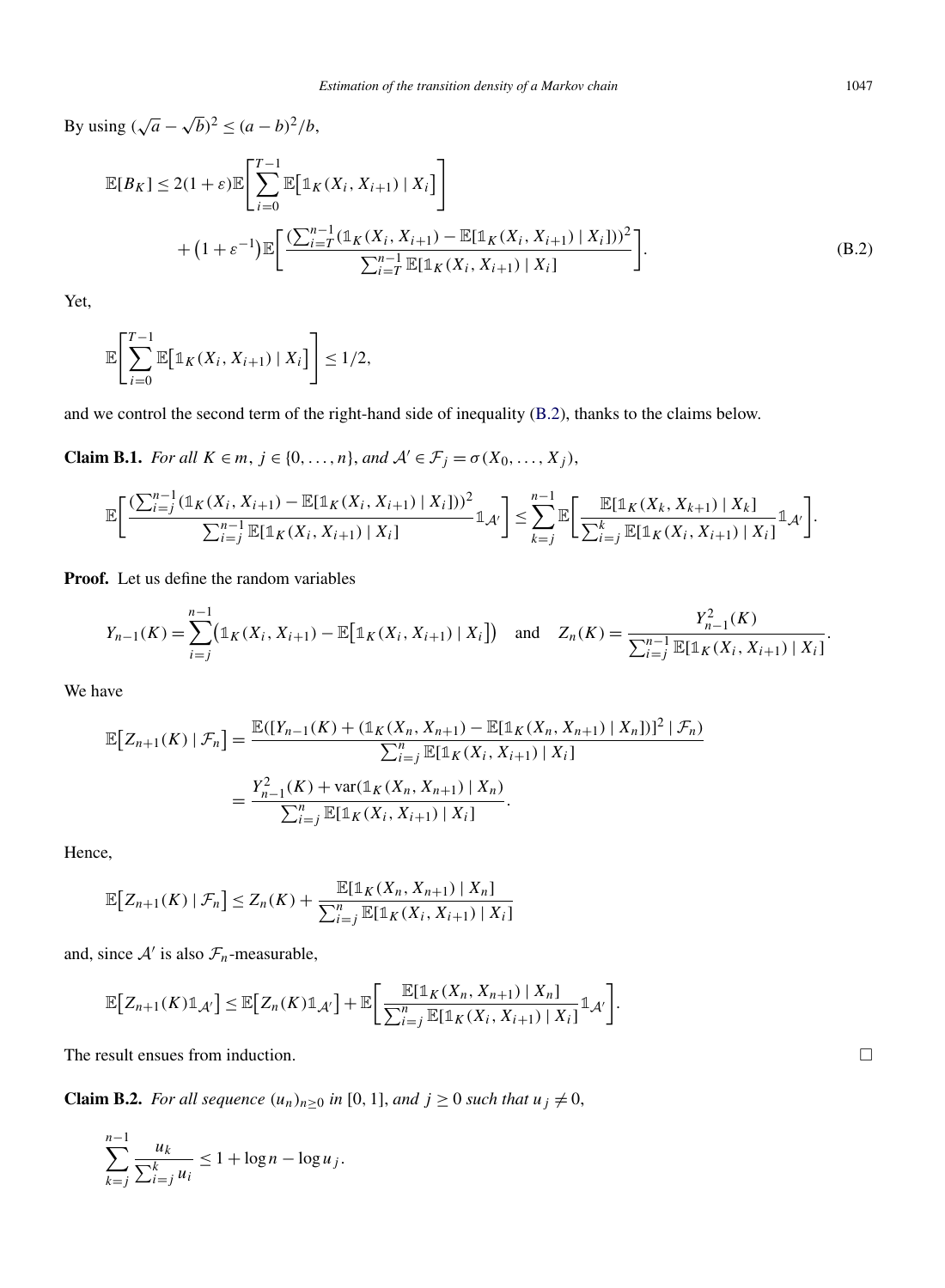**Proof.** Let *f* be any non-negative continuous function such that  $u_k = \int_k^{k+1} f(t) dt$  whatever  $k \in \mathbb{N}$ . Let *F* be the primitive of *f* such that  $F(j) = 0$ . Then,

$$
\sum_{k=j}^{n-1} \frac{u_k}{\sum_{i=j}^k u_i} \le 1 + \sum_{k=j+1}^{n-1} \int_k^{k+1} \frac{f(t)}{F(k+1)} dt
$$
  

$$
\le 1 + \sum_{k=j+1}^{n-1} \int_k^{k+1} \frac{f(t)}{F(t)} dt
$$
  

$$
\le 1 + \log F(n) - \log F(j+1)
$$
  

$$
\le 1 + \log \left(\sum_{k=j}^{n-1} u_k\right) - \log u_j.
$$

By using Claim [B.1](#page-19-0) with  $A' = [T = j]$ ,

$$
\mathbb{E}\bigg[\frac{\left(\sum_{i=T}^{n-1}(\mathbb{1}_{K}(X_{i}, X_{i+1}) - \mathbb{E}[\mathbb{1}_{K}(X_{i}, X_{i+1}) | X_{i}])\right)^{2}}{\sum_{i=T}^{n-1} \mathbb{E}[\mathbb{1}_{K}(X_{i}, X_{i+1}) | X_{i}]}\bigg] \n\leq \sum_{j=0}^{n-2} \mathbb{E}\bigg(\sum_{k=j}^{n-1} \frac{\mathbb{E}[\mathbb{1}_{K}(X_{k}, X_{k+1}) | X_{k}]}{\sum_{i=j}^{k} \mathbb{E}[\mathbb{1}_{K}(X_{i}, X_{i+1}) | X_{i}]} \mathbb{1}_{T=j}\bigg) \n+ \mathbb{E}\bigg[\frac{(\mathbb{1}_{K}(X_{n-1}, X_{n}) - \mathbb{E}[\mathbb{1}_{K}(X_{n-1}, X_{n}) | X_{n-1}])^{2}}{\mathbb{E}[\mathbb{1}_{K}(X_{n-1}, X_{n}) | X_{n-1}]} \mathbb{1}_{T=n-1}\bigg].
$$

Now,

$$
\mathbb{E}\left[\frac{(\mathbb{1}_{K}(X_{n-1}, X_{n}) - \mathbb{E}[\mathbb{1}_{K}(X_{n-1}, X_{n}) | X_{n-1}])^{2}}{\mathbb{E}[\mathbb{1}_{K}(X_{n-1}, X_{n}) | X_{n-1}]} \mathbb{1}_{T=n-1}\right] = \mathbb{E}\left[\frac{\text{var}(\mathbb{1}_{K}(X_{n-1}, X_{n}) | X_{n-1})}{\mathbb{E}[\mathbb{1}_{K}(X_{n-1}, X_{n}) | X_{n-1}]} \mathbb{1}_{T=n-1}\right]
$$
  
\$\leq \mathbb{P}(T=n-1).

We then use Claim [B.2](#page-19-0) with  $u_k = \mathbb{E}[\mathbb{1}_K(X_k, X_{k+1}) | X_k]$  to derive

$$
\sum_{j=0}^{n-2} \mathbb{E}\left(\sum_{k=j}^{n-1} \frac{\mathbb{E}[\mathbb{1}_K(X_k, X_{k+1}) | X_k]}{\sum_{i=j}^k \mathbb{E}[\mathbb{1}_K(X_i, X_{i+1}) | X_i]} \mathbb{1}_{T=j}\right) \leq \sum_{j=0}^{n-2} \mathbb{E}[(1 + \log 2 + 2\log n)\mathbb{1}_{T=j}]
$$
  

$$
\leq (1 + \log 2 + 2\log n)\mathbb{P}(T \neq n - 1).
$$

Finally,  $\mathbb{E}[B_K] \leq 4 + 2 \log 2 + 4 \log n$  and hence

$$
\mathbb{E}\big[H^2(\bar{s}_m,\hat{s}_m)\big] \le \frac{2+\log 2+2\log n}{n}|m|,
$$

which concludes the proof.

# *B*.2. *Proof of Theorem* [2.1](#page-5-0)

When  $\ell \leq n$ , the result ensues from the following theorem whose proof is delayed to Section [B.3.](#page-21-0) In the theorem below, the constant  $L_0 = 90$  can easily be improved but it seems to be difficult to obtain the value  $L_0 = 0.03$  used in practice.

 $\Box$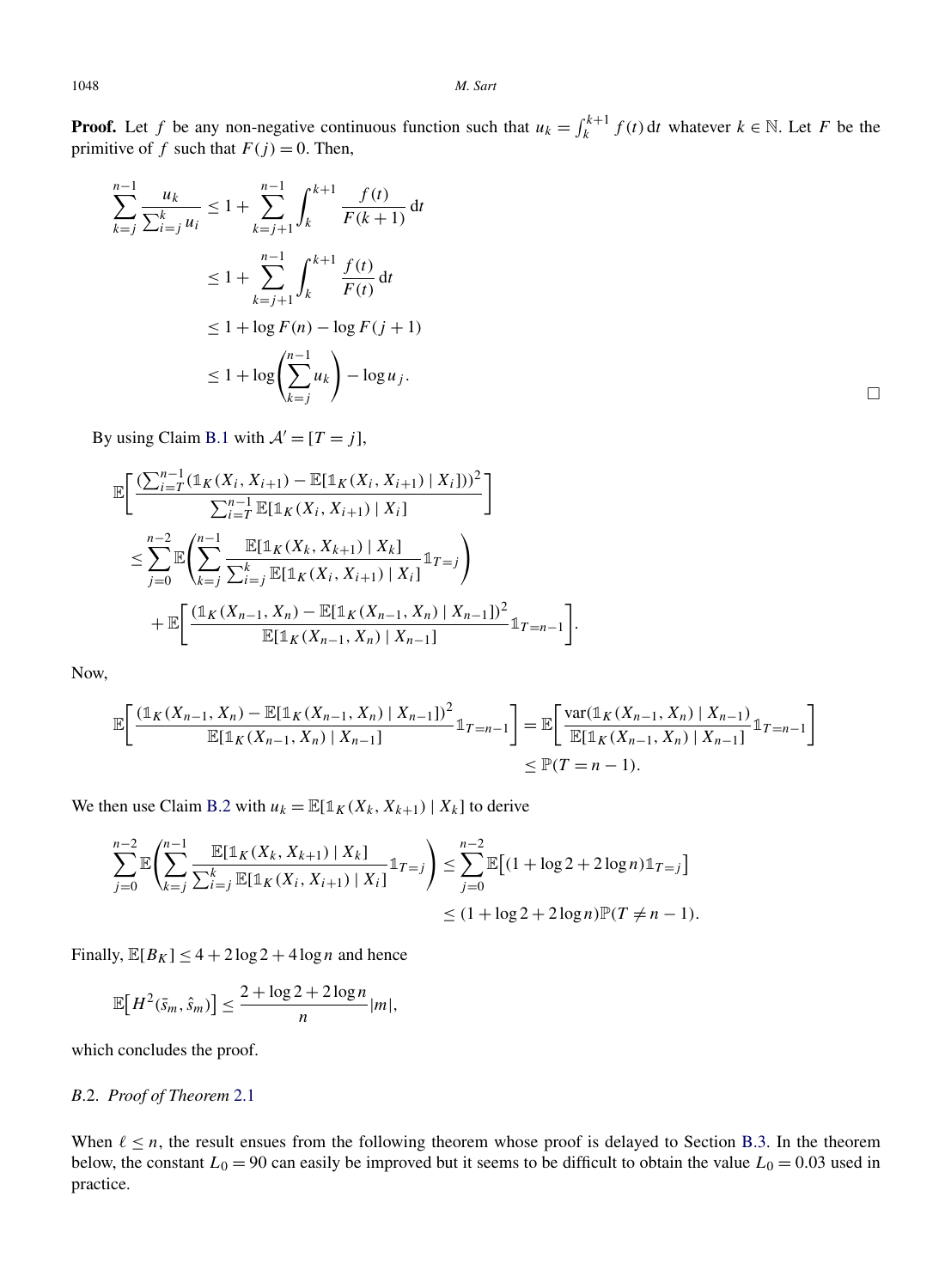<span id="page-21-0"></span>**Theorem B.1.** *For all*  $L \geq 90$  *and*  $1 \leq \ell \leq n$ *, the estimator*  $\hat{s} = \hat{s}(L,\ell)$  *satisfies* 

$$
\forall \xi > 0, \quad \mathbb{P}\Big[CH^2(s\mathbb{1}_A, \hat{s}) \ge \inf_{m \in \mathcal{M}_\ell} \left(H^2(s\mathbb{1}_A, \hat{s}_m) + \text{pen}(m)\right) + \xi\Big] \le 3e^{-n\xi}
$$

*where C is an universal positive constant*.

By integrating the inequality above, there exists  $C' > 0$  such that

$$
C'\mathbb{E}\big[H^2(s\mathbb{1}_A,\hat{s})\big] \le \inf_{m\in\mathcal{M}_{\ell}}\big\{\mathbb{E}\big[H^2(s\mathbb{1}_A,\hat{s}_m)\big] + \text{pen}(m)\big\}
$$

and the conclusion follows from Proposition [2.1.](#page-3-0)

When  $\ell$  is larger than  $n$ , we use the lemma below whose proof is postponed to Section [B.3.3.](#page-28-0)

**Lemma B.1.** *For all*  $L > 15$  *and*  $\ell > n + 1$ ,  $\hat{s}(L, \ell) = \hat{s}(L, n)$  *and*  $\hat{s}(L, \infty) = \hat{s}(L, n)$ .

For  $L \ge 90$ , if  $\ell \ge n + 1$  or  $\ell = \infty$ , we have thus

$$
C'\mathbb{E}\big[H^2(s\mathbb{1}_A,\hat{s})\big]\leq \inf_{m\in\mathcal{M}_n}\big\{\mathbb{E}\big[H^2(s\mathbb{1}_A,V_m)\big]+ \text{pen}(m)\big\}.
$$

Let  $m^* \in \mathcal{M}_\ell$  such that

$$
2\inf_{m\in\mathcal{M}_{\ell}}\left\{\mathbb{E}\left[H^{2}(s\mathbb{1}_{A}, V_{m})\right]+\operatorname{pen}(m)\right\}\geq\mathbb{E}\left[H^{2}(s\mathbb{1}_{A}, V_{m^{\star}})\right]+\operatorname{pen}(m^{\star}).
$$

Since  $\mathbb{E}[H^2(s\mathbb{1}_A, V_m)] \le \mathbb{E}[H^2(s\mathbb{1}_A, 0)] \le 1/2$  and  $\{[0, 1]^{2d}\} \in \mathcal{M}_{\ell}$ ,

$$
\inf_{m \in \mathcal{M}_{\ell}} \left\{ \mathbb{E} \big[ H^2(s \mathbb{1}_A, V_m) \big] + \text{pen}(m) \right\} \le \frac{1}{2} + L \frac{\log n}{n}.
$$

Consequently,  $L|m^*| \log(n)/n \leq 1 + 2L \log(n)/n$  and thus  $|m^*| \leq 2 + n/(L \log n) \leq n$ . Remark now that the cardinality of a partition  $m \in \mathcal{M}_{\ell} \setminus \mathcal{M}_n$  can be lower bounded by

$$
|m| \ge 4^d + (4^d - 1)n \ge n + 1.
$$

Consequently,  $m^* \in \mathcal{M}_n$  and hence,

$$
\inf_{m \in \mathcal{M}_n} \left\{ \mathbb{E} \left[ H^2(s \mathbb{1}_A, V_m) \right] + \text{pen}(m) \right\} \le 2 \inf_{m \in \mathcal{M}_\ell} \left\{ \mathbb{E} \left[ H^2(s \mathbb{1}_A, V_m) \right] + \text{pen}(m) \right\}
$$

which completes the proof.

#### *B*.3. *Proof of Theorem* B.1

The proof of this theorem requires the two following lemmas whose proofs are postponed to Sections [B.3.1](#page-23-0) and [B.3.2.](#page-24-0)

**Lemma B.2.** *For all partition*  $m \in \mathcal{M}_{\ell}$ ,

$$
\gamma_1(m) = \sup_{m' \in \mathcal{M}_\ell} \left\{ \alpha H^2(\hat{s}_m, \hat{s}_{m'}) + T(\hat{s}_m, \hat{s}_{m'}) - \text{pen}(m') \right\} + \text{pen}(m)
$$

*satisfies*  $\gamma_1(m) \leq \gamma(m)$ .

*For all*  $m \in \mathcal{M}_{\ell}$ , *there exists a deterministic set*  $S_m$  *such that*  $\hat{s}_m \in S_m$  *and such that* 

$$
\gamma_2(m) = \sup_{\substack{m' \in \mathcal{M}_{\ell} \\ f' \in S_{m'}}} \{ \alpha H^2(\hat{s}_m, f') + T(\hat{s}_m, f') - \text{pen}(m') \} + 2 \text{pen}(m)
$$

*satisfies*  $\gamma(m) \leq \gamma_2(m)$ .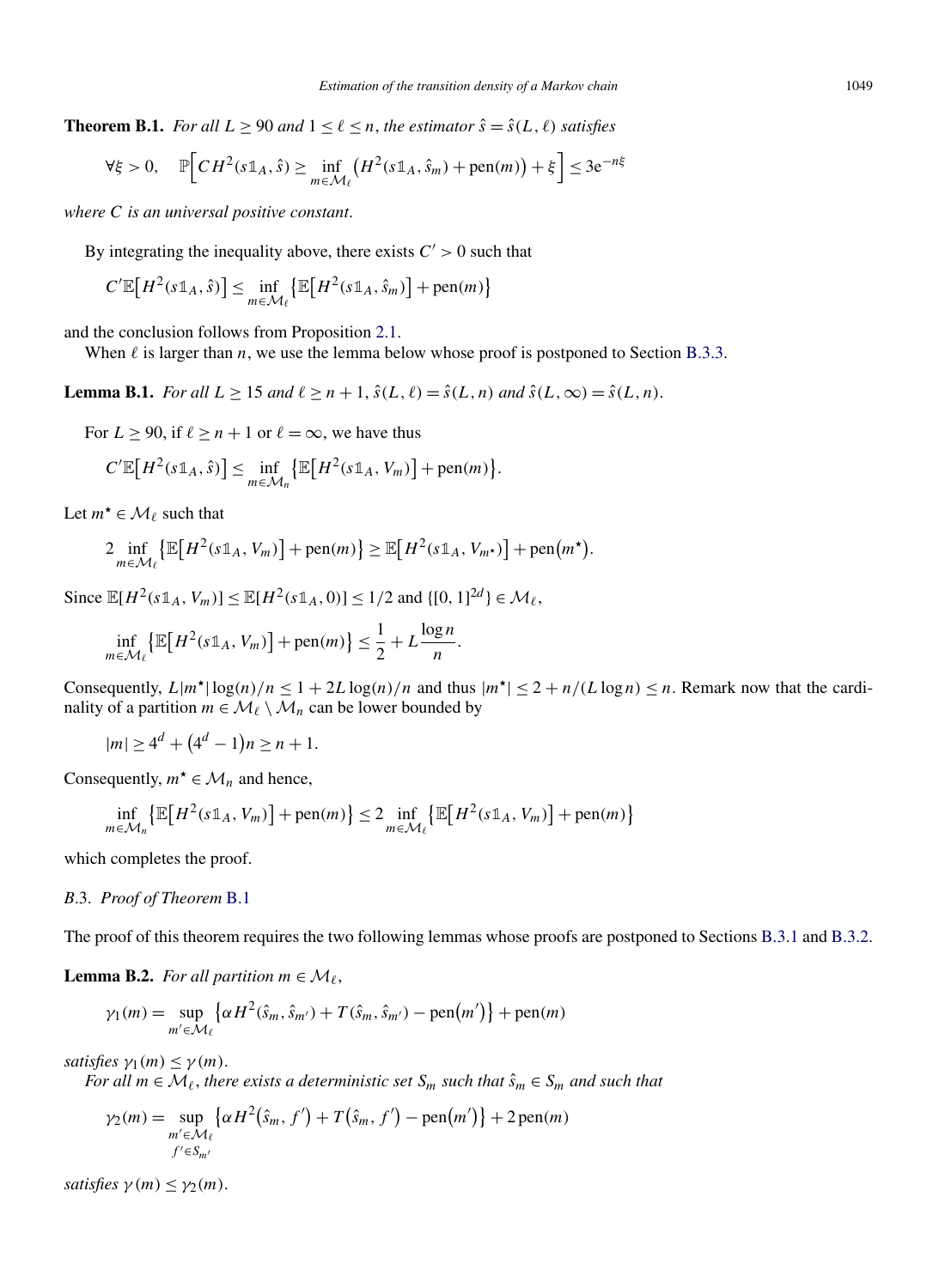<span id="page-22-0"></span>**Lemma B.3.** *Set ε* = *(*2 + 3 <sup>√</sup>2*)/*8. *Under assumptions of Theorem* [B.1,](#page-21-0) *for all ξ >* 0, *there exists an event Ωξ such that*  $\mathbb{P}(\Omega_{\xi}) \geq 1 - 3e^{-n\xi}$  *and on which*,

for all partition 
$$
m \in \mathcal{M}_{\ell}
$$
,  
\n
$$
\sup_{m' \in \mathcal{M}_{\ell}} \left\{ (1 - \varepsilon) H^2(s \mathbb{1}_A, f') + T(\hat{s}_m, f') - \text{pen}(m') \right\} \le (1 + \varepsilon) H^2(s \mathbb{1}_A, \hat{s}_m) + \text{pen}(m) + 22\xi,
$$
\n(B.3)  
\n $f' \in S_{m'}$ 

*where*  $S_{m'}$  *is defined in Lemma* [B.2.](#page-21-0)

**Proof of Theorem [B.1.](#page-21-0)** On  $\Omega_{\xi}$ , for all  $m \in \mathcal{M}_{\ell}$ ,

$$
\sup_{m'\in\mathcal{M}_{\ell}}\left\{(1-\varepsilon)H^2\big(s\mathbb{1}_A,f'\big)+T\big(\hat{s}_m,f'\big)-\text{pen}\big(m'\big)\right\}\leq(1+\varepsilon)H^2(s\mathbb{1}_A,\hat{s}_m)+\text{pen}(m)+22\xi.
$$
  

$$
f'\in S_{m'}
$$

If *T*( $\hat{s}_m$ ,  $\hat{s}_{\hat{m}}$ ) + pen(*m*) − pen( $\hat{m}$ ) ≥ 0,

$$
\alpha H^2(s\mathbb{1}_A, \hat{s}_{\hat{m}}) \le (1 - \varepsilon)H^2(s\mathbb{1}_A, \hat{s}_{\hat{m}}) + T(\hat{s}_m, \hat{s}_{\hat{m}}) - \text{pen}(\hat{m}) + \text{pen}(m)
$$
  

$$
\le (1 + \varepsilon)H^2(s\mathbb{1}_A, \hat{s}_m) + 2\text{pen}(m) + 22\xi
$$

since  $\alpha \leq 1 - \varepsilon$  and since  $\hat{s}_{\hat{m}}$  belongs to  $\bigcup_{m' \in \mathcal{M}_{\ell}} S_{m'}$ . If *T*( $\hat{s}_m$ , $\hat{s}_{\hat{m}}$ ) + pen(*m*) − pen( $\hat{m}$ ) < 0,

$$
\alpha H^2(\hat{s}_m, \hat{s}_{\hat{m}}) \le \alpha H^2(\hat{s}_{\hat{m}}, \hat{s}_m) + T(\hat{s}_{\hat{m}}, \hat{s}_m) - \text{pen}(m) + \text{pen}(\hat{m})
$$

since  $T(\hat{s}_{\hat{m}}, \hat{s}_{m}) = -T(\hat{s}_{m}, \hat{s}_{\hat{m}})$ . Hence,

$$
\alpha H^2(\hat{s}_m, \hat{s}_{\hat{m}}) \le \sup_{m' \in \mathcal{M}_{\ell}} \left\{ \alpha H^2(\hat{s}_{\hat{m}}, \hat{s}_{m'}) + T(\hat{s}_{\hat{m}}, \hat{s}_{m'}) - \text{pen}(m') \right\} + \text{pen}(\hat{m})
$$
  

$$
\le \gamma_1(\hat{m}).
$$

By using Lemma [B.2,](#page-21-0)

$$
\gamma_1(\hat{m}) \le \gamma(m) + \frac{1}{n} \le \gamma_2(m) + \frac{1}{n},
$$

and thus

$$
\alpha H^2(\hat{s}_m, \hat{s}_{\hat{m}}) \leq \sup_{\substack{m' \in \mathcal{M}_{\ell} \\ f' \in S_{m'}}} \left\{ \alpha H^2(\hat{s}_m, f') + T(\hat{s}_m, f') - \text{pen}(m') \right\} + 2 \text{ pen}(m) + \frac{1}{n}.
$$

With  $v = (1 - \varepsilon)/\alpha - 1 > 0$ ,

$$
\alpha H^{2}(\hat{s}_{m}, \hat{s}_{\hat{m}}) \leq (1 + \nu^{-1}) H^{2}(\hat{s}_{m}, s\mathbb{1}_{A})
$$
  
+ 
$$
\sup_{m' \in \mathcal{M}_{\ell}} \left\{ (1 - \varepsilon) H^{2}(s\mathbb{1}_{A}, f') + T(\hat{s}_{m}, f') - \text{pen}(m') \right\} + 2 \text{ pen}(m) + \frac{1}{n}
$$
  

$$
f' \in S_{m'}
$$
  

$$
\leq (1 + \nu^{-1}) H^{2}(\hat{s}_{m}, s\mathbb{1}_{A}) + \left[ (1 + \varepsilon) H^{2}(s\mathbb{1}_{A}, \hat{s}_{m}) + \text{pen}(m) + 22\xi \right] + 2 \text{ pen}(m) + \frac{1}{n}
$$
  

$$
\leq (2 + \varepsilon + \nu^{-1}) H^{2}(\hat{s}_{m}, s\mathbb{1}_{A}) + 3 \text{ pen}(m) + 22\xi + \frac{1}{n}.
$$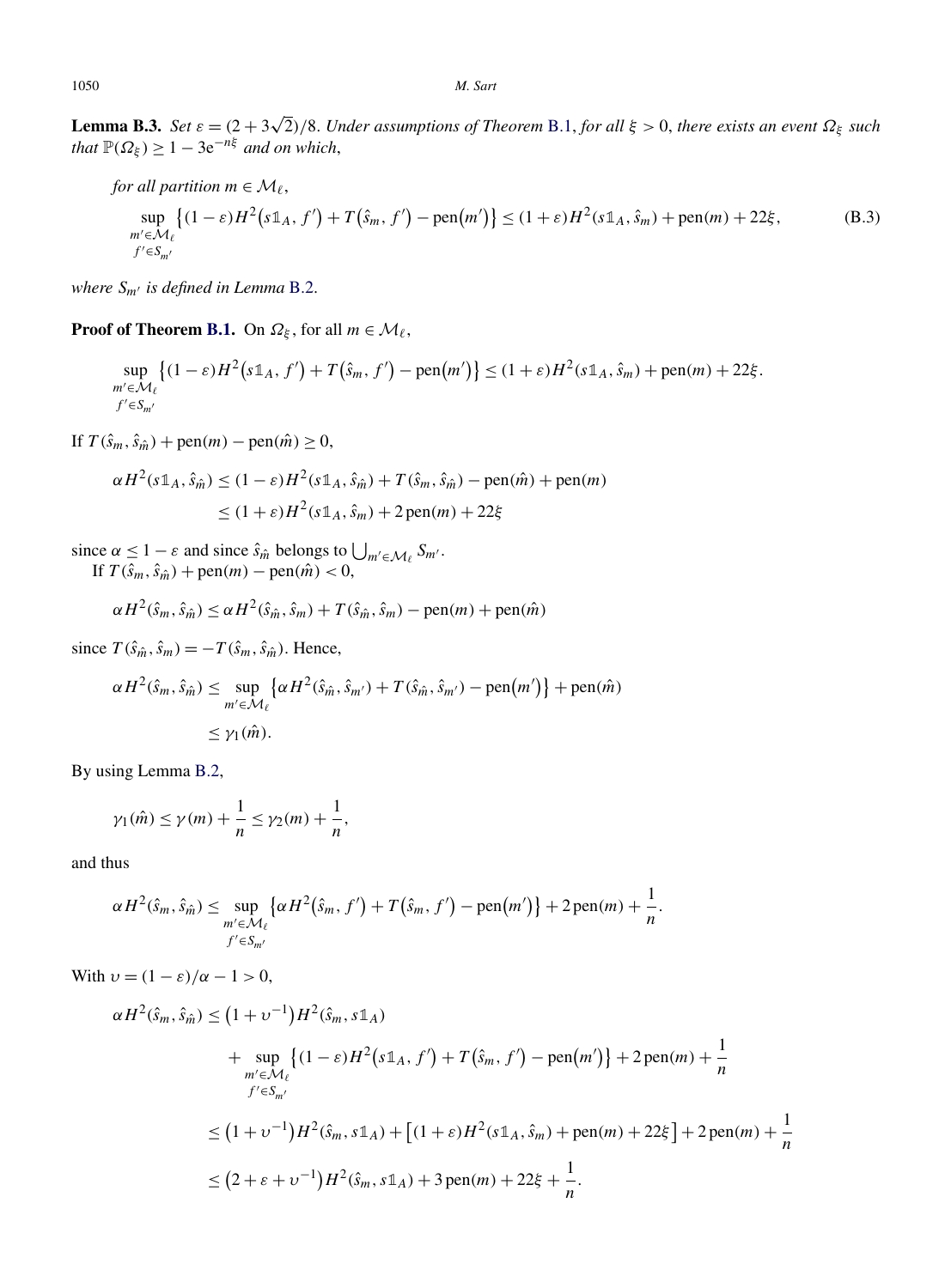<span id="page-23-0"></span>This leads to

$$
\alpha H^{2}(s \mathbb{1}_{A}, \hat{s}_{\hat{m}}) \leq 2\alpha H^{2}(s \mathbb{1}_{A}, \hat{s}_{m}) + 2\alpha H^{2}(\hat{s}_{m}, \hat{s}_{\hat{m}})
$$
  

$$
\leq 2(2 + \alpha + \varepsilon + \upsilon^{-1})H^{2}(\hat{s}_{m}, s \mathbb{1}_{A}) + 6 \operatorname{pen}(m) + 44\xi + \frac{2}{n}.
$$

Finally, we have proved that there exists  $C > 0$ , such that, with probability larger than  $1 - 3e^{-n\xi}$ , for all  $m \in M_\ell$ ,

$$
CH^2(s\mathbb{1}_A, \hat{s}_{\hat{m}}) \leq H^2(\hat{s}_m, s\mathbb{1}_A) + \text{pen}(m) + \xi.
$$

This concludes the proof.  $\Box$ 

#### *B*.3.1. *Proof of Lemma* [B.2](#page-21-0)

For each partition  $m \in \mathcal{M}_{\ell}$ , we define the random set  $\hat{S}_m$  of functions as follows. A function  $\hat{f}$  is said to belong to  $\hat{S}_m$ if for each cube  $K \in m$ , there exists a partition  $m_K \in \mathcal{M}_\ell$  such that  $\hat{f} = \hat{s}_{m_K}$  on K. In other words,

$$
\hat{S}_m = \left\{ \sum_{K \in m} \hat{s}_{m_K} \mathbb{1}_K, \forall K \in m, m_K \in \mathcal{M}_{\ell} \right\}.
$$

For all function  $\hat{f} \in \hat{S}_m$  and  $K \in m$ , let  $m_K(\hat{f}) \in \mathcal{M}_\ell$  be any partition such that

$$
|m_K(\hat{f}) \vee K| = \inf\{|m' \vee K|, m' \in \mathcal{M}_{\ell}, \hat{f} \mathbb{1}_K = \hat{s}_{m'} \mathbb{1}_K\}.
$$

The function  $\hat{f} \in \hat{S}_m$  is piecewise constant on the elements of the partition

$$
m(\hat{f}) = \bigcup_{K \in m} (m_K(\hat{f}) \vee K).
$$

The whole point is that

$$
\gamma(m) = \left\{ \sum_{K \in m} \sup_{m_K' \in \mathcal{M}_{\ell}} \left[ \alpha H^2(\hat{s}_m \mathbb{1}_K, \hat{s}_{m_K'} \mathbb{1}_K) + T(\hat{s}_m \mathbb{1}_K, \hat{s}_{m_K'} \mathbb{1}_K) - \text{pen}(m_K' \vee K) \right] \right\} + 2 \text{ pen}(m)
$$
  
= 
$$
\sup_{\hat{f} \in \hat{S}_m} \left\{ \sum_{K \in m} \left[ \alpha H^2(\hat{s}_m \mathbb{1}_K, \hat{f} \mathbb{1}_K) + T(\hat{s}_m \mathbb{1}_K, \hat{f} \mathbb{1}_K) - \text{pen}(m_K(\hat{f}) \vee K) \right] \right\} + 2 \text{ pen}(m).
$$

Since  $|m(\hat{f})| = \sum_{K \in m} |m_K(\hat{f}) \vee K|$ ,

$$
\gamma(m) = \sup_{\hat{f} \in \hat{S}_m} \{ \alpha H^2(\hat{s}_m, \hat{f}) + T(\hat{s}_m, \hat{f}) - \text{pen}(m(\hat{f})) \} + 2 \text{pen}(m). \tag{B.4}
$$

We can now prove the first part of the lemma. For all partitions  $m, m' \in M_{\ell}$ , the estimator  $\hat{s}_{m'}$  belongs to  $\hat{S}_m$ . Hence,

$$
\gamma(m) \geq \sup_{m' \in \mathcal{M}_{\ell}} \left\{ \alpha H^2(\hat{s}_m, \hat{s}_{m'}) + T(\hat{s}_m, \hat{s}_{m'}) - \text{pen}(m(\hat{s}_{m'})) \right\} + 2\text{pen}(m).
$$

Since  $|m_K(\hat{s}_{m'}) \vee K| \le |m' \vee K|, |m(\hat{s}_{m'})| \le \sum_{K \in \mathfrak{m}} |m' \vee K|$  and

$$
\sum_{K \in m} |m' \vee K| = |\{K \cap K', (K, K') \in m \times m', K \cap K' \neq \varnothing\}|.
$$

Remark that either  $K \cap K' = K$  or  $K \cap K' = K'$  since  $K, K'$  are non-disjoint cubes (see Fig. [1\)](#page-4-0). Hence,  $|m(\hat{s}_{m'})| \le$  $|m| + |m'|$ , and  $\gamma_1(m) \leq \gamma(m)$  as wished.

To prove the second part of the lemma, we must define the set *Sm* appearing in the definition of *γ*2.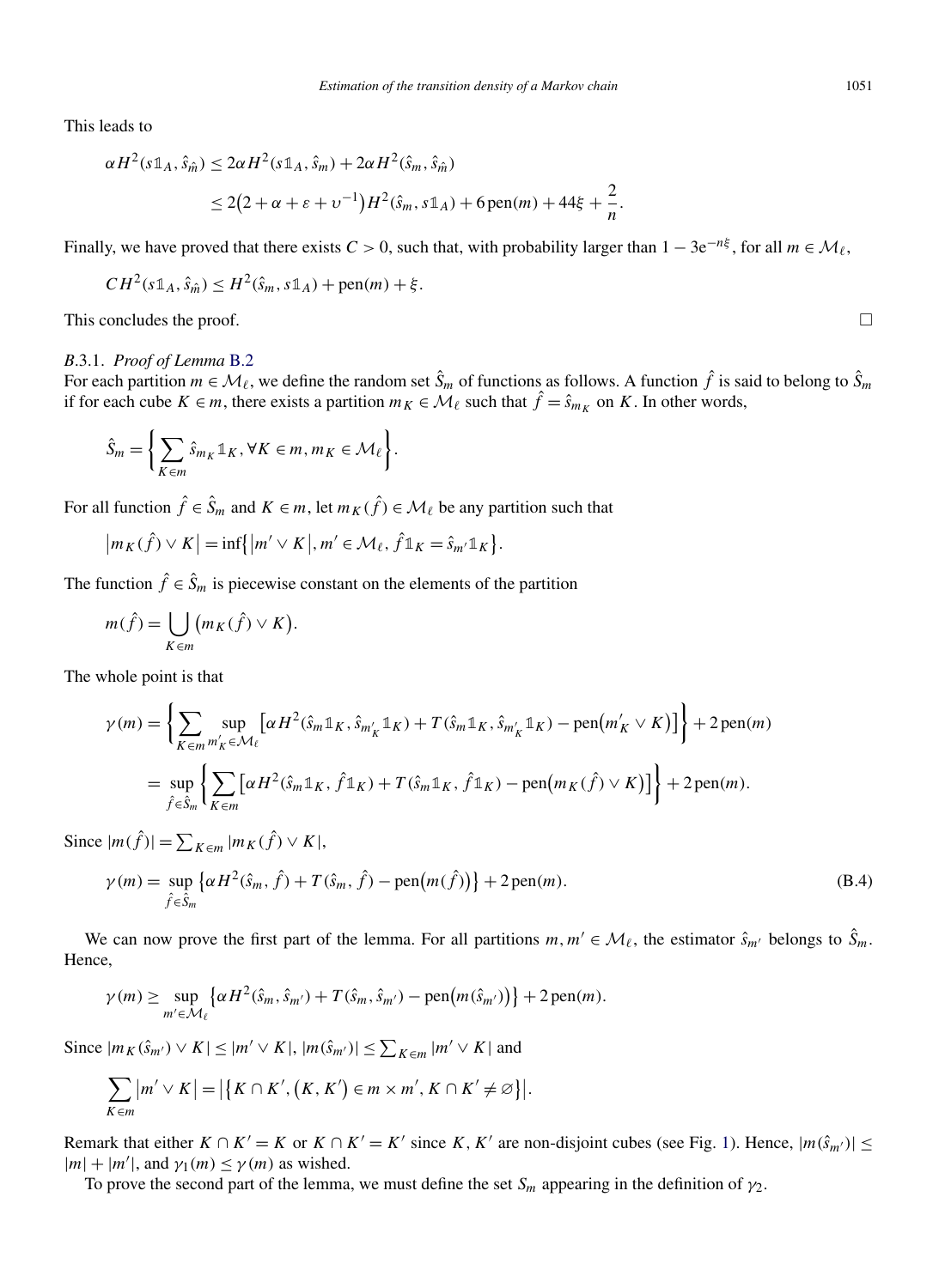<span id="page-24-0"></span>1052 *M. Sart*

*Definition B.1. Let, for all*  $K \in \bigcup_{m \in \mathcal{M}_\ell} m$ ,  $K_0, \ldots, K_l$  *be the cubes of*  $\bigcup_{m \in \mathcal{M}_\ell} m$  *such that*  $K \subset K_i$  *for all i* ∈  $\{0, \ldots, l\}$ . For all  $i \in \{0, \ldots, l\}$ , let  $I_i$  and  $J_i$  be the subsets of  $[0, 1]^d$  such that  $K_i = I_i \times J_i$ . Set

$$
S_K = \bigcup_{i=0}^l \left\{ \frac{a}{b\mu(J_i)} \mathbb{1}_K, a \in \{0, \dots, n\}, b \in \{1, \dots, n\} \right\}
$$

*with the convention*  $a/0 = 0$  *whatever*  $a \in \{0, \ldots, n\}$ *. We define*  $S_m$  *by* 

$$
S_m = \left\{ \sum_{K \in m} f_K, f_K \in S_K \right\}.
$$

Let us now make the link between  $S_m$  and  $\hat{S}_m$ . We shall show that a function  $\hat{f} \in \hat{S}_m$  belongs to  $S_{m(\hat{f})}$ . For this purpose, let  $K' \in m(\hat{f})$ . By definition of  $m(\hat{f})$ , there exist  $K \in m$ ,  $K'' \in m_K(\hat{f})$  such that  $K' = K'' \cap K$ . We have  $\hat{f} \mathbb{1}_K = \hat{s}_{m_K(\hat{f})} \mathbb{1}_K$  and

$$
\hat{s}_{m_K(\hat{f})} \mathbb{1}_{K''} = \frac{\sum_{i=0}^{n-1} \mathbb{1}_{K''}(X_i, X_{i+1})}{\sum_{i=0}^{n-1} \int_{[0,1]^d} \mathbb{1}_{K''}(X_i, x) d\mu(x)} \mathbb{1}_{K''}.
$$

Consequently,

$$
\hat{f}\mathbb{1}_{K'} = (\hat{f}\mathbb{1}_{K})\mathbb{1}_{K''}
$$
\n
$$
= (\hat{s}_{m_{K}(\hat{f})}\mathbb{1}_{K})\mathbb{1}_{K''} = (\hat{s}_{m_{K}(\hat{f})}\mathbb{1}_{K''})\mathbb{1}_{K}
$$
\n
$$
= \frac{\sum_{i=0}^{n-1} \mathbb{1}_{K''}(X_{i}, X_{i+1})}{\sum_{i=0}^{n-1} \int_{[0,1]^{d}} \mathbb{1}_{K''}(X_{i}, x) d\mu(x)} \mathbb{1}_{K'}.
$$

This implies that  $\hat{f} \mathbb{1}_{K'} \in S_{K'}$  and thus  $\hat{f} = \sum_{K' \in m(\hat{f})} \hat{f} \mathbb{1}_{K'}$  belongs to  $S_{m(\hat{f})}$ . The inequality  $\gamma_2 \ge \gamma$  ensues from [\(B.4\)](#page-23-0),  $\hat{S}_m \subset \bigcup_{m' \in \mathcal{M}_\ell} S_{m'}$  and

$$
\gamma_2(m) = \sup_{f' \in \bigcup_{m' \in \mathcal{M}_\ell} S_{m'}} \left\{ \alpha H^2(\hat{s}_m, f') + T(\hat{s}_m, f') - \left( \inf_{\substack{m'' \in \mathcal{M}_\ell \\ S_{m''} \ni f'}} \text{pen}(m'') \right) \right\} + 2 \text{ pen}(m).
$$

# *B*.3.2. *Proof of Lemma* [B.3](#page-22-0) We start with the claim below.

**Claim B.3.** *Let*  $\psi$  *be the bounded function defined on*  $[0, +\infty)^2$  *by* 

$$
\psi(x, y) = \frac{1}{\sqrt{2}} \frac{\sqrt{y} - \sqrt{x}}{\sqrt{x + y}} \quad \text{for all } x, y \in [0, +\infty)
$$

*with the convention*  $0/0 = 0$ .

Let, for all  $f, f' \in \mathbb{L}^1_+(\mathbb{X}^2, M)$ , with support included in A,  $Z(f, f')$  be the random variable defined by

$$
Z(f, f') = \frac{1}{n} \sum_{i=0}^{n-1} \Big( \psi\big(f(X_i, X_{i+1}), f'(X_i, X_{i+1})\big) - \int_{\mathbb{X}} \psi\big(f(X_i, y), f'(X_i, y)\big)(s \mathbb{1}_A)(X_i, y) d\mu(y) \Big).
$$

*Then*,

$$
\left(1 - \frac{1}{\sqrt{2}}\right)H^2\left(s\mathbb{1}_A, f'\right) + T\left(f, f'\right) \le \left(1 + \frac{1}{\sqrt{2}}\right)H^2\left(s\mathbb{1}_A, f\right) + Z\left(f, f'\right) \tag{B.5}
$$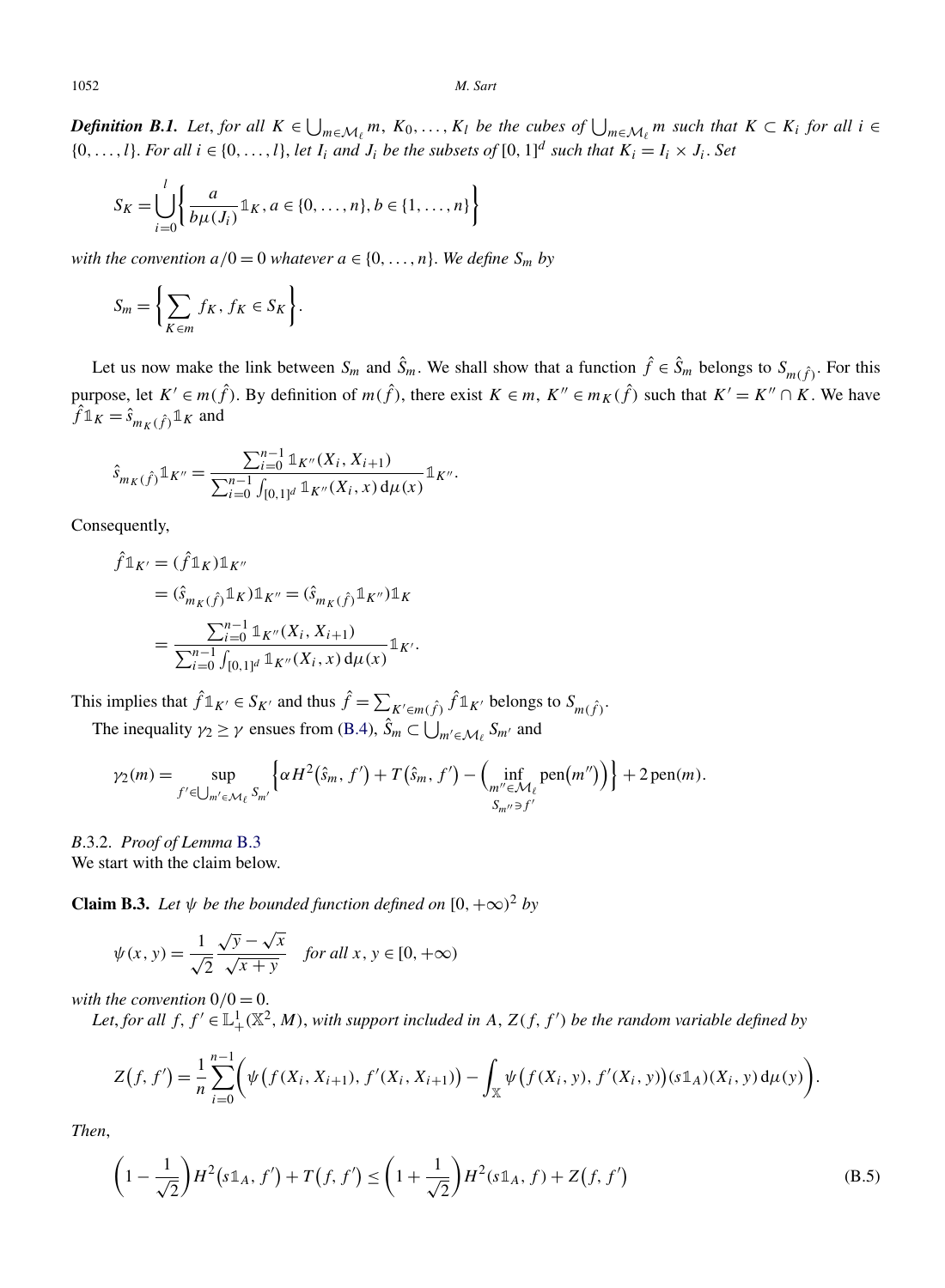<span id="page-25-0"></span>*and*

$$
\frac{1}{n}\sum_{i=0}^{n-1}\int_{\mathbb{X}}\psi^2(f(X_i, y), f'(X_i, y))(s\mathbb{1}_A)(X_i, y)d\mu(y) \leq 3\big(H^2(s\mathbb{1}_A, f) + H^2(s\mathbb{1}_A, f')\big).
$$
 (B.6)

**Proof.** For all  $i \in \{0, ..., n-1\}$ , let

$$
T_i(f, f') = \frac{1}{2\sqrt{2}} \int_{\mathbb{X}} \sqrt{f(X_i, y) + f'(X_i, y)} \left(\sqrt{f'(X_i, y)} - \sqrt{f(X_i, y)}\right) d\mu(y)
$$
  
+ 
$$
\frac{1}{\sqrt{2}} \frac{\sqrt{f'(X_i, X_{i+1})} - \sqrt{f(X_i, X_{i+1})}}{\sqrt{f(X_i, X_{i+1})} + f'(X_i, X_{i+1})} + \frac{1}{2} \int_{\mathbb{X}} \left(f(X_i, y) - f'(X_i, y)\right) d\mu(y),
$$
  

$$
Z_i(f, f') = \psi\left(f(X_i, X_{i+1}), f'(X_i, X_{i+1})\right) - \mathbb{E}\left[\psi\left(f(X_i, X_{i+1}), f'(X_i, X_{i+1})\right) | X_i\right],
$$
  

$$
H_i^2(f, f') = \frac{1}{2} \int_{\mathbb{X}} \left(\sqrt{f'(X_i, y)} - \sqrt{f(X_i, y)}\right)^2 d\mu(y),
$$
  

$$
\rho_i(f, f') = \int_{\mathbb{X}} \sqrt{f'(X_i, y)} f(X_i, y) d\mu(y).
$$

Since

$$
T(f, f') = \frac{1}{n} \sum_{i=0}^{n-1} T_i(f, f'), \qquad Z(f, f') = \frac{1}{n} \sum_{i=0}^{n-1} Z_i(f, f') \quad \text{and} \quad H^2(f, f') = \frac{1}{n} \sum_{i=0}^{n-1} H_i^2(f, f')
$$

it is sufficient to prove that for all  $i \in \{0, \ldots, n-1\}$ ,

$$
\left(1 - \frac{1}{\sqrt{2}}\right)H_i^2(s\mathbb{1}_A, f') + T_i(f, f') \le \left(1 + \frac{1}{\sqrt{2}}\right)H_i^2(s\mathbb{1}_A, f) + Z_i(f, f')
$$
\n(B.7)

and

$$
\int_{\mathbb{X}} \psi^2 \big( f(X_i, y), f'(X_i, y) \big) (s \mathbb{1}_A)(X_i, y) \, d\mu(y) \le 3 \big( H_i^2(s \mathbb{1}_A, f) + H_i^2(s \mathbb{1}_A, f') \big).
$$
\n(B.8)

These inequalities are established by using similar arguments than those developed in the proofs of Propositions 2 and 3 of Baraud [\[5\]](#page-39-0). Let us make them explicit. We set

$$
\rho_i(\zeta, f, f') = \frac{1}{2} \bigg[ \rho_i \bigg( f', \frac{f + f'}{2} \bigg) + \int_{\mathbb{X}} \sqrt{\frac{2f'(X_i, y)}{f(X_i, y) + f'(X_i, y)}} \, d\zeta(y) \bigg] \quad \text{for all measure } \zeta,
$$

where the convention  $0/0$  is in use. Let  $\zeta_i$  be the random measure defined by  $d\zeta_i/d\mu = (s\mathbb{1}_A)(X_i,\cdot)$ . Then,

$$
\mathbb{E}\big[T_i(f,f')\mid X_i\big]=\bigg[\rho_i(\zeta_i,f,f')-\frac{1}{2}\int_{\mathbb{X}}f'(X_i,y)\,d\mu(y)\bigg]-\bigg[\rho_i(\zeta_i,f',f)-\frac{1}{2}\int_{\mathbb{X}}f(X_i,y)\,d\mu(y)\bigg].
$$

We deduce from relation (6) of Baraud [\[5\]](#page-39-0),

$$
0 \le \rho_i(\zeta_i, f, f') - \rho_i(s\mathbb{1}_A, f') \le \frac{1}{\sqrt{2}} \Big[ H_i^2(s\mathbb{1}_A, f) + H_i^2(s\mathbb{1}_A, f') \Big],
$$
  

$$
0 \le \rho_i(\zeta_i, f', f) - \rho_i(s\mathbb{1}_A, f) \le \frac{1}{\sqrt{2}} \Big[ H_i^2(s\mathbb{1}_A, f) + H_i^2(s\mathbb{1}_A, f') \Big].
$$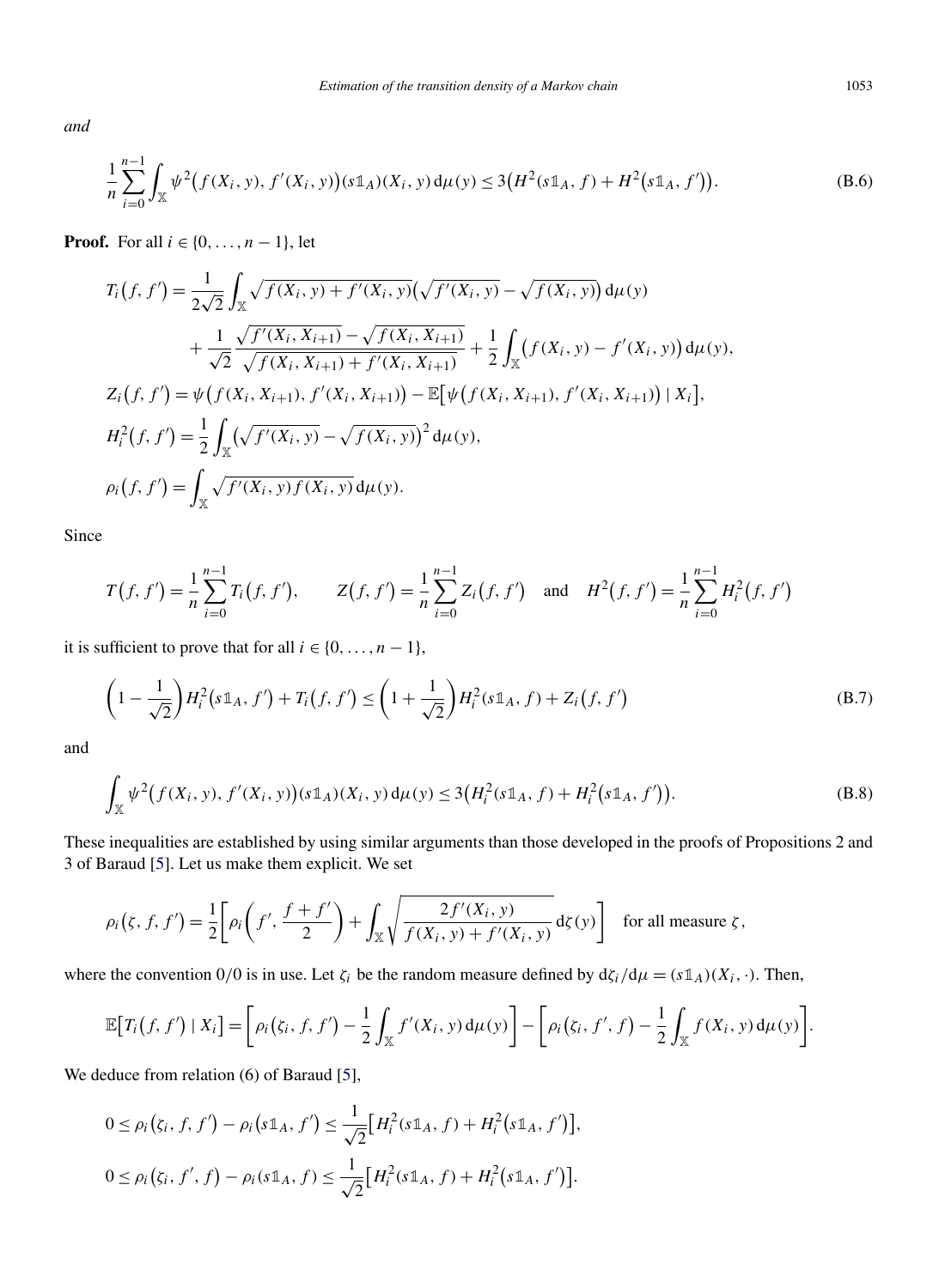1054 *M. Sart*

Now,

$$
H_i^2(f', s1\!\!1_A) - H_i^2(f, s1\!\!1_A) = \left[\rho_i(s1\!\!1_A, f) - \frac{1}{2} \int_{\mathbb{X}} f(X_i, y) d\mu(y)\right] \\
- \left[\rho_i(s1\!\!1_A, f') - \frac{1}{2} \int_{\mathbb{X}} f'(X_i, y) d\mu(y)\right] \\
= -\mathbb{E}\left[T_i(f, f') \mid X_i\right] + \left[\rho_i(\zeta_i, f, f') - \rho_i(s1\!\!1_A, f')\right] \\
- \left[\rho_i(\zeta_i, f', f) - \rho_i(s1\!\!1_A, f)\right] \\
\leq -\mathbb{E}\left[T_i(f, f') \mid X_i\right] + \frac{1}{\sqrt{2}}\left[H_i^2(s1\!\!1_A, f) + H_i^2(s1\!\!1_A, f')\right].
$$

Inequality [\(B.7\)](#page-25-0) ensues from the relation  $Z_i(f, f') = T_i(f, f') - \mathbb{E}[T_i(f, f') | X_i]$ . Let us now prove [\(B.8\)](#page-25-0).

$$
2\int_{\mathbb{X}} \psi^{2}(f(X_{i}, y), f'(X_{i}, y))s1_{A}(X_{i}, y) d\mu(y)
$$
\n
$$
= \int_{\mathbb{X}} (\sqrt{f'(X_{i}, y)} - \sqrt{f(X_{i}, y)})^{2} \frac{s1_{A}(X_{i}, y)}{f(X_{i}, y) + f'(X_{i}, y)} d\mu(y)
$$
\n
$$
= \int_{\mathbb{X}} (\sqrt{f'(X_{i}, y)} - \sqrt{f(X_{i}, y)})^{2} \left(\sqrt{\frac{s1_{A}(X_{i}, y)}{f(X_{i}, y) + f'(X_{i}, y)} - \frac{1}{\sqrt{2}} + \frac{1}{\sqrt{2}}}\right)^{2} d\mu(y)
$$
\n
$$
\leq 2\int_{\mathbb{X}} (\sqrt{f'(X_{i}, y)} - \sqrt{f(X_{i}, y)})^{2} \left(\sqrt{\frac{s1_{A}(X_{i}, y)}{f(X_{i}, y) + f'(X_{i}, y)} - \frac{1}{\sqrt{2}}}\right)^{2} d\mu(y)
$$
\n
$$
+ \int_{\mathbb{X}} (\sqrt{f'(X_{i}, y)} - \sqrt{f(X_{i}, y)})^{2} d\mu(y)
$$
\n
$$
\leq 2\int_{\mathbb{X}} \left(\frac{\sqrt{f'(X_{i}, y)} - \sqrt{f(X_{i}, y)}}{\sqrt{f(X_{i}, y) + f'(X_{i}, y)}}\right)^{2} \left(\sqrt{s1_{A}(X_{i}, y)} - \sqrt{\frac{f(X_{i}, y) + f'(X_{i}, y)}{2}}\right)^{2} d\mu(y)
$$
\n
$$
+ 2H_{i}^{2}(f, f').
$$

The first term of the right-hand side of this inequality can be upper bounded by  $4H_i^2(s\mathbb{1}_A, \frac{f+f'}{2})$ . Since the map  $t \mapsto \sqrt{t}$  is concave,  $2H_i^2(s\mathbb{1}_A, \frac{f+f'}{2}) \leq H_i^2(s\mathbb{1}_A, f) + H_i^2(s\mathbb{1}_A, f')$ . The second ter  $H_i^2(f, f') \leq 2(H_i^2(s\mathbb{1}_A, f) + H_i^2(s\mathbb{1}_A, f'))$ . Finally,

$$
\int_{\mathbb{X}} \psi^2 \big( f(X_i, y), f'(X_i, y) \big) s \mathbb{1}_A(X_i, y) \, d\mu(y) \le 3 \big[ H_i^2(s \mathbb{1}_A, f) + H_i^2(s \mathbb{1}_A, f') \big]
$$
\nas wished.  $\square$ 

We shall prove [\(B.3\)](#page-22-0) by applying the following concentration inequality to the random variable  $Z(f, f')$ .

**Claim B.4.** For all  $i \leq n - 1$ , let  $\mathcal{F}_i$  be the  $\sigma$ -field generated by the random variables  $X_j$  for  $j \in \{0, \ldots, i\}$ . Let *f*<sub>0</sub>*,...,f<sub>n−1</sub>* ∈  $\mathbb{L}^1(\mathbb{X}^2, M)$  *such that there exists b* ∈  $\mathbb{R}$  *with*  $\sup_{x \in \mathbb{X}^2} |f_i(x)| \leq b$  *for all*  $i \in \{0, ..., n - 1\}$ *. Set* 

$$
S_n = \sum_{i=0}^{n-1} (f_i(X_i, X_{i+1}) - \mathbb{E}[f_i(X_i, X_{i+1}) | \mathcal{F}_i])
$$

<span id="page-26-0"></span>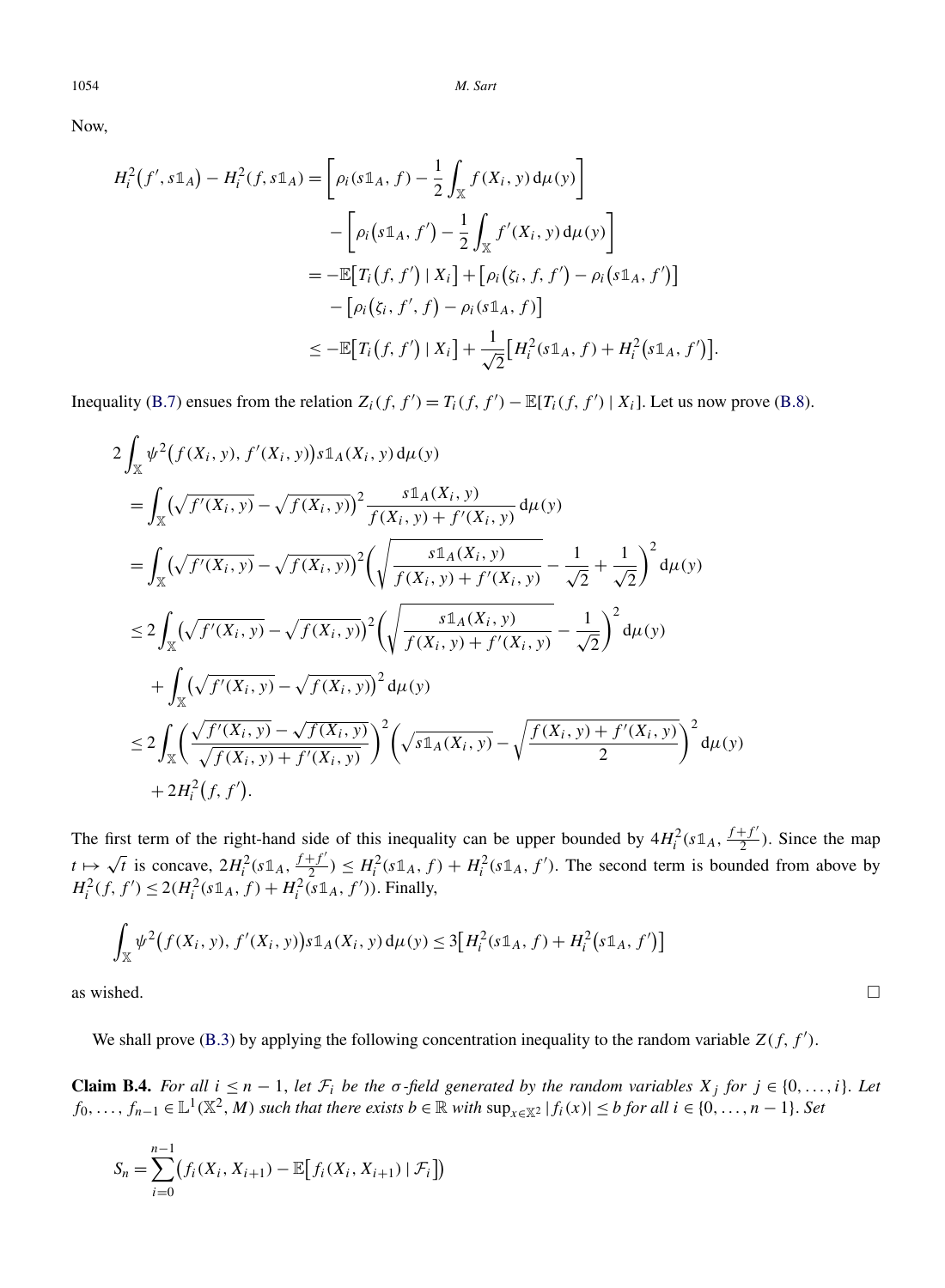*and*

$$
V_n = \sum_{i=0}^{n-1} \mathbb{E} \big[ f_i^2(X_i, X_{i+1}) \mid \mathcal{F}_i \big].
$$

*Then, for all*  $\beta > b$  *and*  $x > 0$ 

$$
\mathbb{P}\bigg[S_n \geq \frac{V_n}{2(\beta - b)} + \beta x\bigg] \leq e^{-x}.
$$

**Proof.** By setting  $a^{-1} = 2(\beta - b)$ ,

$$
\log \mathbb{P}[S_n \ge aV_n + \beta X] \le -x + \log \mathbb{E}[\exp(\beta^{-1}S_n - a\beta^{-1}V_n)]
$$
  

$$
\le -x + \log \mathbb{E}[\exp(\beta^{-1}S_{n-1} - a\beta^{-1}V_n)\mathbb{E}[\exp(\beta^{-1}(S_n - S_{n-1})) | \mathcal{F}_{n-1}]].
$$

By using Bernstein inequality (equation (2.21) of Massart [\[32\]](#page-40-0)),

$$
\mathbb{E}\big[\exp\big(\beta^{-1}(S_n-S_{n-1})\big) \mid \mathcal{F}_{n-1}\big] \leq \exp\bigg(\frac{\beta^{-2}(V_n-V_{n-1})}{2(1-\beta^{-1}b)}\bigg)
$$

and thus

$$
\log \mathbb{P}[S_n \ge aV_n + \beta x] \le -x + \log \mathbb{E}[\exp(\beta^{-1}S_{n-1} - a\beta^{-1}V_{n-1})].
$$

The result follows by induction.

**Proof of Lemma [B.3.](#page-22-0)** Set  $z = (1 - 1/\sqrt{2})/4$ ,  $\beta = (3/z + \sqrt{2})/2$  and for all  $\xi > 0$ ,

$$
\Omega_{\xi} = \left\{ \sup_{(f,f') \in S_m \times S_{m'}} \frac{Z(f,f')}{z(H^2(f,s\mathbb{1}_A) + H^2(f',s\mathbb{1}_A)) + \text{pen}(m) + \text{pen}(m') + \beta \xi} < 1 \right\}.
$$
  

$$
\lim_{(m,m') \in \mathcal{M}_{\xi}^2} \left\{ \frac{Z(f,f')}{z(H^2(f,s\mathbb{1}_A) + H^2(f',s\mathbb{1}_A)) + \text{pen}(m) + \text{pen}(m') + \beta \xi} < 1 \right\}.
$$

On  $\Omega_{\xi}$ , for all  $m, m' \in \mathcal{M}_{\ell}$ ,  $(f, f') \in S_m \times S_{m'}$ ,

$$
Z(f, f') \le z(H^2(f, s\mathbb{1}_A) + H^2(f', s\mathbb{1}_A)) + \text{pen}(m) + \text{pen}(m') + \beta \xi
$$

and [\(B.3\)](#page-22-0) derives from [\(B.5\)](#page-24-0) (with  $\varepsilon = 1/\sqrt{2} + z$ ). It remains to prove that  $\mathbb{P}(\Omega_{\xi}^c) \leq 3e^{-n\xi}$ . We have

$$
\mathbb{P}\left(\Omega_{\xi}^{c}\right) \leq \sum_{\substack{(f,f')\in S_m\times S_{m'}\\(m,m')\in\mathcal{M}_{\ell}^{2}}} \mathbb{P}\big[Z\big(f,f'\big) \geq z\big[H^{2}(s\mathbb{1}_{A},f) + H^{2}(s\mathbb{1}_{A},f')\big] + \text{pen}(m) + \text{pen}(m') + \beta\xi\big].
$$

We apply the concentration inequality given by Claim [B.4](#page-26-0) with  $f_i = \psi(f, f')$ ,  $b = 1/\sqrt{2}$ ,  $S_n = nZ(f, f')$  and by using relation [\(B.6\)](#page-25-0),

$$
V_n = \sum_{i=0}^{n-1} \int_{\mathbb{X}} \psi^2 \big( f(X_i, y), f'(X_i, y) \big) (s \mathbb{1}_A)(X_i, y) \, d\mu(y) \leq 3n \big( H^2(s \mathbb{1}_A, f) + H^2(s \mathbb{1}_A, f') \big).
$$

We obtain for all  $x > 0$ ,

$$
\mathbb{P}\bigg[Z(f,f')\geq \frac{3}{\sqrt{2}(\beta\sqrt{2}-1)}\big[H^2(s\mathbb{1}_A,f)+H^2(s\mathbb{1}_A,f')\big]+\beta\frac{x}{n}\bigg]\leq e^{-x}.
$$

 $\Box$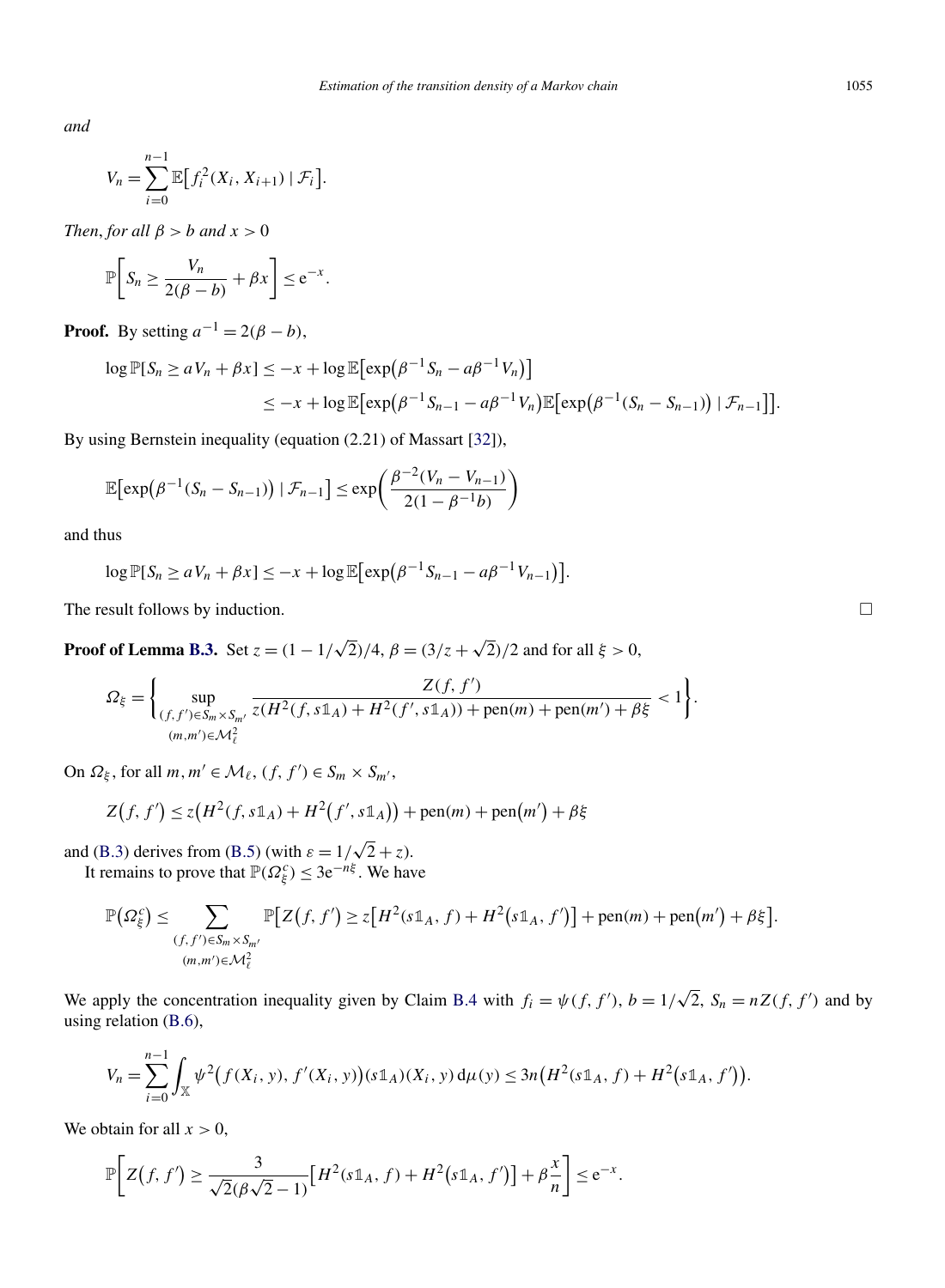<span id="page-28-0"></span>Note that  $z = 3/(\sqrt{2}(\beta \sqrt{2} - 1))$ . By using the above inequality with

$$
\beta \frac{x}{n} = \text{pen}(m) + \text{pen}(m') + \beta \xi
$$

we deduce that

$$
\mathbb{P}\left(\Omega_{\xi}^{c}\right) \leq \sum_{\substack{(f,f')\in S_m\times S_{m'}\\(m,m')\in\mathcal{M}_{\ell}^{2}}} e^{-n(\beta^{-1}\operatorname{pen}(m)+\beta^{-1}\operatorname{pen}(m')+ \xi)}.
$$

Now, the set  $S_K$  defined in Definition [B.1,](#page-24-0) page [1052,](#page-24-0) satisfies  $|S_K| \leq (\ell + 1)n(n + 1)$  which implies that  $|S_m| \leq$  $|m|^{(\ell+1)n(n+1)}$ . By using  $\ell \le n$ ,  $\log |S_m| \le 3|m|\log(n+1)$ . Since *L* is large enough (*L* ≥ 90),  $\beta^{-1}$  pen $(m)$  ≥  $(|m| +$  $\log |S_m|$ /*n* for all  $m \in \mathcal{M}_\ell$ . Consequently,

$$
\mathbb{P}(\Omega_{\xi}^{c}) \leq \sum_{(f,f') \in S_m \times S_{m'}} e^{-(|m| + \log|S_m| + |m'| + \log|S_{m'}| + n\xi)}
$$
  

$$
\leq {(\sum_{m \in \mathcal{M}_{\ell}} e^{-|m|})}^2 e^{-n\xi}.
$$

The conclusion follows from the inequality  $\sum_{m \in \mathcal{M}_\ell} e^{-|m|} \le \sqrt{3}$  (see Section 3.2.4 of Baraud and Birgé [\[6\]](#page-39-0)).  $\Box$ 

# *B*.3.3. *Proof of Lemma* [B.1](#page-21-0)

The proof of this lemma is based on the two following remarks.

1. The Hellinger distance  $H^2(f, f')$  and the test  $T(f, f')$  are respectively upper bounded by 1 and 2 when *f, f'* are such that

$$
\frac{1}{n}\sum_{i=0}^{n-1}\int_{\mathbb{R}^d}f(X_i, y)\,d\mu(y) \le 1 \quad \text{and} \quad \frac{1}{n}\sum_{i=0}^{n-1}\int_{\mathbb{R}^d}f'(X_i, y)\,d\mu(y) \le 1.
$$

2. The cardinality of a partition  $m \in \mathcal{M}_\ell \setminus \mathcal{M}_n$  is lower bounded by  $|m| \ge n + 1$  when  $\ell \ge n + 1$ .

More precisely, the proof follows from the two claims below.

**Claim B.5.** *Let for each*  $m_1, m_2 \in M_\infty$  *and*  $K \in m_1$ ,

$$
\gamma_K(m_1, m_2) = \alpha H^2(\hat{s}_{m_1} \mathbb{1}_K, \hat{s}_{m_2} \mathbb{1}_K) + T(\hat{s}_{m_1} \mathbb{1}_K, \hat{s}_{m_2} \mathbb{1}_K) - \text{pen}(m_2 \vee K).
$$

*Then, for all*  $l \in \mathbb{N}^{\star}$ ,  $l \geq n+1$ ,  $m_1 \in \mathcal{M}_{\infty}$ ,  $K \in m_1$ ,

$$
\sup_{m_2 \in \mathcal{M}_{\ell}} \gamma_K(m_1, m_2) = \sup_{m_2 \in \mathcal{M}_n} \gamma_K(m_1, m_2)
$$

*and thus*

$$
\sup_{m_2 \in \mathcal{M}_{\infty}} \gamma_K(m_1, m_2) = \sup_{m_2 \in \mathcal{M}_n} \gamma_K(m_1, m_2).
$$

**Proof.** Let  $m_2^* \in \mathcal{M}_\ell$  such that  $\gamma_K(m_1, m_2^*) = \sup_{m_2 \in \mathcal{M}_\ell} \gamma_K(m_1, m_2)$ . In Section [2,](#page-2-0) we have defined the collection  $\mathcal{M}_{\ell}$  of partitions of  $[0, 1]^{2d}$ . Likewise, by using the algorithm of DeVore and Yu [\[21\]](#page-39-0), we define the collection  $\mathcal{M}_{\ell}(K)$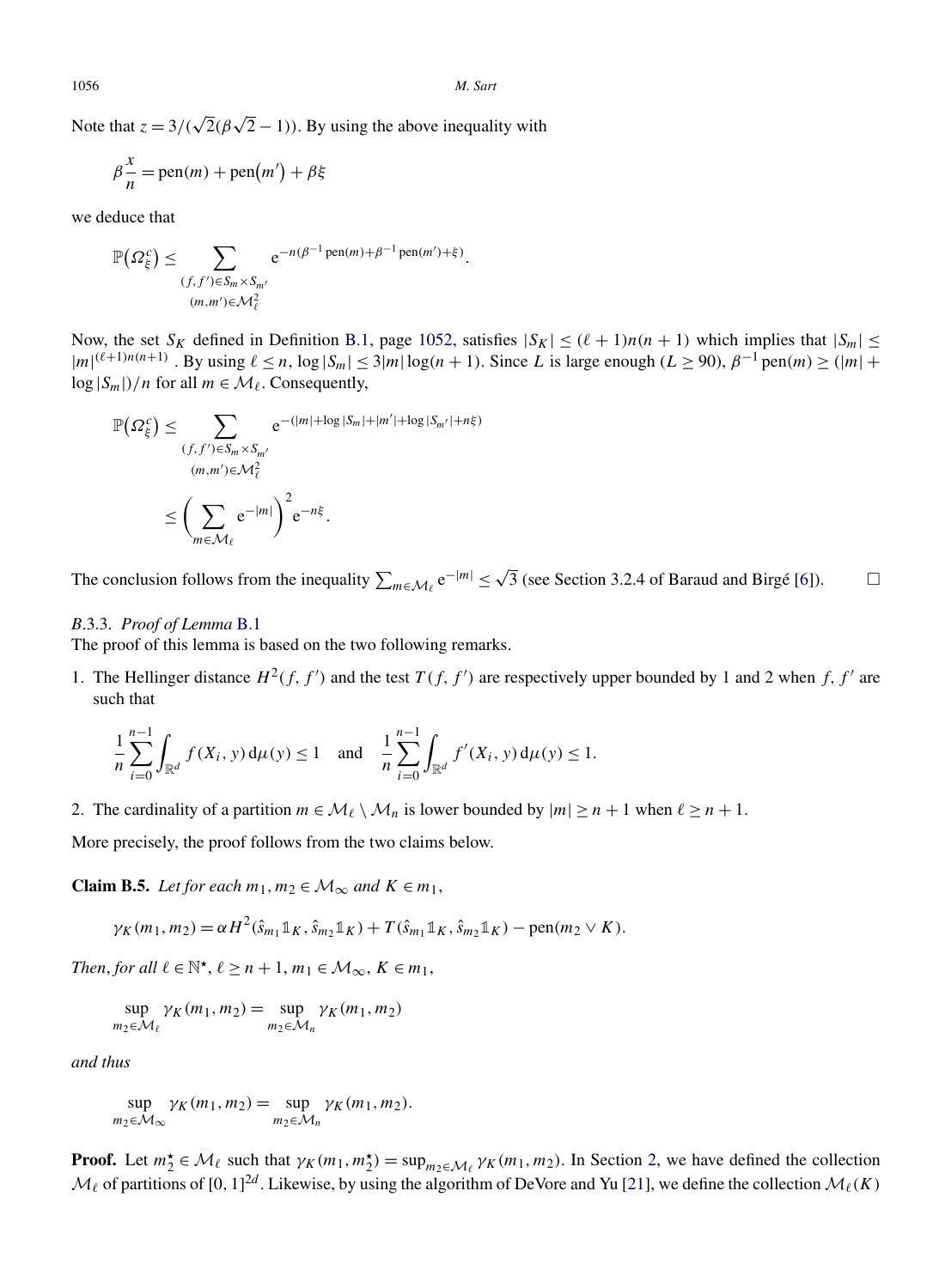of partitions of K. Note that  $m_2^* \vee K$  belongs to  $\mathcal{M}_\ell(K)$ . Since  $H^2(\hat{s}_m \mathbb{1}_K, \hat{s}_{m'} \mathbb{1}_K) \le 1$  and  $|T(\hat{s}_m \mathbb{1}_K, \hat{s}_{m'} \mathbb{1}_K)| \le 2$ , we have

$$
\gamma_K\big(m_1, m_2^{\star}\big) \leq 3 - L \frac{|m_2^{\star} \vee K| \log n}{n}.
$$

Remark that

$$
\gamma_K(m_1, m_2^{\star}) \ge \gamma_K(m_1, \{[0, 1]^{2d}\}) \ge -2 - L \frac{\log n}{n}
$$

which leads to

$$
|m_2^{\star} \vee K| \le 1 + \frac{5n}{L \log n} \le n.
$$

This implies that  $m_2^{\star} \vee K$  belongs to  $\mathcal{M}_n(K)$ . There exists  $m_2^{\bullet} \in \mathcal{M}_n$  such that  $m_2^{\bullet} \vee K = m_2^{\star} \vee K$  and hence  $\gamma_K(m_1, m_2^{\bullet}) = \gamma_K(m_1, m_2^{\star})$  which concludes the proof.  $\square$  $\Box$ 

**Claim B.6.** *Set for all*  $m \in M_\infty$  *and*  $K \in m$ ,

$$
\gamma_K(m) = \sup_{m_2 \in \mathcal{M}_{\ell}} \gamma_K(m, m_2).
$$

*Then*,  $\gamma(m) = 2 \text{ pen}(m) + \sum_{K \in m} \gamma_K(m)$  *and for all*  $\ell \in \mathbb{N}^{\star}, \ell \geq n + 1$ ,

$$
\inf_{m \in \mathcal{M}_{\ell}} \gamma(m) = \inf_{m \in \mathcal{M}_n} \gamma(m)
$$

*and thus*

$$
\inf_{m \in \mathcal{M}_{\infty}} \gamma(m) = \inf_{m \in \mathcal{M}_n} \gamma(m).
$$

**Proof.** Let  $m^* \in M_\ell$  such that  $\inf_{m \in M_\ell} \gamma(m) = \gamma(m^*)$ . By Lemma [B.2,](#page-21-0)

$$
\gamma(m^*) \ge \sup_{m' \in \mathcal{M}_{\ell}} \left\{ \alpha H^2(\hat{s}_{m^*}, \hat{s}_{m'}) + T(\hat{s}_{m^*}, \hat{s}_{m'}) - \text{pen}(m') \right\} + L \frac{|m^*| \log n}{n}
$$
  
\n
$$
\ge \left( -2 - L \frac{\log n}{n} \right) + L \frac{|m^*| \log n}{n}
$$
  
\n
$$
\ge -2 + L \frac{(|m^*| - 1) \log n}{n}.
$$

Now,

$$
\gamma(m^{\star}) \le \gamma\left(\left\{ [0, 1]^{2d} \right\} \right) \le 3 + 2L \frac{\log n}{n}
$$

which implies that

$$
|m^\star| \le 3 + \frac{5n}{L \log n} \le n
$$

and thus  $m^* \in \mathcal{M}_n$ .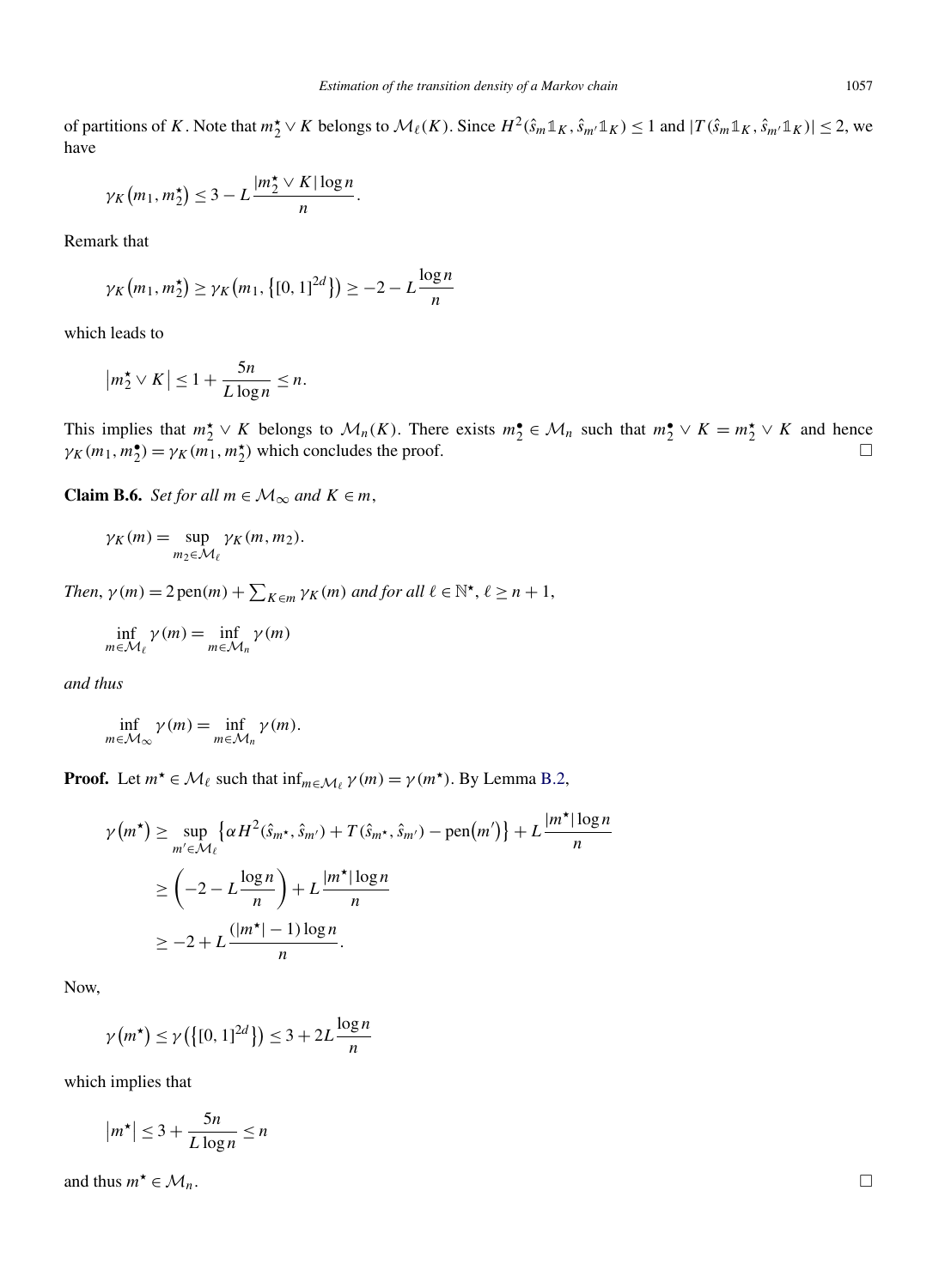# *B*.4. *Proof of Theorem* [2.2](#page-6-0)

Consider the regular partition  $m_{\text{ref}}$  of  $[0, 1]^{2d}$  into cubes with side length  $2^{-\ell}$ , that is

 $m_{\text{ref}} = \{K_{\ell,1}, 1 = (k, ..., k), k \in \{1, ..., 2^{\ell}\}\},\$ 

where  $K_{\ell,1}$  is defined in Section [2.2.](#page-3-0) For all partition  $m \in \mathcal{M}_{\ell}$ ,  $V_m \subset V_{m_{\text{ref}}}$ . Set

$$
\Omega_{\text{eq}} = \left[ \forall g_1, g_2 \in V_{m_{\text{ref}}}, h^2(g_1, g_2) \le 11H^2(g_1, g_2) \right]
$$

and define  $\bar{s}_m$  an element of  $V_m$  such that  $h^2(s\mathbb{1}_A, \bar{s}_m) = h^2(s\mathbb{1}_A, V_m)$ . For all  $m \in \mathcal{M}_{\ell}$ ,

$$
\mathbb{E}\left[h^{2}(s\mathbb{1}_{A},\hat{s}_{\hat{m}})\right] \leq \mathbb{E}\left[h^{2}(s\mathbb{1}_{A},\hat{s}_{\hat{m}})\mathbb{1}_{\Omega_{\text{eq}}}\right] + \mathbb{E}\left[h^{2}(s\mathbb{1}_{A},\hat{s}_{\hat{m}})\mathbb{1}_{\Omega_{\text{eq}}^{c}}\right]
$$
  
\n
$$
\leq 2\mathbb{E}\left[h^{2}(s\mathbb{1}_{A},\bar{s}_{m})\mathbb{1}_{\Omega_{\text{eq}}}\right] + 2\mathbb{E}\left[h^{2}(\bar{s}_{m},\hat{s}_{\hat{m}})\mathbb{1}_{\Omega_{\text{eq}}}\right] + \mathbb{E}\left[h^{2}(s\mathbb{1}_{A},\hat{s}_{\hat{m}})\mathbb{1}_{\Omega_{\text{eq}}^{c}}\right]
$$
  
\n
$$
\leq 2\mathbb{E}\left[h^{2}(s\mathbb{1}_{A},\bar{s}_{m})\mathbb{1}_{\Omega_{\text{eq}}}\right] + 22\mathbb{E}\left[H^{2}(\bar{s}_{m},\hat{s}_{\hat{m}})\mathbb{1}_{\Omega_{\text{eq}}}\right] + \mathbb{E}\left[h^{2}(s\mathbb{1}_{A},\hat{s}_{\hat{m}})\mathbb{1}_{\Omega_{\text{eq}}^{c}}\right]
$$
  
\n
$$
\leq 2\mathbb{E}\left[h^{2}(s\mathbb{1}_{A},\bar{s}_{m})\mathbb{1}_{\Omega_{\text{eq}}}\right] + 44\mathbb{E}\left[H^{2}(s\mathbb{1}_{A},\bar{s}_{m})\mathbb{1}_{\Omega_{\text{eq}}}\right] + 44\mathbb{E}\left[H^{2}(\hat{s}_{m},s\mathbb{1}_{A})\mathbb{1}_{\Omega_{\text{eq}}}\right]
$$
  
\n
$$
+ \mathbb{E}\left[h^{2}(s\mathbb{1}_{A},\hat{s}_{\hat{m}})\mathbb{1}_{\Omega_{\text{eq}}^{c}}\right].
$$

Now,  $h^2(s1_A, \bar{s}_m) = \mathbb{E}[H^2(s1_A, \bar{s}_m)] = h^2(s1_A, V_m)$  and

$$
\mathbb{E}\big[h^2(s\mathbb{1}_A,\hat{s}_{\hat{m}})\mathbb{1}_{\Omega_{\text{eq}}^c}\big] \leq 2\mathbb{E}\big[\big(h^2(s,0)+h^2(\hat{s}_{\hat{m}},0)\big)\mathbb{1}_{\Omega_{\text{eq}}^c}\big] \leq \mathbb{E}\big[\Big(1+2\sup_{m\in\mathcal{M}_{\ell}}h^2(\hat{s}_m,0)\Big)\mathbb{1}_{\Omega_{\text{eq}}^c}\big].
$$

Let for all  $K \in m$ ,  $I_K$  and  $J_K$  be the subsets of  $[0, 1]^d$  such that  $K = I_K \times J_K$ . Then,

$$
2h^{2}(\hat{s}_{m},0)=\sum_{K\in\mathfrak{m}}\frac{\sum_{i=0}^{n-1}\mathbb{1}_{I_{K}}(X_{i})\mathbb{1}_{J_{K}}(X_{i+1})}{\sum_{i=0}^{n-1}\mathbb{1}_{I_{K}}(X_{i})}\int_{I_{K}}\varphi(x)\,dx\leq |m|.
$$

Since  $m \subset m_{\text{ref}}, |m| \leq |m_{\text{ref}}| = 4^{\ell d}$  and thus

$$
\mathbb{E}\big[h^2(s\mathbb{1}_A,\hat{s}_{\hat{m}})\mathbb{1}_{\Omega_{\mathrm{eq}}^c}\big] \leq \big(1+4^{\ell d}\big)\mathbb{P}\big(\Omega_{\mathrm{eq}}^c\big) \leq 2\times 4^{\ell d}\mathbb{P}\big(\Omega_{\mathrm{eq}}^c\big).
$$

We have proved that there exists an universal constant  $C' > 0$  such that

$$
C'\mathbb{E}\big[h^2(s\mathbb{1}_A,\hat{s}_{\hat{m}})\big]\leq \inf_{m\in\mathcal{M}_{\ell}}\big\{h^2(s\mathbb{1}_A,V_m)+\text{pen}(m)\big\}+4^{\ell d}\mathbb{P}\big(\Omega_{\text{eq}}^c\big).
$$

We now bound from above the term  $\mathbb{P}(\Omega_{eq}^c)$ . We denote by  $I_{ref}$  the regular partition of  $[0, 1]^d$  into cubes with side length  $2^{-\ell}$ . Remark that

$$
\mathbb{P}(\Omega_{\text{eq}}^c) \leq \mathbb{P}\Bigg[\exists I \in \mathbf{I}_{\text{ref}}, \mathbb{P}(X_1 \in I) \geq \frac{11}{n} \sum_{i=0}^{n-1} \mathbb{1}_I(X_i) \Bigg] \leq 2^{\ell d} \sup_{I \in \mathbf{I}_{\text{ref}}} \mathbb{P}\Bigg[\frac{1}{n} \sum_{i=0}^{n-1} (\mathbb{1}_I(X_i) - \mathbb{P}(X_i \in I)) \leq -\frac{10}{11} \mathbb{P}(X_1 \in I) \Bigg].
$$

We use the following Bennett-type inequality for *β*-mixing random variables (with  $f = -\mathbb{1}_I$ ,  $v = \mathbb{P}(X_1 \in I)$ ,  $c = 0$ ,  $\xi = 10/11\mathbb{P}(X_1 \in I)$ ).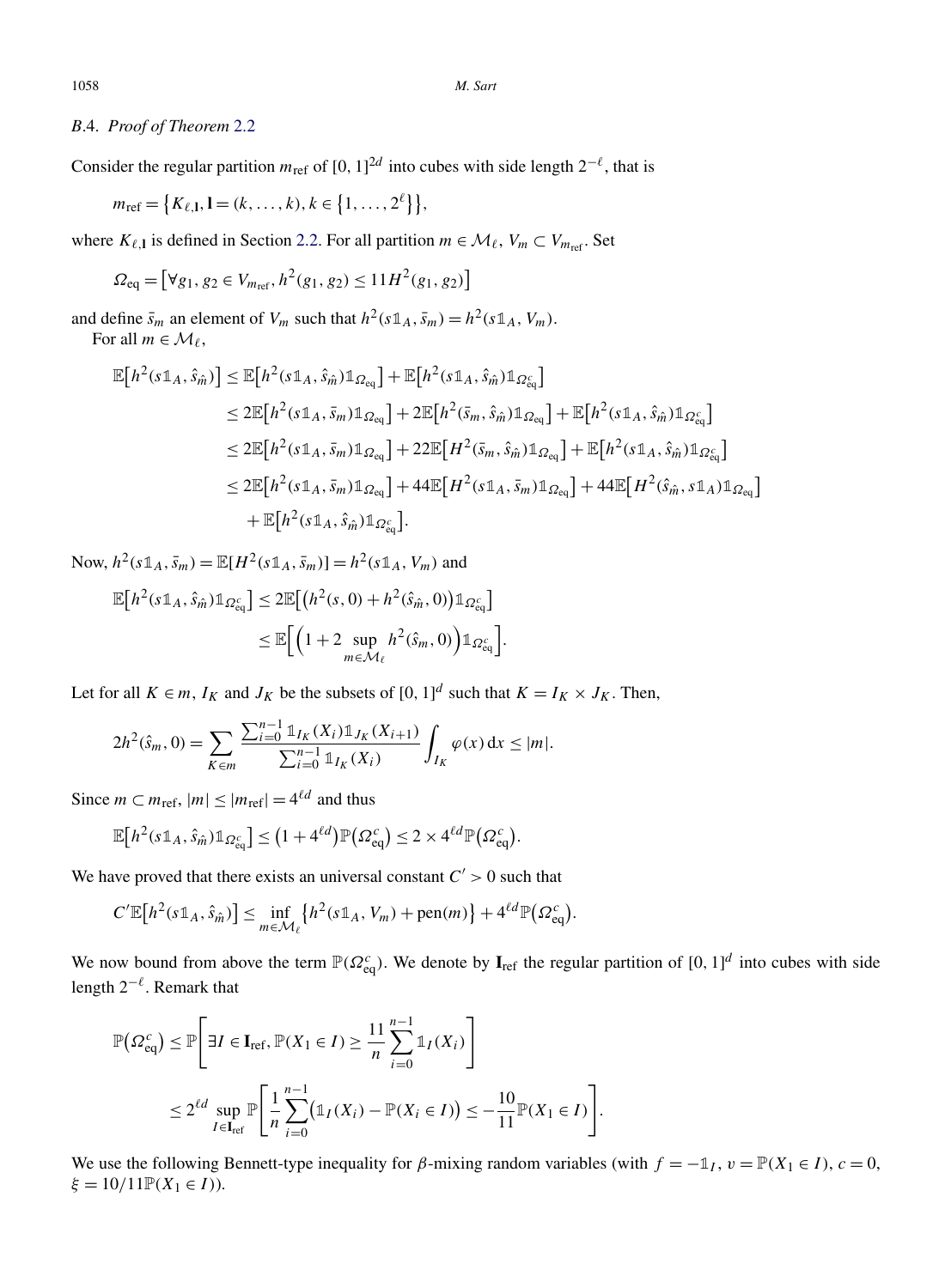**Proposition B.1.** *Let*  $(X_i)_{i\geq 0}$  *be a stationary Markov chain with values in*  $\mathbb{R}^d$ *, and let f be a real-valued function on*  $\mathbb{R}^d$  *upper bounded by*  $c \geq 0$  *such that*  $v = \mathbb{E}[f(X_1)^2] < \infty$ .

*Then, for all*  $q \in \{1, \ldots, n\}$  *and*  $\xi > 0$ ,

$$
\mathbb{P}\left(\frac{1}{n}\sum_{i=0}^{n-1}\big(f(X_i)-\mathbb{E}\big[f(X_i)\big]\big)>\xi\right)\leq 2\exp\left(-\frac{n\xi^2}{8q(v+c\xi/6)}\right)+3n\beta_q/q.
$$

We then have for all  $I \in I_{ref}$ ,

$$
\mathbb{P}\left[\frac{1}{n}\sum_{i=0}^{n-1}(\mathbb{1}_{I}(X_{i}) - \mathbb{P}(X_{i} \in I)) \le -\frac{10}{11}\mathbb{P}(X_{1} \in I)\right] \le 3 \inf_{1 \le q \le n} \left\{ \exp\left(-\frac{25n\mathbb{P}(X_{1} \in I)}{242q}\right) + n\beta_{q}/q \right\}
$$
  

$$
\le 3 \inf_{1 \le q \le n} \left\{ \exp\left(-\frac{n\kappa_{0}}{10q2^{\ell d}}\right) + n\beta_{q}/q \right\}
$$

which concludes the proof.

**Proof of Proposition B.1.** Let *l* be the smallest integer larger than  $n/(2q)$ . We derive from Berbee's lemma and more precisely from Viennet [\[36\]](#page-40-0) (page 484) that there exist  $X_0^{\star}, \ldots, X_{2lq-1}^{\star}$  such that

• For  $j = 1, \ldots, l$ , the random vectors

$$
\mathbf{X}_{j,1} = (X_{2(j-1)q}, \dots, X_{2(j-1)q+q-1}) \text{ and } \mathbf{X}_{j,1}^{\star} = (X_{2(j-1)q}^{\star}, \dots, X_{2(j-1)q+q-1}^{\star})
$$

have the same distribution, and so have the random vectors

$$
\mathbf{X}_{j,2} = (X_{2(j-1)q+q}, \ldots, X_{2jq-1})
$$
 and  $\mathbf{X}_{j,2}^{\star} = (X_{2(j-1)q+q}^{\star}, \ldots, X_{2jq-1}^{\star}).$ 

- The random vectors  $X^{\star}_{1,1}, \ldots, X^{\star}_{l,1}$  are independent. The random vectors  $X^{\star}_{1,2}, \ldots, X^{\star}_{l,2}$  are also independent.
- The event

$$
\Omega^{\star} = \bigcap_{1 \leq j \leq l} ([\mathbf{X}_{j,1} \neq \mathbf{X}_{j,1}^{\star}] \cap [\mathbf{X}_{j,2} \neq \mathbf{X}_{j,2}^{\star}])
$$

satisfies  $\mathbb{P}[(\Omega^{\star})^c] \leq 2l\beta_a$ .

We set  $g_i(x) = f(x)$  if  $i \leq n - 1$  and  $g_i(x) = 0$  otherwise. For  $j \in \{1, ..., l\}$ , we set

$$
g'_{j,1}(x_0,\ldots,x_{q-1})=\sum_{i=0}^{q-1}g_{2(i-1)q+i}(x_i) \text{ and } g'_{j,2}(x_0,\ldots,x_{q-1})=\sum_{i=0}^{q-1}g_{2(i-1)q+q+i}(x_i).
$$

Then,

$$
\mathbb{P}\left[\left(\frac{1}{n}\sum_{i=0}^{n-1} (g_i(X_i) - \mathbb{E}[g_i(X_i)]) > \xi\right) \cap \Omega^{\star}\right] \leq \mathbb{P}\left(\sum_{j=1}^{l} (g'_{j,1}(\mathbf{X}^{\star}_{j,1}) - \mathbb{E}[g'_{j,1}(\mathbf{X}^{\star}_{j,1})]) > n\xi/2\right) + \mathbb{P}\left(\sum_{j=1}^{l} (g'_{j,2}(\mathbf{X}^{\star}_{j,2}) - \mathbb{E}[g'_{j,2}(\mathbf{X}^{\star}_{j,2})]) > n\xi/2\right) \leq 2\exp\left(-\frac{n^2\xi^2}{8q(nv + cn\xi/6)}\right)
$$

by using Proposition 2.8 and inequality (2.16) of Massart [\[32\]](#page-40-0) (in the paper of Massart [\[32\]](#page-40-0), the Bennett inequality holds for  $b = 0$  when (2.15) is replaced by (2.16)).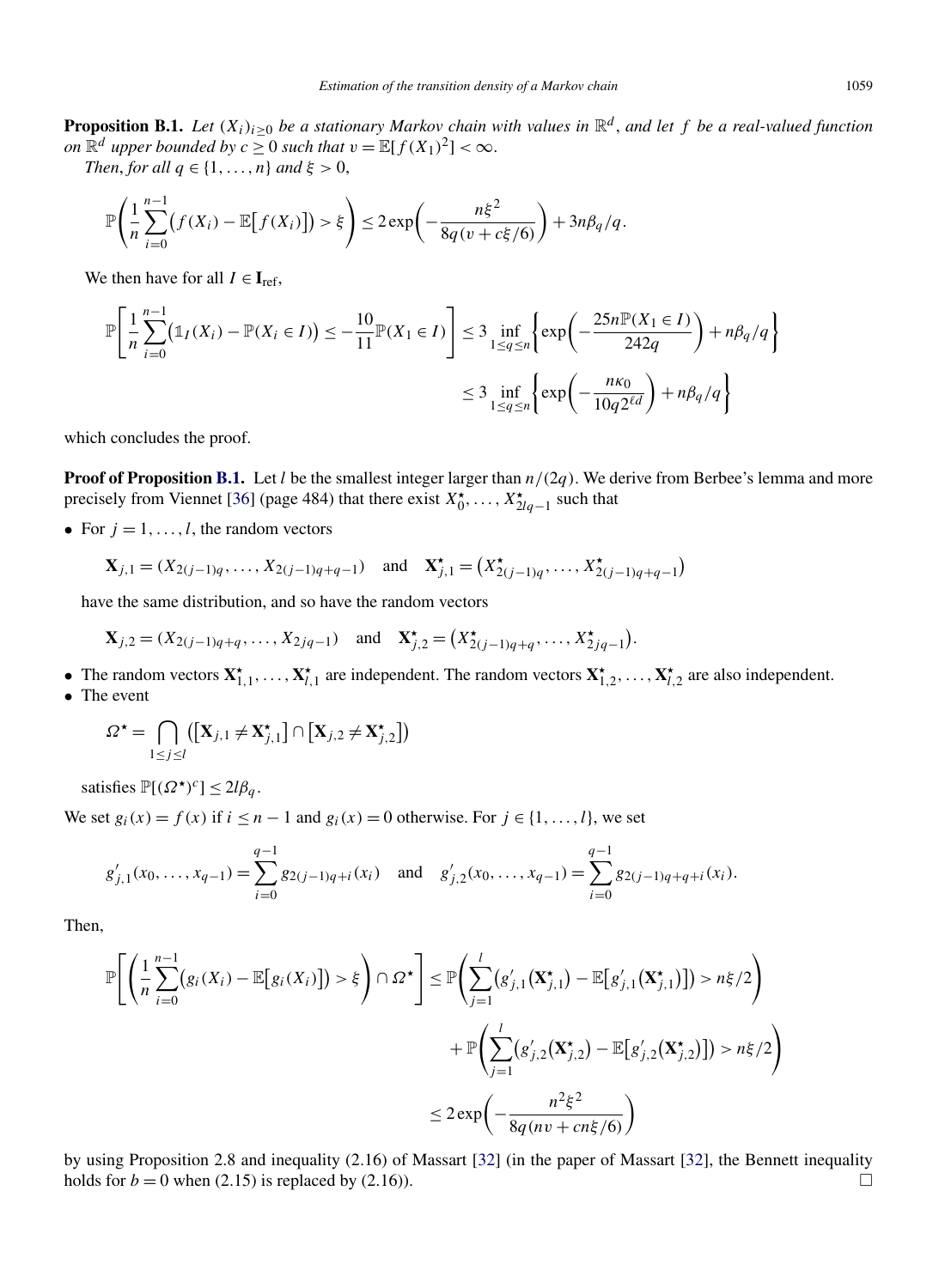# <span id="page-32-0"></span>*B*.5. *Proof of Corollary* [2.2](#page-7-0)

The corollary ensues from the claim below and Theorem 2 of Baraud and Birgé [\[6\]](#page-39-0).

**Claim B.7.** *Under Assumption* [2.2,](#page-7-0) *for all*  $l \in \mathbb{N}^{\star}$  *such that*  $2^{l d} \geq n$ ,

$$
\inf_{m \in \mathcal{M}_{\ell}} \left\{ d_2^2(\sqrt{s}|_A, V_m) + \frac{|m| \log n}{n} \right\} \le 4 \inf_{m \in \mathcal{M}_{\infty}} \left\{ d_2^2(\sqrt{s}|_A, V_m) + \frac{|m| \log n}{n} \right\}.
$$

**Proof.** For all partition  $m \in M_\infty$  and cube  $K \in m$ , we denote by  $I_K$  and  $J_K$  the cubes of  $[0, 1]^d$  such that  $K =$  $I_K \times J_K$  and set

$$
\bar{s}_m = \sum_{K \in m} \frac{\int_K s(x, y) \, dx \, dy}{\mu \otimes \mu(K)} \mathbb{1}_K.
$$

In this paper,  $d_2$  stands for the standard euclidean distance of  $\mathbb{L}^2([0,1]^{2d}, \mu \otimes \mu)$ . In this proof, we make a slight abuse of notations by denoting by  $d_2$  the standard euclidean distance of  $\mathbb{L}^2(\mathbb{R}^{2d}, \mu \otimes \mu)$ .

Let  $m^*$  be a partition of  $\mathcal{M}_{\infty}$  such that

$$
2\inf_{m\in\mathcal{M}_{\infty}}\left\{d_{2}^{2}(\sqrt{s}\mathbb{1}_{A},V_{m})+\frac{|m|\log n}{n}\right\}\geq d_{2}^{2}(\sqrt{s}\mathbb{1}_{A},V_{m^{\star}})+\frac{|m^{\star}|\log n}{n}.
$$

Let C be the collection  $C = \{K \in m^*$ ,  $\mu(I_K) \geq 2^{-\ell d}\}$  and let  $m^{\bullet}$  be a partition of  $\mathcal{M}_{\ell}$  containing C such that

$$
|m^{\bullet}| = \inf\{|m|, m \in \mathcal{M}_{\ell} \text{ such that } m \ni \mathcal{C}\}.
$$

Let *A*<sup>•</sup> be the set defined by  $A^{\bullet} = \bigcup_{K \in \mathcal{C}} K$  and  $V_{m}^{\bullet} = \{f \mathbb{1}_{A^{\bullet}}, f \in V_{m^{\bullet}}\}.$ We have,

$$
d_2^2(\sqrt{s}\mathbb{1}_A, V_{m^{\bullet}}) \leq d_2^2(\sqrt{s}\mathbb{1}_{A^{\bullet}}, V_{m^{\bullet}}^{\bullet}) + d_2^2(\sqrt{s}\mathbb{1}_{A\cap (A^{\bullet})^c}, 0)
$$

and

$$
d_2^2(\sqrt{s}\mathbb{1}_{A^\bullet}, V_{m^\bullet}^\bullet) \leq d_2^2(\sqrt{s}\mathbb{1}_{A^\bullet}, \sqrt{\overline{s}_{m^\bullet}}\mathbb{1}_{A^\bullet}) \leq d_2^2(\sqrt{s}\mathbb{1}_{A}, \sqrt{\overline{s}_{m^\star}}).
$$

By using Lemma 2 of Baraud and Birgé [\[6\]](#page-39-0),  $d_2^2(\sqrt{s}\mathbb{1}_A, \sqrt{s_m \cdot}) \leq 2d_2^2(\sqrt{s}\mathbb{1}_A, V_{m^\star})$  which shows that

$$
d_2^2(\sqrt{s}\mathbb{1}_A, V_{m^{\bullet}}) \le 2d_2^2(\sqrt{s}\mathbb{1}_A, V_{m^{\bullet}}) + d_2^2(\sqrt{s}\mathbb{1}_{A\cap(A^{\bullet})^c}, 0).
$$

Now,

$$
d_2^2(\sqrt{s}1_{A\cap (A^{\bullet})^c}, 0) \le \sum_{K \in m^{\star} \setminus C} \int_{I_K} \left( \int_{\mathbb{R}^d} s(x, y) \, dy \right) dx
$$
  
 
$$
\le \sum_{K \in m^{\star} \setminus C} \mu(I_K) \le 2^{-\ell d} |m^{\star}|.
$$

Since  $|m^{\bullet}|$  ≤  $|m^{\star}|$  and  $2^{-\ell d}$  ≤  $n^{-1}$ , we have

$$
d_2^2(\sqrt{s}\mathbb{1}_A, V_{m^*}) + \frac{|m^*| \log n}{n} \le 2d_2^2(\sqrt{s}\mathbb{1}_A, V_{m^*}) + \frac{(1 + \log n)|m^*|}{n}
$$

which proves the claim.  $\Box$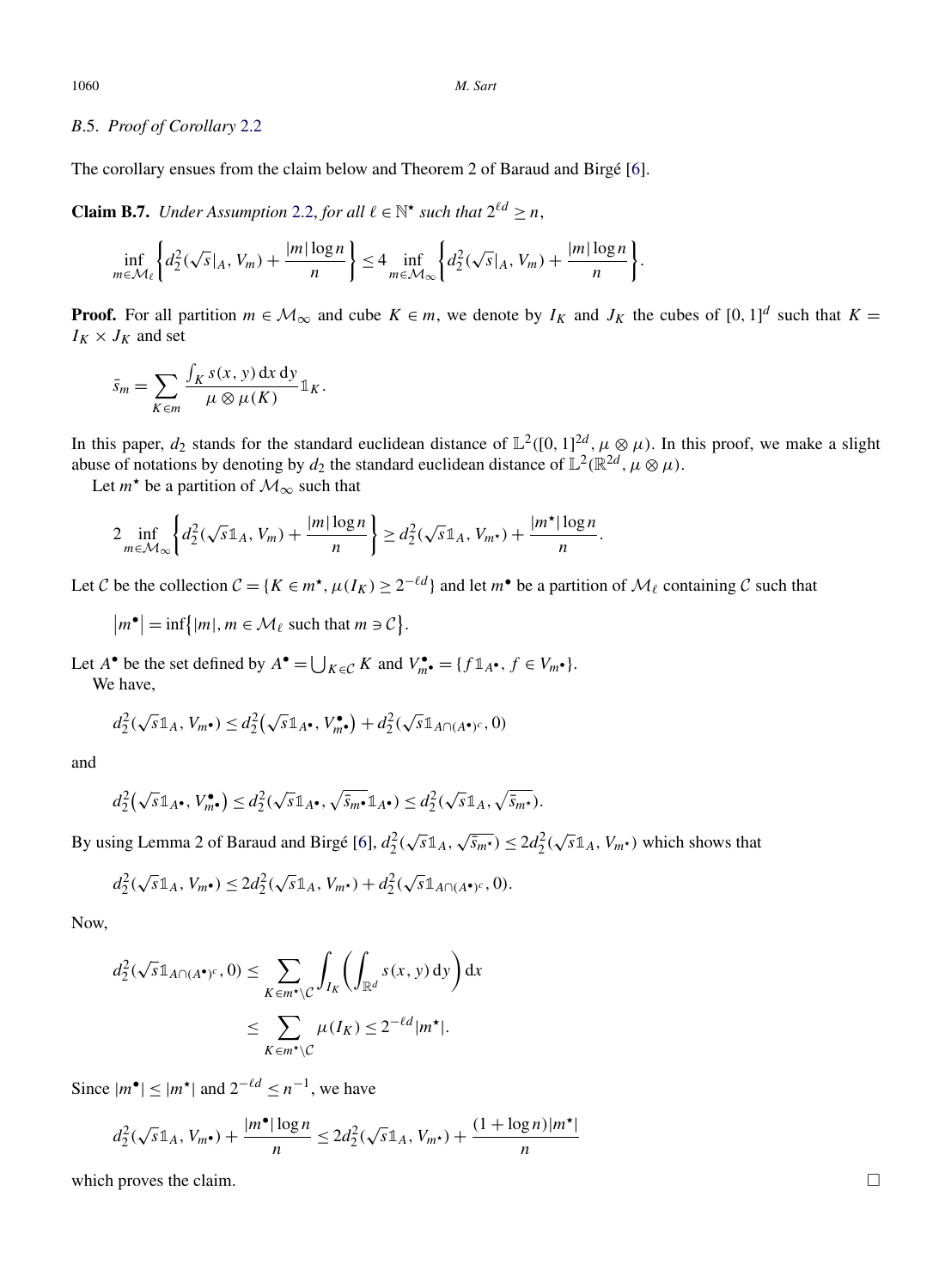## <span id="page-33-0"></span>*B*.6. *Rates of convergences for h*

We prove the result only for geometrically *β*-mixing chains (the proof for arithmetically *β*-mixing chains being similar). We use the claim below whose proof is the same than the one of Claim [B.7.](#page-32-0)

**Claim B.8.** *Under Assumption* [2.2,](#page-7-0) *for all*  $l \in \mathbb{N}^*$  *such that*  $2^{ld} > n/\log^3 n$ ,

$$
\inf_{m \in \mathcal{M}_{\ell}} \left\{ h^2(s \mathbb{1}_A, V_m) + \frac{|m| \log n}{n} \right\} \le 4 \inf_{m \in \mathcal{M}_{\infty}} \left\{ h^2(s \mathbb{1}_A, V_m) + \frac{|m| \log^3 n}{n} \right\}.
$$

By using this claim and Theorem 1 of Akakpo [\[2\]](#page-39-0),

$$
C\mathbb{E}\big[h^2(s\mathbb{1}_A,\hat{s}_{\hat{m}})\big] \le |\sqrt{s}|_A|_{p,\sigma}^{2d/(d+\sigma)}\bigg(\frac{\log^3 n}{n}\bigg)^{\sigma/(\sigma+d)} + \frac{\log^3 n}{n} + \frac{R_n(\ell)}{n}\tag{B.9}
$$

and by using Theorem 2 of Akakpo [\[2\]](#page-39-0),

$$
C\mathbb{E}\big[h^2(s\mathbb{1}_A,\hat{s}_{\hat{m}})\big] \leq |\sqrt{s}|_A|_{p,\sigma}^{2d/(d+\sigma)}\bigg(\frac{\log n}{n} + 2^{-2\ell d\theta}\bigg)^{\sigma/(\sigma+d)} + \frac{\log n}{n} + \frac{R_n(\ell)}{n},
$$

where  $C > 0$  depends only on  $\kappa$ ,  $\sigma$ ,  $d$ ,  $p$  and where

$$
\theta = \frac{d+\sigma}{\sigma} \bigg( \frac{\sigma}{d} - 2 \bigg( \frac{1}{p} - \frac{1}{2} \bigg)_+ \bigg).
$$

If  $\sigma > \sigma_1(p, d)$  then  $\theta > 1/2$ . There exits thus  $n_0$  (depending only on  $\theta$ ), such that if  $n \ge n_0$ ,  $2^{-2\ell\theta d} \le \log n/n$ , and hence

$$
C'\mathbb{E}\big[h^2(s\mathbb{1}_A,\hat{s}_{\hat{m}})\big]\leq |\sqrt{s}|_A|_{p,\sigma}^{2d/(d+\sigma)}\bigg(\frac{\log n}{n}\bigg)^{\sigma/(\sigma+d)}+\frac{\log n}{n}+\frac{R_n(\ell)}{n}.
$$

If  $n \leq n_0$ , we deduce from (B.9),

$$
C\mathbb{E}\big[h^2(s\mathbb{1}_A,\hat{s}_{\hat{m}})\big] \leq |\sqrt{s}|_A|_{p,\sigma}^{2d/(d+\sigma)} \bigg(\frac{\log^3 n_0}{n}\bigg)^{\sigma/(\sigma+d)} + \frac{\log^3 n_0}{n} + \frac{R_n(\ell)}{n} \bigg] \leq C'' \bigg[ |\sqrt{s}|_A|_{p,\sigma}^{2d/(d+\sigma)} \bigg(\frac{\log n}{n}\bigg)^{\sigma/(\sigma+d)} + \frac{\log n}{n} + \frac{R_n(\ell)}{n} \bigg],
$$

where *C*<sup>"</sup> depends only on  $\sigma$ , *d*, *p*. The conclusion ensues from the fact that  $R_n(\ell)$  is upper bounded by a constant depending only on  $\kappa_0$ ,  $b_1$ .

# *B*.7. *Proof of Proposition* [4.1](#page-11-0)

We shall use the following lemma whose proof is similar to the one of Lemma [B.3.](#page-22-0)

**Lemma B.4.** *Set*  $\varepsilon = (2 + 3\sqrt{2})/8$ . *Under assumptions of Proposition* [4.1,](#page-11-0) *there exists an universal constant*  $L_0 > 0$ *such that for all*  $L \ge L_0$  *and*  $\xi > 0$ ,

$$
\forall f, f' \in S, \quad (1-\varepsilon)H^2\big(\mathrm{SL}_A, f'\big) + T\big(f, f'\big) \le (1+\varepsilon)H^2(\mathrm{SL}_A, f) + L\frac{\Delta_S(f) + \Delta_S(f')}{n} + 22\xi
$$

*with probability larger than*  $1 - e^{-n\xi}$ .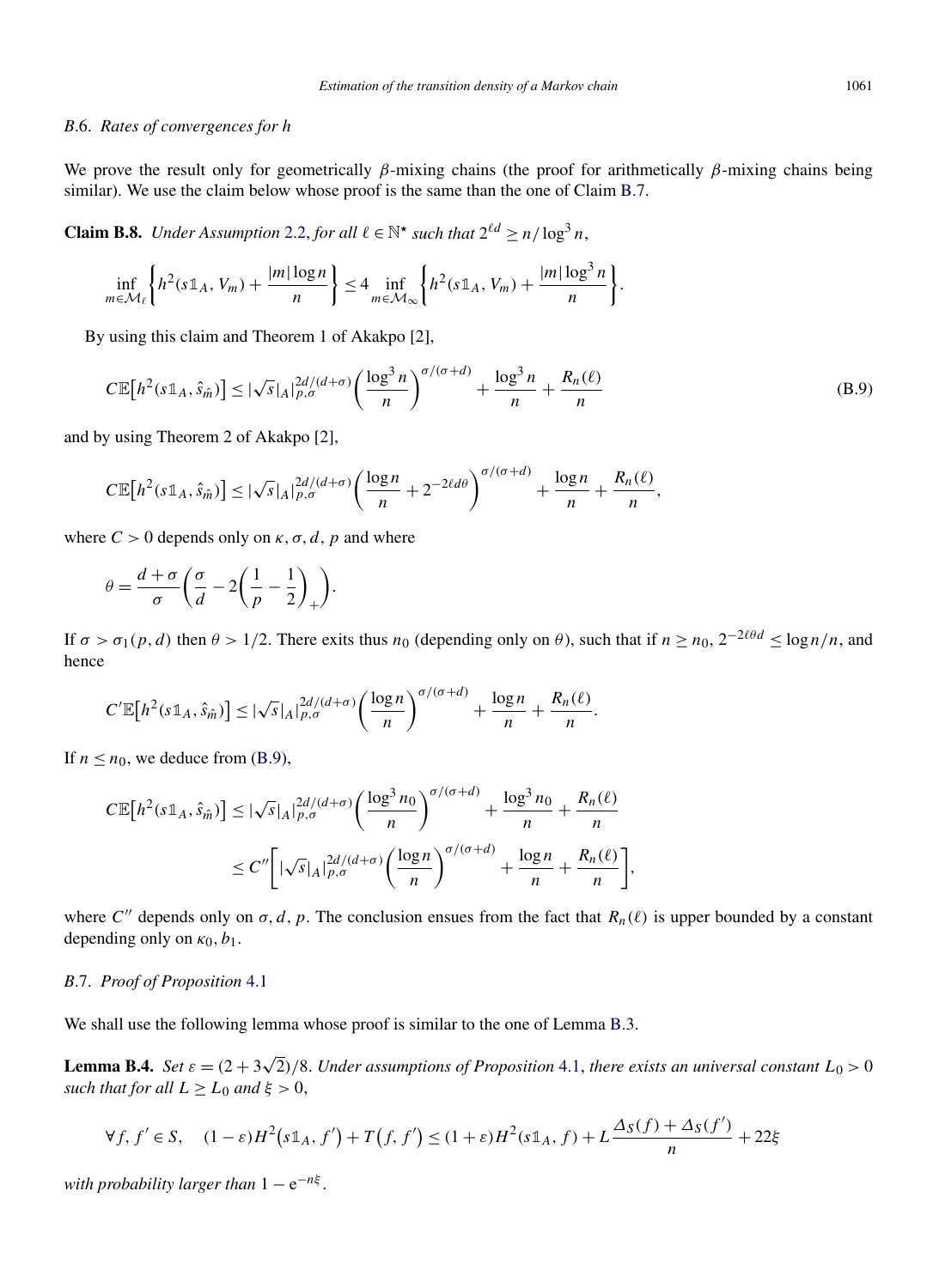**Proof of Proposition [4.1.](#page-11-0)** By using the above lemma, with probability larger than  $1 - e^{-n\xi}$ , for all  $f \in S$ ,

$$
\sup_{f' \in S} \left\{ (1-\varepsilon)H^2\big(s\mathbb{1}_A, f'\big) + T\big(f, f'\big) - L\frac{\Delta_S(f')}{n} \right\} \le (1+\varepsilon)H^2(s\mathbb{1}_A, f) + L\frac{\Delta_S(f)}{n} + 22\xi.
$$

Thus, if  $T(f, \hat{f}) + L \frac{\Delta_S(f)}{n} - L \frac{\Delta_S(\hat{f})}{n} \ge 0$ ,

$$
\alpha H^{2}(s\mathbb{1}_{A}, \hat{f}) \leq (1 - \varepsilon)H^{2}(s\mathbb{1}_{A}, \hat{f}) + T(f, \hat{f}) - L\frac{\Delta_{S}(\hat{f})}{n} + L\frac{\Delta_{S}(f)}{n}
$$
  

$$
\leq (1 + \varepsilon)H^{2}(s\mathbb{1}_{A}, f) + 2L\frac{\Delta_{S}(f)}{n} + 22\xi.
$$

If  $T(f, \hat{f}) + L \frac{\Delta_S(f)}{n} - L \frac{\Delta_S(\hat{f})}{n} < 0$ ,

$$
\alpha H^2(f, \hat{f}) \le \alpha H^2(\hat{f}, f) + T(\hat{f}, f) - L\frac{\Delta_S(f)}{n} + L\frac{\Delta_S(\hat{f})}{n}
$$
  
\n
$$
\le \sup_{f' \in S} \left\{ \alpha H^2(\hat{f}, f') + T(\hat{f}, f') - L\frac{\Delta_S(f')}{n} \right\} + L\frac{\Delta_S(\hat{f})}{n}
$$
  
\n
$$
\le \wp(f)
$$
  
\n
$$
\le \wp(f) + \frac{1}{n}
$$
  
\n
$$
\le \sup_{f' \in S} \left\{ \alpha H^2(f, f') + T(f, f') - L\frac{\Delta_S(f')}{n} \right\} + L\frac{\Delta_S(f)}{n} + \frac{1}{n}.
$$

With  $v = (1 - \varepsilon)/\alpha - 1 > 0$ ,

$$
\alpha H^{2}(f, \hat{f}) \leq (1 + \nu^{-1})H^{2}(f, s\mathbb{1}_{A})
$$
  
+ 
$$
\sup_{f' \in S} \left\{ (1 - \varepsilon)H^{2}(s\mathbb{1}_{A}, f') + T(f, f') - L\frac{\Delta_{S}(f')}{n} \right\} + L\frac{\Delta_{S}(f)}{n} + \frac{1}{n}
$$
  

$$
\leq (1 + \nu^{-1})H^{2}(f, s\mathbb{1}_{A}) + \left[ (1 + \varepsilon)H^{2}(s\mathbb{1}_{A}, f) + L\frac{\Delta_{S}(f)}{n} + 22\xi \right] + L\frac{\Delta_{S}(f)}{n} + \frac{1}{n}
$$
  

$$
\leq (2 + \varepsilon + \nu^{-1})H^{2}(f, s\mathbb{1}_{A}) + 2L\frac{\Delta_{S}(f)}{n} + 22\xi + \frac{1}{n}.
$$

This leads to

$$
\alpha H^{2}(s \mathbb{1}_{A}, \hat{f}) \leq 2\alpha H^{2}(s \mathbb{1}_{A}, f) + 2\alpha H^{2}(f, \hat{f})
$$
  
 
$$
\leq 2(2 + \alpha + \varepsilon + \nu^{-1})H^{2}(f, s \mathbb{1}_{A}) + 4L \frac{\Delta_{S}(f)}{n} + 44\xi + \frac{2}{n}.
$$

Finally, we have proved that there exists  $C > 0$ , such that, with probability larger than  $1 - e^{-n\xi}$ , for all  $f \in S$ ,

$$
CH2(s1A, \hat{f}) \leq H2(f, s1A) + L\frac{\Delta_S(f)}{n} + \xi.
$$

The conclusion follows.  $\Box$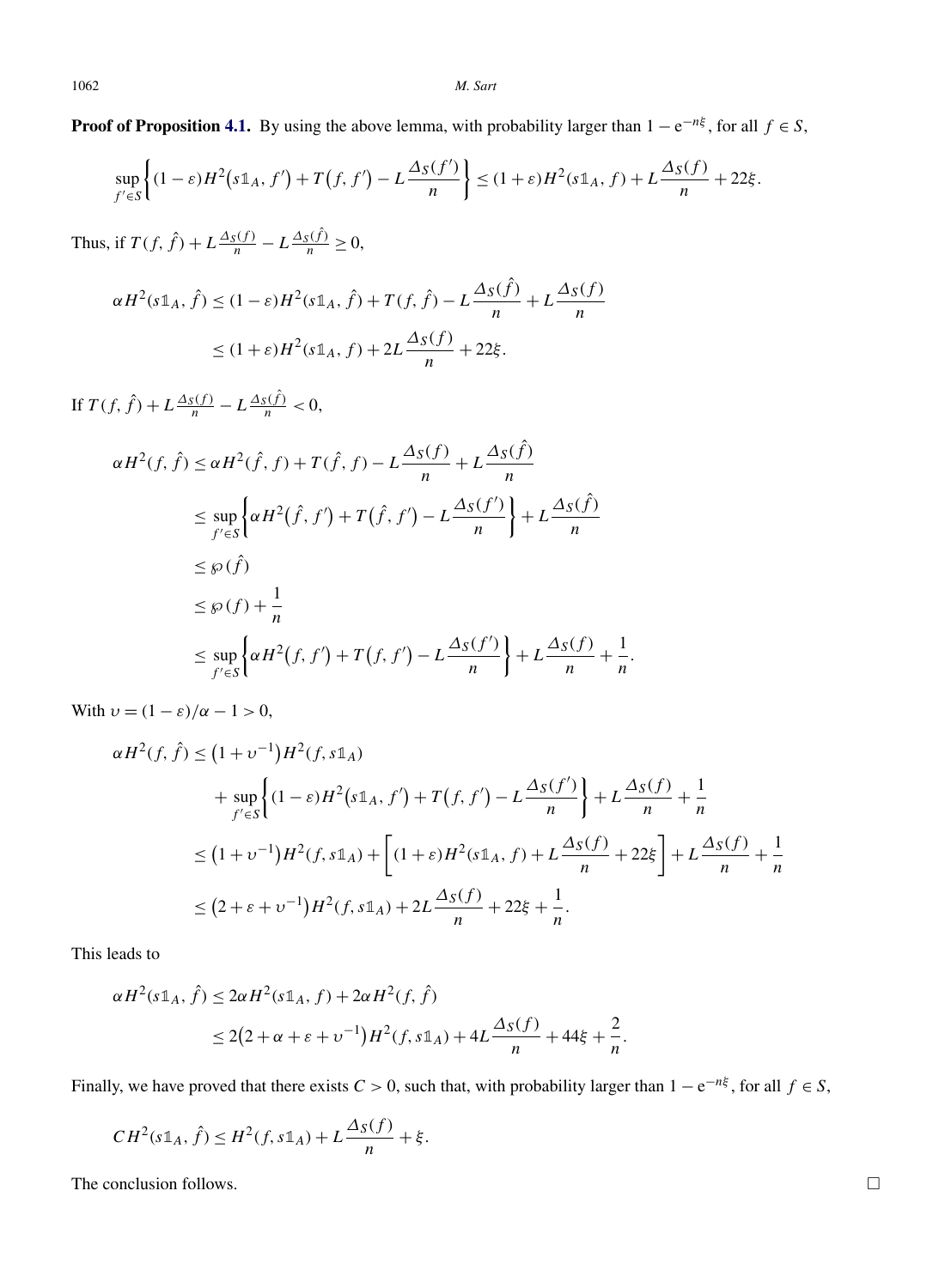#### <span id="page-35-0"></span>*B*.8. *Proof of Corollary* [4.2](#page-14-0)

Throughout this proof, the distance associated to the supremum norm  $\| \cdot \|_{\infty}$  is denoted by  $d_{\infty}$ . As defined page [1035,](#page-7-0)  $d_2$  is the usual distance of the space of square integrable functions on  $[0, 1]^2$  with respect to the Lebesgue measure  $\mu \otimes \mu$ . We make a slight abuse of notation in this proof since  $d_2$  will also stand for the distance of the space of square integrable functions on [0, 1] with respect to the Lebesgue measure  $\mu$ .

We shall use the following lemma (the first part may be deduced from the work of Akakpo [\[2\]](#page-39-0) whereas the second part may be deduced from results in Dahmen, DeVore, and Scherer [\[20\]](#page-39-0)).

**Lemma B.5.** *There exist a collection* W *of (finite dimensional) linear spaces and a non-negative map*  $\Delta_{\mathbb{W}}$  *on* W *such* that  $\sum_{W \in \mathbb{W}} e^{-\Delta_W(W)} \le 1$  and such that for all  $p \in (0, +\infty]$ ,  $\beta > (1/p - 1/2)_+$  and  $f \in \mathscr{B}^{\beta}(\mathbb{L}^p([0, 1]))$ ,  $L > 0$ ,  $\tau > 0, \sigma > 0$ 

$$
C\inf_{W\in\mathbb{W}}\left\{L^2d_2^{2\sigma}(f,W)+\left(\dim W+\Delta_\mathbb{W}(W)\right)\tau\right\}\leq \left(L|f|_{p,\beta}^{\sigma}\right)^{2/(2\sigma\beta+1)}\tau^{2\sigma\beta/(2\sigma\beta+1)}+\tau,
$$

*where*  $C > 0$  *depends only on*  $p, \beta$ *. Moreover, for all*  $\beta > 0$ ,  $f \in H^{\beta}([0, 1])$ ,  $L > 0$ ,  $\tau > 0$ ,  $\sigma > 0$ ,

$$
C' \inf_{W \in \mathbb{W}} \left\{ L^2 d_{\infty}^{2\sigma}(f, W) + \left( \dim W + \Delta_{\mathbb{W}}(W) \right) \tau \right\} \le (L |f|_{\infty, \beta}^{\sigma})^{2/(2\sigma\beta + 1)} \tau^{2\sigma\beta/(2\sigma\beta + 1)} + \tau,
$$

*where*  $C' > 0$  *depends only on*  $\beta$ *.* 

Let us define

$$
u(x, y) = \frac{y - g(x)}{1 + ||g||_{\infty}}
$$
 and  $\Phi(x) = \phi((1 + ||g||_{\infty})x)$  for all  $x, y \in [0, 1]$ .

Let W be the family of linear spaces given by the above lemma. Let for all  $f \in \bigcup_{W \in W} W$ ,  $a \in \mathbb{R}$ ,  $\psi_{a,f}$  be the function defined on [0, 1]<sup>2</sup> by  $\psi_{a,f}(x, y) = a(y - f(x))$ . Define, for all  $W \in \mathbb{W}$ , the linear space

$$
T_W = \{ \psi_{a,f}, a \in \mathbb{R}, f \in W \}.
$$

We deduce from the proof of Theorem 2 of Baraud and Birgé [\[7\]](#page-39-0) (with  $\mathbb{F} = \mathbb{W}$ ,  $l = 1$ ,  $\mathbb{T}_1 = \{T_W, W \in \mathbb{W}\}$ ,  $\gamma(W) =$  $e^{-\Delta_W(W)}$ ,  $\lambda_1(T_W) = e^{-\Delta_W(W)}$  and from relation (4.5) of Baraud and Birgé [\[7\]](#page-39-0), that there exist an at most countable collection  $\mathbb V$  of models and a non-negative map  $\Delta$  on  $\mathbb V$  such that  $\sum_{\mathbb V \in \mathbb V} e^{-\Delta(V)} \leq 1$  and

$$
C \inf_{V \in \mathbb{V}} \left\{ d^2(\sqrt{s}|_A, V) + \frac{\Delta(V) + \dim(V) \log n}{n} \right\}
$$
  
\n
$$
\leq \inf_{W \in \mathbb{W}} \left\{ |\Phi|^2_{\infty, \sigma \wedge 1} d_2^{2(\sigma \wedge 1)}(u, T_W) + (\dim T_W + \Delta_{\mathbb{W}}(W)) \tau_n \right\}
$$
  
\n
$$
+ \inf_{W \in \mathbb{W}} \left\{ d_\infty^2(\Phi, W) + (\dim W + \Delta_{\mathbb{W}}(W)) \frac{\log n}{n} \right\},
$$

where  $C > 0$  depends only on  $\sigma$  and where

$$
\tau_n = \left(\log n \vee \log\left(|\Phi|_{\infty,\sigma\wedge 1}\right)\right) \frac{\log n}{n}.
$$

Besides, for all linear space  $V \in V$ , there exists a function  $\psi \in \bigcup_{T \in \mathbb{T}_1} T$  and a linear space  $W \in W$  such that  $V =$  ${f \circ \psi, f \in W}$ .

We apply Theorem [4.1](#page-12-0) to  $(\mathbb{V}, \Delta)$  to construct an estimator  $\hat{s}$  of the form

$$
\sqrt{\hat{s}(x, y)} = \hat{\phi}(y - \hat{g}(x))
$$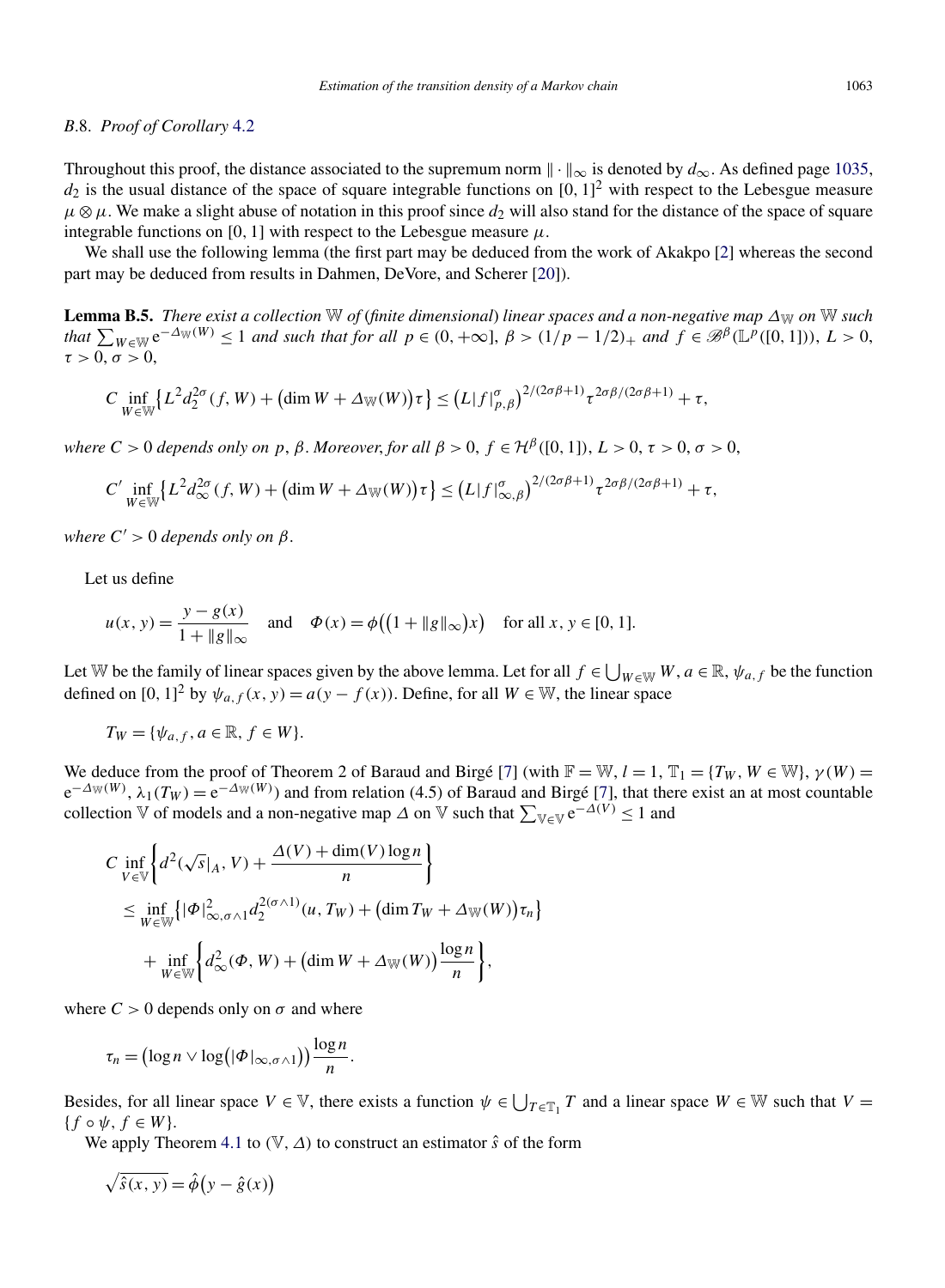1064 *M. Sart*

such that

$$
C' \inf_{V \in \mathbb{V}} \mathbb{E}\big[H^2(s\mathbb{1}_A, \hat{s})\big] \leq \inf_{W \in \mathbb{W}} \{|\Phi|^2_{\infty, \sigma \wedge 1} d_2^{2(\sigma \wedge 1)}(u, T_W) + (\dim T_W + \Delta_{\mathbb{W}}(W))\tau_n\} + \inf_{W \in \mathbb{W}} \left\{d_\infty^2(\Phi, W) + (\dim W + \Delta_{\mathbb{W}}(W))\frac{\log n}{n}\right\},\
$$

where  $C' > 0$  depends only on  $\sigma$ ,  $\kappa$ . We upper bound the two terms of the right-hand side of this inequality. We derive from

$$
|\Phi|_{\infty,\sigma \wedge 1} \le (1 + \|g\|_{\infty})^{\sigma \wedge 1} |\phi|_{\infty,\sigma \wedge 1} \quad \text{and} \quad d_2^{2(\sigma \wedge 1)}(u,T_W) \le \frac{d_2^{2(\sigma \wedge 1)}(g,W)}{(1 + \|g\|_{\infty})^{2(\sigma \wedge 1)}}
$$

that

$$
\inf_{W \in \mathbb{W}} \{ |\Phi|_{\infty, \sigma \wedge 1}^2 d_2^{2(\sigma \wedge 1)}(u, T_W) + (\dim T_W + \Delta_W(W)) \tau_n \}
$$
\n
$$
\leq \inf_{W \in \mathbb{W}} \{ |\phi|_{\infty, \sigma \wedge 1}^2 d_2^{2(\sigma \wedge 1)}(g, W) + (\dim W + \Delta_W(W) + 1) \tau_n \}.
$$

By using the above lemma,

$$
C'' \inf_{W \in \mathbb{W}} \{ |\phi|_{\infty, \sigma \wedge 1}^2 d_2^{2(\sigma \wedge 1)}(g, W) + (\dim W + \Delta_{\mathbb{W}}(W) + 1) \tau_n \}
$$
  
\n
$$
\leq (|\phi|_{\infty, \sigma \wedge 1} |g|_{p, \beta}^{\sigma \wedge 1})^{2/(2(\sigma \wedge 1)\beta + 1)} \tau_n^{2(\sigma \wedge 1)\beta/(2(\sigma \wedge 1)\beta + 1)} + \tau_n \leq C''' \left( \frac{\log^2 n}{n} \right)^{2(\sigma \wedge 1)\beta/(2(\sigma \wedge 1)\beta + 1)}
$$

*.*

Similarly,

$$
C'''' \inf_{W \in \mathbb{W}} \left\{ d_{\infty}^2(\Phi, W) + \left( \dim W + \Delta_{\mathbb{W}}(W) \right) \frac{\log n}{n} \right\} \leq \left( |\Phi|_{\infty, \sigma} \right)^{2/(2\sigma+1)} \left( \frac{\log n}{n} \right)^{2\sigma/(2\sigma+1)} + \frac{\log n}{n}
$$

$$
\leq C''''' \left( \frac{\log n}{n} \right)^{2\sigma/(2\sigma+1)}.
$$

*B*.9. *Proof of Lemma* [4.1](#page-14-0)

The first part of the lemma may be deduced from Proposition 4 of Baraud and Birgé [\[7\]](#page-39-0). For the second part, we shall build  $\phi' \in \mathcal{H}^{\sigma}(\mathbb{R})$  such that  $\phi'|_{[0,1]} \notin \bigcup_{b > \sigma} \mathcal{H}^b([0,1])$  and  $g' \in \mathcal{H}^{\beta}([0,1])$  such that  $g'(0) = 0$  and

$$
\phi' \circ g' \in \mathcal{H}^{\theta(\beta,\sigma)}([0,1]) \setminus \bigcup_{b > \theta(\beta,\sigma)} \mathcal{H}^b([0,1]).
$$

By setting  $\phi = \phi'$  and  $g = -g'$ , the function *f* defined by

$$
f(x, y) = \phi'(y - (-g'(x)))
$$
 for all  $x, y \in [0, 1]$ ,

is suitable since  $f(x, 0) = \phi' \circ g'(x)$  and  $f(0, y) = \phi'(y)$ .

If  $\sigma, \beta \le 1$ , we can choose  $\phi'(x) = x^{\sigma}$  on [0, 1] and  $g'(x) = x^{\beta}$ . If  $\beta \ge \sigma \vee 1$ , then choose  $\phi' \in \mathcal{H}^{\sigma}(\mathbb{R})$  such that  $\phi' |_{[0,1]} \notin \bigcup_{b> \sigma} \mathcal{H}^b([0,1])$  and  $g'(x) = x$ . If now,  $\sigma \ge \beta \vee 1$ , we choose  $\phi' \in \mathcal{H}^{\sigma}(\mathbb{R})$  such that  $\phi' |_{[0,1]} \notin$  $\bigcup_{b> \sigma} \mathcal{H}^b([0,1])$  and such that  $\phi'(x) = x$  for all  $x \in [0,1/2]$ . We then consider  $\zeta \in \mathcal{H}^{\beta}([0,1]) \setminus \bigcup_{b> \beta} \mathcal{H}^b([0,1])$ and  $g'(x) = (\zeta(x) - \zeta(0))/(2 \sup_{y \in [0,1]} |\zeta(y) - \zeta(0)|).$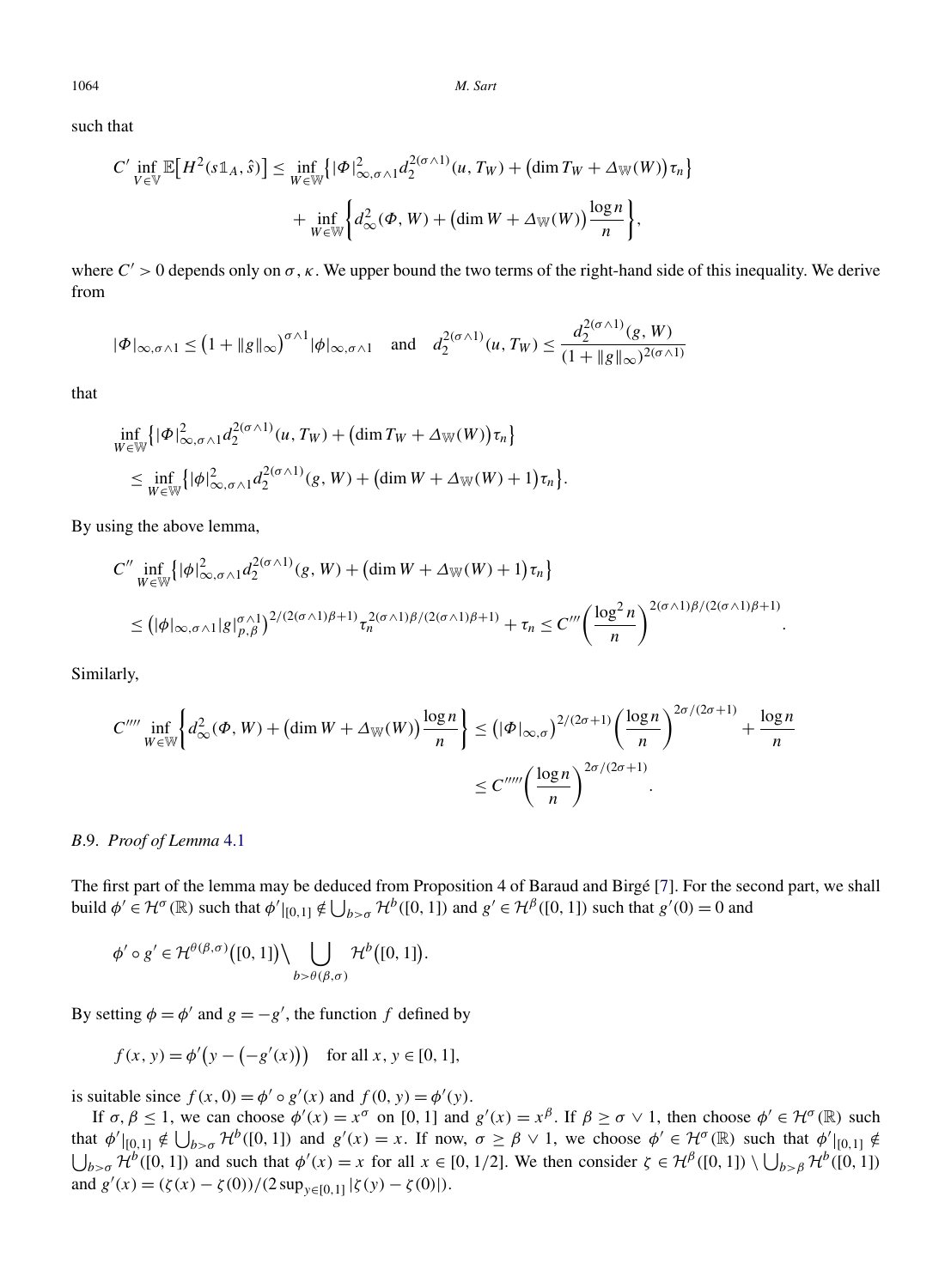#### *B*.10. *Proof of Corollary* [4.3](#page-15-0)

We shall use the distances  $d_2$  and  $d_{\infty}$  that have been defined at the beginning of the proof of Corollary [4.2.](#page-14-0) Let us define

$$
\forall x, y, z \in [0, 1], \quad u(x, y) = (u_1(x, y), u_2(x, y), u_3(x, y)) = \left(\frac{y - v_1(x)}{1 + \|v_1\|_{\infty}}, \frac{v_2(x)}{\|v_2\|_{\infty}}, \frac{v_3(x)}{\|v_3\|_{\infty}}\right),
$$

$$
\Phi(x, y, z) = \|v_3\|_{\infty} z \varphi \big( \big(1 + \|v_1\|_{\infty}\big) \|v_2\|_{\infty} xy \big).
$$

Let W be the family of linear spaces given by Lemma [B.5.](#page-35-0) Let for all  $a \in \mathbb{R}$ ,  $f \in \bigcup_{W \in \mathbb{W}} W$ ,  $\psi_{a,f}$  be the function defined on  $[0, 1]^2$  by  $\psi_{a,f}(x, y) = a(y - f(x))$  and  $g_f$  be the function defined on  $[0, 1]^3$  by  $g_f(x, y, z) = zf(xy)$ . For all  $W \in \mathbb{W}$ , we consider the linear spaces

$$
T_W = \{ \psi_{a,f}, a \in \mathbb{R}, f \in W \} \quad \text{and} \quad F_W = \{ g_f, f \in W \}.
$$

It ensues from the proof of Theorem 2 of Baraud and Birgé [\[7\]](#page-39-0) (where  $l = 3$ ,  $\mathbb{F} = \{F_W, W \in \mathbb{W}\}, \mathbb{T}_1 = \{T_W, W \in \mathbb{W}\},$  $\mathbb{T}_2 = \mathbb{T}_3 = \mathbb{W}, \gamma(F_W) = \lambda_1(T_W) = \lambda_2(W) = \lambda_3(W) = e^{-\Delta_W(W)}$  that there exist an at most countable collection  $\mathbb{V}$ of models and a non-negative map  $\Delta$  on  $\mathbb {V}$  such that  $\sum_{\mathbb {V} \in \mathbb {V}} e^{-\Delta(V)} \leq 1$  and such that

$$
C \inf_{V \in \mathbb{V}} \left\{ d^{2}(\sqrt{s}|_{A}, V) + \frac{\Delta(V) + \dim(V) \log n}{n} \right\}
$$
  
\n
$$
\leq \inf_{W \in \mathbb{W}} \left\{ ||v_{3}||_{\infty}^{2} (1 + ||v_{1}||_{\infty})^{2(\sigma \wedge 1)} ||v_{2}||_{\infty}^{2(\sigma \wedge 1)} |\varphi|_{\infty, \sigma}^{2} d_{2}^{2(\sigma \wedge 1)} (u_{1}, T_{W}) + (\dim T_{W} + \Delta_{\mathbb{W}}(W)) \tau_{n}^{(1)} \right\}
$$
  
\n
$$
+ \inf_{W \in \mathbb{W}} \left\{ ||v_{3}||_{\infty}^{2} (1 + ||v_{1}||_{\infty})^{2(\sigma \wedge 1)} ||v_{2}||_{\infty}^{2(\sigma \wedge 1)} |\varphi|_{\infty, \sigma}^{2} d_{2}^{2(\sigma \wedge 1)} (u_{2}, W) + (\dim W + \Delta_{\mathbb{W}}(W)) \tau_{n}^{(1)} \right\}
$$
  
\n
$$
+ \inf_{W \in \mathbb{W}} \left\{ ||v_{3}||_{\infty}^{2} ||\varphi||_{\infty}^{2} d_{2}^{2} (u_{3}, W) + (\dim W + \Delta_{\mathbb{W}}(W)) \tau_{n}^{(2)} \right\}
$$
  
\n
$$
+ \inf_{W \in \mathbb{W}} \left\{ d_{\infty}^{2} (\Phi, F_{W}) + (\dim F_{W} + \Delta_{\mathbb{W}}(W)) \frac{\log n}{n} \right\},
$$

where

$$
\tau_n^{(1)} = \left(\log n \vee \log \left(\|v_3\|_{\infty}^2 (1 + \|v_1\|_{\infty})^{2(\sigma \wedge 1)} |\varphi|_{\infty, \sigma}^2 \|v_2\|_{\infty}^{2(\sigma \wedge 1)}\right)\right) \frac{\log n}{n},
$$
  

$$
\tau_n^{(2)} = \left(\log n \vee \log \left(\|v_3\|_{\infty}^2 \|\varphi\|_{\infty}^2\right)\right) \frac{\log n}{n}.
$$

By applying Theorem [4.1](#page-12-0) to  $(\mathbb{V}, \Delta)$ , we build an estimator  $\hat{s}$  such that

$$
C'\mathbb{E}\big[H^2(s,\hat{s})\big] \leq \inf_{V \in \mathbb{V}} \bigg\{ d^2(\sqrt{s}|_A, V) + \frac{\Delta(V) + \dim(V)\log n}{n} \bigg\}
$$

and thus

$$
C''\mathbb{E}\left[H^{2}(s,\hat{s})\right] \leq \inf_{W \in \mathbb{W}} \{ \|v_{3}\|_{\infty}^{2} |\varphi|_{\infty,\sigma}^{2} \|v_{2}\|_{\infty}^{2(\sigma \wedge 1)} d_{2}^{2(\sigma \wedge 1)}(v_{1},W) + (\dim W + \Delta_{\mathbb{W}}(W))\tau_{n}^{(1)} \} + \inf_{W \in \mathbb{W}} \{ \|v_{3}\|_{\infty}^{2} \left(1 + \|v_{1}\|_{\infty}\right)^{2(\sigma \wedge 1)} |\varphi|_{\infty,\sigma}^{2} d_{2}^{2(1 \wedge \sigma)}(v_{2},W) + (\dim W + \Delta_{\mathbb{W}}(W))\tau_{n}^{(1)} \} + \inf_{W \in \mathbb{W}} \{ \|\varphi\|_{\infty}^{2} d_{2}^{2(1 \wedge \sigma)}(v_{3},W) + (\dim W + \Delta_{\mathbb{W}}(W))\tau_{n}^{(2)} \} + \inf_{W \in \mathbb{W}} \{ \|v_{3}\|_{\infty}^{2} d_{\infty}^{2}(\varphi, W) + (\dim W + \Delta_{\mathbb{W}}(W)) \frac{\log n}{n} \}.
$$

We conclude by applying Lemma [B.5](#page-35-0) as in the end of the proof of Corollary [4.2.](#page-14-0)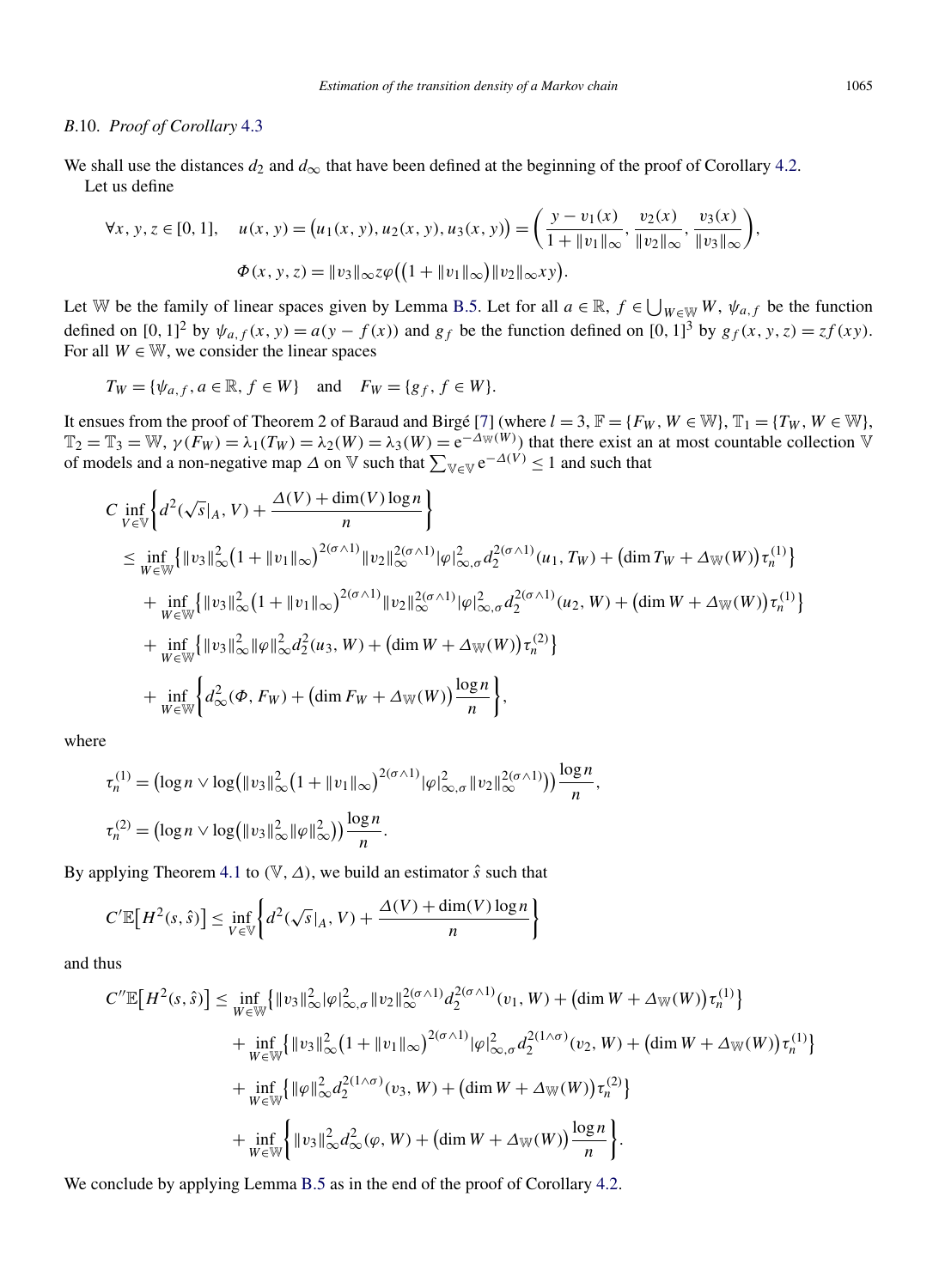#### *B*.11. *Proof of Lemma* [4.2](#page-16-0)

The first part of the lemma can be deduced from Proposition 4 of Baraud and Birgé [\[7\]](#page-39-0). For the second part, remark that, as in the proof of Lemma [4.1](#page-14-0) the problem amounts to finding  $\phi' \in H^{\sigma}(\mathbb{R})$  with  $\phi'|_{[0,1]} \notin \bigcup_{a > \sigma} \mathcal{H}^a(\mathbb{R})$ ,  $v'_i \in$  $\mathcal{H}^{\beta_i}([0, 1])$  for  $i \in \{1, 2\}, v'_1(0) = 0, v'_2(0) = 1$  such that

$$
\sqrt{v_2'}\phi'(v_1'v_2') \in \mathcal{H}^{\theta(\beta_1,\beta_2,\sigma)}\big([0,1]\big) \setminus \bigcup_{b > \theta(\beta_1,\beta_2,\sigma)} \mathcal{H}^b\big([0,1]\big).
$$

If  $\theta(\beta_1, \beta_2, \sigma) = 2^{-1}(\beta_2 \wedge 1)$ , choose  $v_2'(x) = (1 - x)^{1 \wedge \beta_2}$  and take  $\phi'$  as being any function of  $\mathcal{H}^{\sigma}(\mathbb{R})$  such that  $\phi'_{[0,1]} \notin \bigcup_{a>\sigma} \mathcal{H}^a(\mathbb{R})$  and such that  $\phi'(0) = 1$ . If  $\theta(\beta_1, \beta_2, \sigma) = \sigma$ , choose  $v'_1(x) = 2(\sqrt{1+x} - 1)$ ,  $v'_2(x) =$ that  $\varphi$   $\vert [0,1] \notin \bigcup_{a> \sigma} \mathcal{N}(a)$  and such that  $\varphi(0) = 1$ . If  $\varphi(p_1, p_2, \sigma) = 0$ , choose  $v_1(x) = 2(\sqrt{1 + x} - 1)$ ,  $v_2(x) = 1/2(\sqrt{1 + x} + 1)$  and take  $\varphi'$  as being any function of  $\mathcal{H}^{\sigma}(\mathbb{R})$  such that  $\varphi'|_{$ we may assume that  $\sigma \le 1$  and  $\beta_1 \le 1$ . We can then choose  $v'_1(x) = x^{\beta_1}$ ,  $v'_2(x) = 1$  and  $\phi'(x) = x^{\sigma}$  for  $x \in [0, 1]$ . If *θ*(*β*<sub>1</sub>*, β*<sub>2</sub>*, σ*) = *σβ*<sub>2</sub>*,* we may assume that *σ* ≤ 1 and *β*<sub>2</sub> ≤ 1 and choose *v*<sub>1</sub><sup>*(x)*</sup>) = 1 for *x* ∈ [1/2*,* 1], *v*<sub>2</sub><sup>*(x)*</sup>) = 1 − (1 −  $f(x)$  for  $x \in [1/2, 1]$  and  $\phi'(x) = (1-x)^\sigma$  for  $x \in [0, 1]$ . Finally, if  $\theta(\beta_1, \beta_2, \sigma) = \beta_1$ , we may assume that  $\beta_1 \leq 1$ . We can then choose  $v'_1(x) = x^{\beta_1}$ ,  $v'_2(x) = (1 - x)^{1 \wedge \beta_2}$  and  $\phi'$  such that  $\phi'(x) = x$  for *x* ∈ [0, 1/2].

# *B*.12. *Proof of Proposition* [A.1](#page-16-0)

#### We proceed in 3 steps.

Step 1. We associate to each cube  $K \in \bigcup_{m \in \mathcal{M}_\ell} m$ , a place in the computer's memory. Then, for each  $i \in \{1, \ldots, n\}$  we determine the contract  $K = \bigcup_{m \in \mathcal{M}_\ell} m_m$ , a place in the computer's memory. Then, for eac determine the sets  $K \in \bigcup_{m \in \mathcal{M}_\ell} m$  such that  $1_K(X_i, X_{i+1}) > 0$ . There are at most  $\ell$  such sets. This permits to store all the  $\sum_{i=0}^{n-1} \mathbb{1}_K(X_i, X_{i+1})$  in around  $\mathcal{O}(n\ell d)$  operations. Let for all  $K \in \bigcup_{m \in \mathcal{M}_\ell} m$ ,  $I_K$  and  $J_K$  be the subsets of  $[0, 1]^d$  such that  $K = I_K \times J_K$ . We can store all the  $\mu(J_K)$  in  $\mathcal{O}(4^{\ell d})$  operations and all the  $\sum_{i=0}^{n-1} \mathbb{1}_{I_K}(X_i)$  in  $O(n\ell d)$  operations. This permits us to store quickly

$$
\sum_{i=0}^{n-1} \mathbb{1}_K(X_i, X_{i+1}) \quad \text{and} \quad \sum_{i=0}^{n-1} \int_{[0,1]^d} \mathbb{1}_K(X_i, x) \, \mathrm{d}\mu(x)
$$

for all  $K \in \bigcup_{m \in \mathcal{M}_{\ell}} m$ . These values have to be calculated to know the  $F_K(K')$  and thus to use the algorithm presented in Section [A.](#page-16-0)

Step 2. For each  $K \in \bigcup_{m \in \mathcal{M}_\ell} m$ , we use the algorithm of Section [A](#page-16-0) to design  $m'_K$ . Let us denote by  $j \in \{0, ..., \ell\}$ the smallest integer such that  $K \in \mathcal{K}_j$  where  $\mathcal{K}_j$  is defined in Section [2.2.](#page-3-0)

- To find  $m'_K$ , we begin to compute  $\mathcal{E}(T^{\star}(K''))$  for all  $K'' \in \bigcup_{m \in \mathcal{M}_{\ell} \setminus \mathcal{M}_{\ell-1}} m$  such that  $K'' \cap K \neq \emptyset$ . The complexity of this is around the number of such sets, i.e,  $4^{(\ell-j)d}$ .
- Next, thanks to relation [\(A.4\)](#page-18-0) we compute  $\mathcal{E}(T^*(K''))$  for all  $K'' \in \bigcup_{m \in \mathcal{M}_{\ell-1}\setminus\mathcal{M}_{\ell-2}} m$  such that  $K'' \cap K \neq \emptyset$ . There are  $4^{(\ell-j-1)d}$  such sets. The complexity of this operation is thus  $4^d \times 4^{(\ell-j-1)d}$ .
- By recurrence, we compute  $\mathcal{E}(T^*(K''))$  for all  $K'' \in \bigcup_{m \in \mathcal{M}_\ell \setminus \mathcal{M}_j} m$  such that  $K'' \cap K \neq \emptyset$  in at most

$$
4^{(\ell-j)d} + 4^d \times \sum_{k=1}^{\ell-j-1} 4^{kd} \le 3 \times 4^{(\ell-j)d}
$$

operations.

• We get then  $\mathcal{E}(T^{\star}([0, 1]^d))$  in  $4^d j$  additional operations.

We apply this algorithm for all  $K \in \bigcup_{m \in \mathcal{M}_{\ell}} m$ . When  $K \in \mathcal{K}_j$ , computing  $m'_K$  requires thus  $\mathcal{O}(4^{(\ell-j)d} + 4^d j)$ operations. Since  $|\mathcal{K}_j| = 4^{jd}$ , computing all the  $m'_K$  requires finally

$$
\sum_{j=0}^{\ell} 4^{jd} (4^{(\ell-j)d} + 4^d j) = \mathcal{O}(\ell 4^{(\ell+1)d})
$$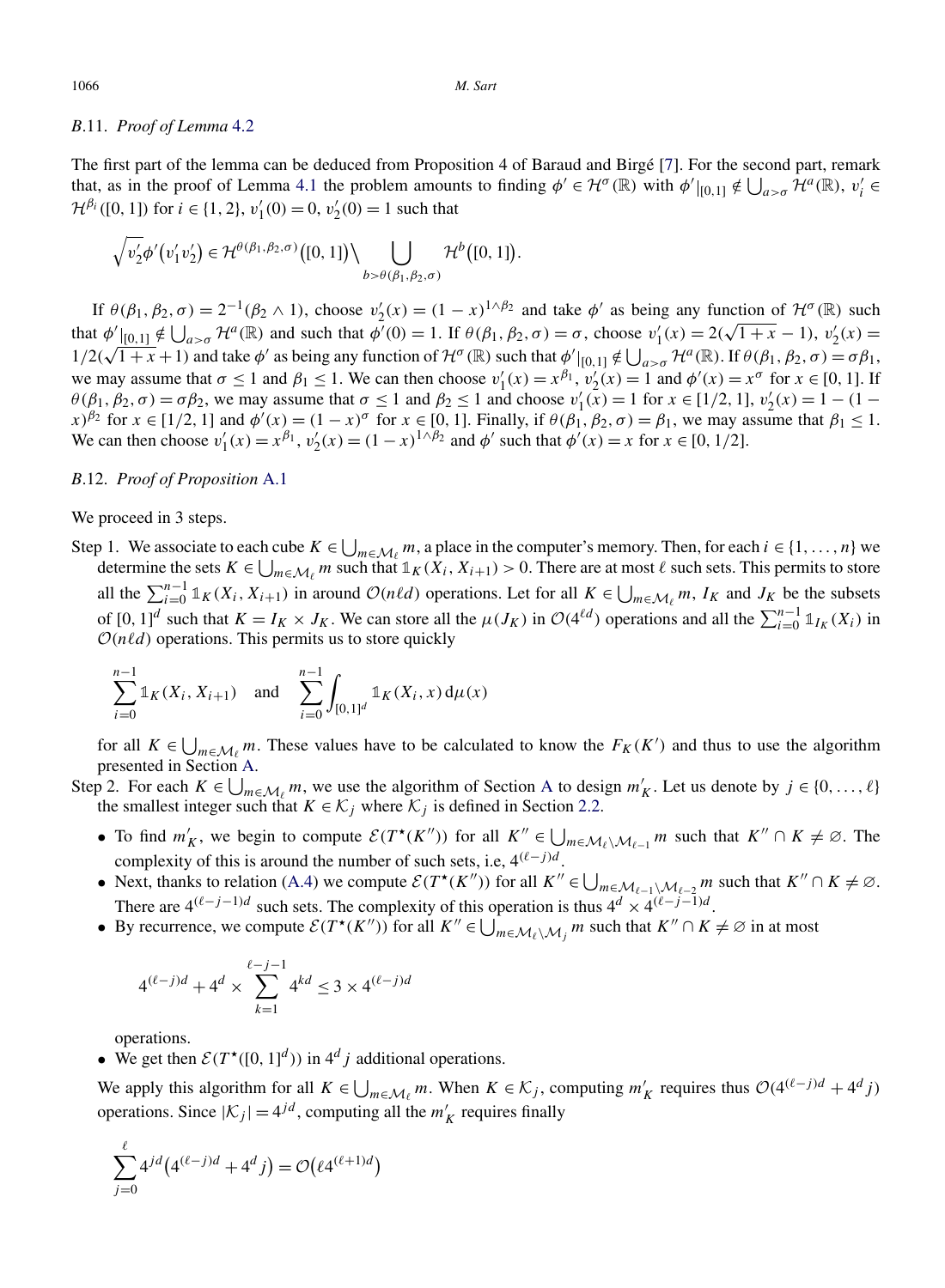<span id="page-39-0"></span>operations.

Step 3. Now, by slightly modifying the algorithm, we can compute [\(A.2\)](#page-17-0) in  $O(4^{(\ell+1)d})$  operations.

#### **Acknowledgments**

Many thanks to Yannick Baraud for his suggestions, comments, careful reading of the paper. We are thankful to Claire Lacour for sending us the source code of the procedure of Akakpo and Lacour [3]. We gratefully acknowledge an anonymous referee for its comments and questions on an earlier draft of this paper.

# **References**

- [1] N. Akakpo. Estimation adaptative par sélection de partitions en rectangles dyadiques. Ph.D. thesis, Univ. Paris Sud, 2009.
- [2] N. Akakpo. Adaptation to anisotropy and inhomogeneity via dyadic piecewise polynomial selection. *Math. Methods Statist.* **21** (2012) 1–28. [MR2901269](http://www.ams.org/mathscinet-getitem?mr=2901269)
- [3] N. Akakpo and C. Lacour. Inhomogeneous and anisotropic conditional density estimation from dependent data. *Electron. J. Statist.* **5** (2011) 1618–1653. [MR2870146](http://www.ams.org/mathscinet-getitem?mr=2870146)
- [4] K. B. Athreya and G. S. Atuncar. Kernel estimation for real-valued Markov chains. *Sankhya¯* **60** (1998) 1–17. [MR1714774](http://www.ams.org/mathscinet-getitem?mr=1714774)
- [5] Y. Baraud. Estimator selection with respect to Hellinger-type risks. *Probab. Theory Related Fields* **151** (2011) 353–401. [MR2834722](http://www.ams.org/mathscinet-getitem?mr=2834722)
- [6] Y. Baraud and L. Birgé. Estimating the intensity of a random measure by histogram type estimators. *Probab. Theory Related Fields* **143** (2009) 239–284. [MR2449129](http://www.ams.org/mathscinet-getitem?mr=2449129)
- [7] Y. Baraud and L. Birgé. Estimating composite functions by model selection. *Ann. Inst. Henri Poincaré Probab. Stat.* **50** (2014) 285–314. [MR3161532](http://www.ams.org/mathscinet-getitem?mr=3161532)
- [8] A. K. Basu and D. K. Sahoo. On Berry–Esseen theorem for nonparametric density estimation in Markov sequences. *Bull. Inform. Cybernet.* **30** (1998) 25–39. [MR1629735](http://www.ams.org/mathscinet-getitem?mr=1629735)
- [9] L. Birgé. Approximation dans les espaces métriques et théorie de l'estimation. *Probab. Theory Related Fields* **65** (1983) 181–237. [MR0722129](http://www.ams.org/mathscinet-getitem?mr=0722129)
- [10] L Birgé. Stabilité et instabilité du risque minimax pour des variables indépendantes équidistribuées. *Ann. Inst. Henri Poincaré Probab. Stat.* **20** (1984) 201–223. [MR0762855](http://www.ams.org/mathscinet-getitem?mr=0762855)
- [11] L. Birgé. Sur un théorème de minimax et son application aux tests. *Probab. Math. Statist.* **2** (1984) 259–282. [MR0764150](http://www.ams.org/mathscinet-getitem?mr=0764150)
- [12] L. Birgé. Model selection via testing: An alternative to (penalized) maximum likelihood estimators. *Ann. Inst. Henri Poincaré Probab. Stat.* **42** (2006) 273–325. [MR2219712](http://www.ams.org/mathscinet-getitem?mr=2219712)
- [13] L. Birgé. Model selection for Poisson processes. In *Asymptotics: Particles, Processes and Inverse Problems* 32–64. *IMS Lecture Notes Monogr. Ser.* **55**. IMS, Beachwood, OH, 2007. [MR2459930](http://www.ams.org/mathscinet-getitem?mr=2459930)
- [14] L. Birgé. Model selection for density estimation with L2-loss. *Probab. Theory Related Fields* **158** (2014) 533–574. [MR3176358](http://www.ams.org/mathscinet-getitem?mr=3176358)
- [15] L. Birgé. Robust tests for model selection. In *From Probability to Statistics and Back: High-Dimensional Models and Processes. A Festschrift in Honor of Jon Wellner* 47–64. *IMS Collections* **9**. IMS, Beachwood, OH, 2012.
- [16] G. Blanchard, C. Schäfer and Y. Rozenholc. *Oracle Bounds and Exact Algorithm for Dyadic Classification Trees*. *Lecture Notes in Comput. Sci.* **3120**. Springer, Berlin, 2004. [MR2177922](http://www.ams.org/mathscinet-getitem?mr=2177922)
- [17] R. C. Bradley. Basic properties of strong mixing conditions. A survey and some open questions. *Probab. Surv.* **2** (2005) 107–144. [MR2178042](http://www.ams.org/mathscinet-getitem?mr=2178042)
- [18] S. Clémencon. Adaptive estimation of the transition density of a regular Markov chain. *Math. Methods Statist.* **9** (2000) 323–357. [MR1827473](http://www.ams.org/mathscinet-getitem?mr=1827473)
- [19] F. Comte and Y. Rozenholc. Adaptive estimation of mean and volatility functions in (auto-)regressive models. *Stochastic Process. Appl.* **97** (2002) 111–145. [MR1870963](http://www.ams.org/mathscinet-getitem?mr=1870963)
- [20] W. Dahmen, R. DeVore and K. Scherer. Multi-dimensional spline approximation. *SIAM J. Numer. Anal.* **17** (1980) 380–402. [MR0581486](http://www.ams.org/mathscinet-getitem?mr=0581486)
- [21] R. DeVore and X. Yu. Degree of adaptive approximation. *Math. Comput.* **55** (1990) 625–635. [MR1035930](http://www.ams.org/mathscinet-getitem?mr=1035930)
- [22] C. C. Y. Dorea. Strong consistency of kernel estimators for Markov transition densities. *Bull. Braz. Math. Soc. (N.S.)* **33** (2002) 409–418. [MR1978836](http://www.ams.org/mathscinet-getitem?mr=1978836)
- [23] P. Doukhan. *Mixing: Properties and Examples*. *Lecture Notes in Statistics* **85**. Springer, New York, 1994. [MR1312160](http://www.ams.org/mathscinet-getitem?mr=1312160)
- [24] P. Doukhan and M. Ghindès. Estimation de la transition de probabilité d'une chaîne de Markov Doëblin-récurrente. Étude du cas du processus autorégressif général d'ordre 1. *Stochastic Process. Appl.* **15** (1983) 271–293. [MR0711186](http://www.ams.org/mathscinet-getitem?mr=0711186)
- [25] R. Hochmuth. Wavelet characterizations for anisotropic Besov spaces. *Appl. Comput. Harmon. Anal.* **12** (2002) 179–208. [MR1884234](http://www.ams.org/mathscinet-getitem?mr=1884234)
- [26] A. Juditsky, O. Lepski and A. Tsybakov. Nonparametric estimation of composite functions. *Ann. Statist.* **37** (2009) 1360–1404. [MR2509077](http://www.ams.org/mathscinet-getitem?mr=2509077)
- [27] C. Lacour. Adaptive estimation of the transition density of a Markov chain. *Ann. Inst. Henri Poincaré Probab. Statist.* **43** (2007) 571–597. [MR2347097](http://www.ams.org/mathscinet-getitem?mr=2347097)
- [28] C. Lacour. Nonparametric estimation of the stationary density and the transition density of a Markov chain. *Stochastic Process. Appl.* **118** (2008) 232–260. [MR2376901](http://www.ams.org/mathscinet-getitem?mr=2376901)
- [29] C. Lacour. Erratum to "Nonparametric estimation of the stationary density and the transition density of a Markov chain" [*Stochastic Process. Appl.* **118** (2008) 232–260] [ [MR2376901\]](http://www.ams.org/mathscinet-getitem?mr=2376901). *Stochastic Process. Appl.* **122** (2012) 2480–2485. [MR2922637](http://www.ams.org/mathscinet-getitem?mr=2922637)
- [30] L. Le Cam. Convergence of estimates under dimensionality restrictions. *Ann. Statist.* **1** (1973) 38–53. [MR0334381](http://www.ams.org/mathscinet-getitem?mr=0334381)